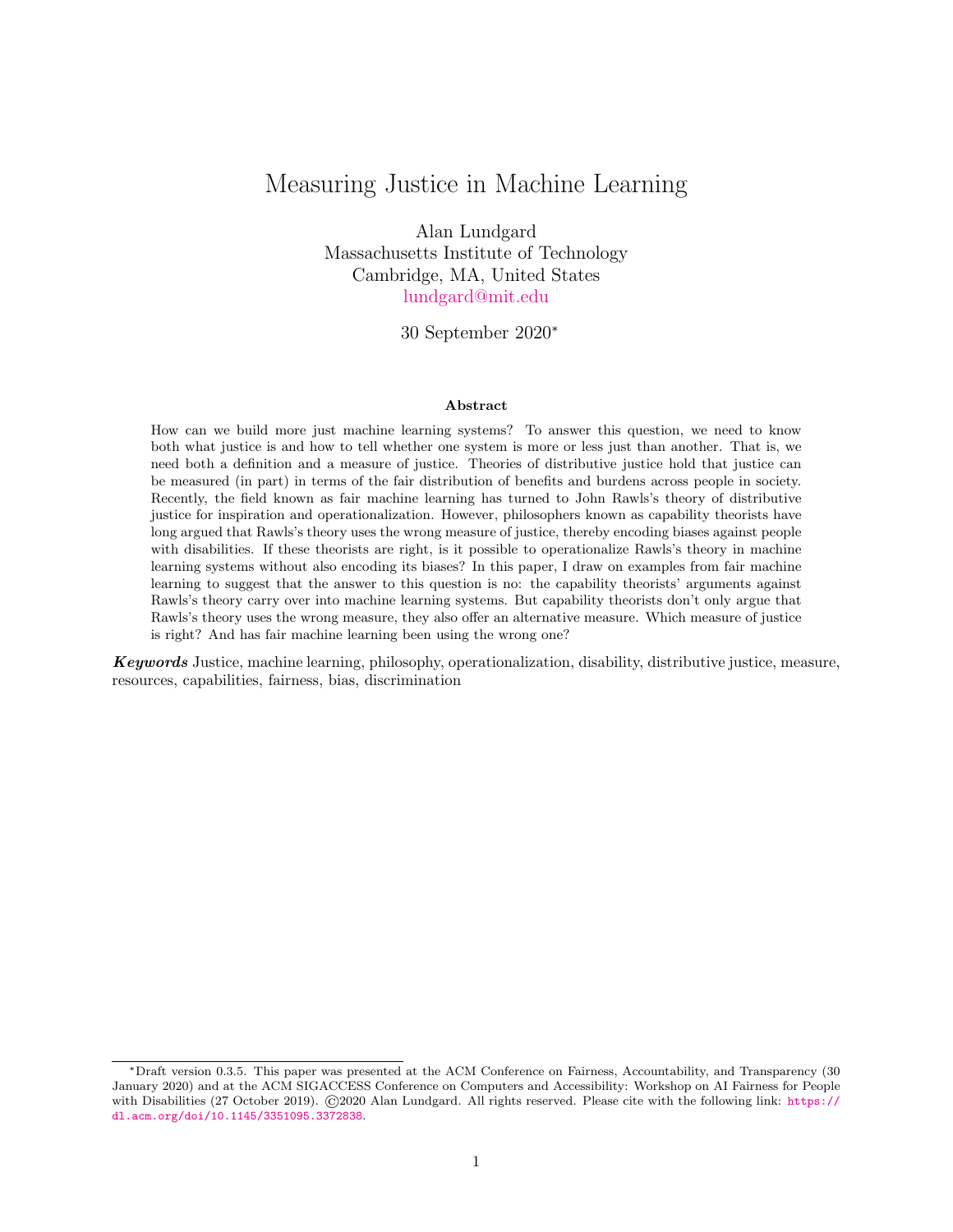# Contents

| 1        | Introduction<br>Overview of Contents<br>1.1                                                                                             | 3<br>3                                                                |  |  |  |  |
|----------|-----------------------------------------------------------------------------------------------------------------------------------------|-----------------------------------------------------------------------|--|--|--|--|
| $\bf{2}$ | <b>Theories of Distributive Justice</b><br>2.1<br>$2.2\,$<br>2.2.1<br>2.2.2<br>2.3                                                      | $\overline{\bf 4}$<br>$\overline{5}$<br>6<br>$\overline{7}$<br>8<br>8 |  |  |  |  |
| 3        | The Resourcist Approach to Measuring Justice<br>3.1<br>3.2<br>3.2.1<br>3.2.2<br>3.3                                                     | 9<br>9<br>10<br><sup>10</sup><br>11<br>12                             |  |  |  |  |
| 4        | <b>Case Studies from Machine Learning</b><br>4.1<br>4.1.1<br>4.2<br>4.2.1<br>4.3                                                        | 13<br>13<br>14<br>15<br>16<br>17                                      |  |  |  |  |
| 5        | The Capability Approach to Measuring Justice<br>5.1<br>5.2<br>5.2.1<br>5.2.2<br>Capability Measures: Sensitivity, And Publicity?<br>5.3 | 19<br>19<br>20<br>20<br>21<br>21                                      |  |  |  |  |
| 6        | <b>Operationalizing The Capability Approach</b><br>6.1<br>6.2<br>6.2.1<br>6.2.2<br>6.3                                                  | 22<br>22<br>24<br>24<br>25<br>26                                      |  |  |  |  |
| 7        | Conclusion<br>26<br>27<br>7.1                                                                                                           |                                                                       |  |  |  |  |
| 8        | Acknowledgements<br>28                                                                                                                  |                                                                       |  |  |  |  |
| 9        | Bibliography<br>28                                                                                                                      |                                                                       |  |  |  |  |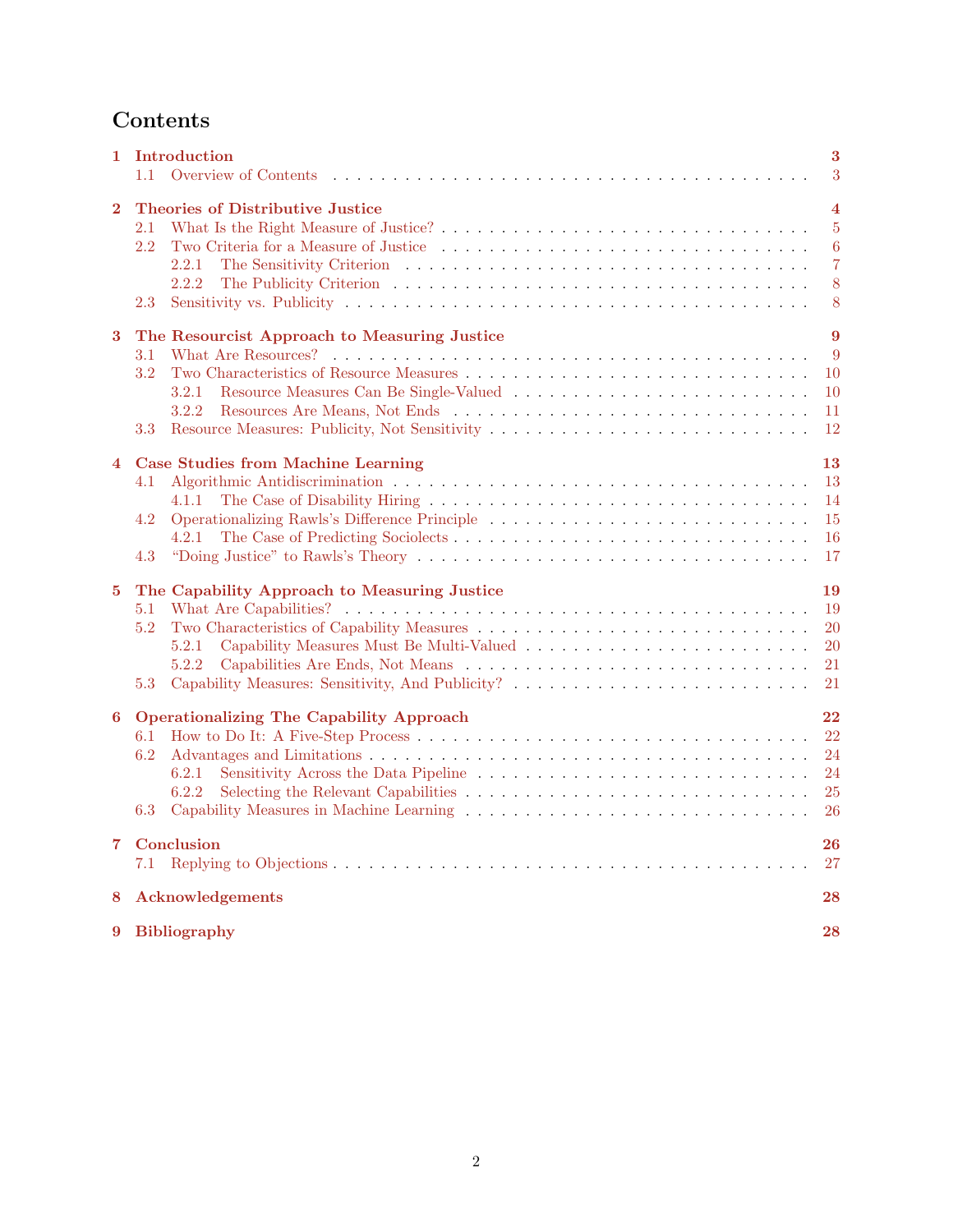# <span id="page-2-0"></span>1 Introduction

Theories of distributive justice hold that justice can be measured (in part) in terms of the fair distribution of benefits and burdens across people in society. These theories help us (i.e., community members, researchers, and policymakers) to know both what justice is and how to tell whether one society or system is more or less just than another. Aiming to mitigate "algorithmic unfairness" or bias, the field known as fair machine learning (fair ML) has recently sought to operationalize theories of distributive justice in ML systems [\(Binns,](#page-28-0) [2018;](#page-28-0) [Dwork et al.](#page-29-0), [2011](#page-29-0)). Researchers have quantitatively formalized theories of equal opportunity [\(Hardt et al.,](#page-30-0) [2016](#page-30-0); [Heidari et al.,](#page-30-1) [2018](#page-30-1); [Joseph et al.](#page-31-0), [2016b\)](#page-31-0), as well as portions of John Rawls's influential theory of distributive justice [\(Hashimoto et al.](#page-30-2), [2018](#page-30-2); [Jabbari et al.](#page-30-3), [2017](#page-30-3); [Joseph et al.,](#page-30-4) [2016a\)](#page-30-4).

While the quantitative formalization of these theories has been on-going over the past 30-plus years, in theory we don't need to assume a quantitative measure at the outset [\(Roemer](#page-33-0), [1998\)](#page-33-0). Historically, formalization has been accompanied by robust philosophical debate over the question "*what* is the right measure of justice?" That is, when evaluating whether a system is fair or just, what type of benefit or burden should we look at, as a measure? And how should we approach measuring that benefit, quantitatively or otherwise? These questions are important because different benefits affect the well-being of different people in different ways, and different theories offer different approaches to measurement. Selecting the wrong measure, or operationalizing the wrong theory, may prematurely foreclose consideration of alternatives, disregard the well-being of certain people, or reproduce and entrench—rather than remediate—existing social injustices.

Case in point, fair ML researchers have often conceptualized algorithmic unfairness as a problem of "resource allocation" wherein they aim to mitigate unfairness by algorithmically reallocating resources across people [\(Donahue and Kleinberg](#page-29-1), [2020;](#page-29-1) [Hashimoto et al.,](#page-30-2) [2018](#page-30-2)). For inspiration and operationalization, some well-intentioned researchers have turned to the theories of distributive justice that similarly aim to remediate social injustices by quantifying, measuring, and reallocating resources across people in society [\(Hoffmann](#page-30-5), [2019\)](#page-30-5). Notably, the theories of John [Rawls](#page-32-0) [\(1971\)](#page-32-0)—recently called "artificial intelligence's favorite philosopher" due his popularity in fair ML [\(Procaccia](#page-32-1), [2019](#page-32-1))—have received significant attention.

However, when unfairness or injustice is conceptualized as a problem of resource allocation, the answer to the question "*what* is the right measure?" is already embedded in the statement of the problem. That is, "resource allocation" problems entail a particular solution: to mitigate unfairness or remediate social injustice, it is *resources* that are quantified, measured, and reallocated across people. But are resources the right type of benefit to look at, as a measure of justice? Rawls answers yes, with important qualifications. Other philosophers known as capability theorists answer no. They argue that resource measures encode biases against disabled and other socially marginalized people. Rawls mounts a defense of resources, but capability theorists don't only argue against resources, they also offer an alternative measure: *capabilities*. Which measure of justice is right? And has fair ML been using the wrong one?

#### <span id="page-2-1"></span>1.1 Overview of Contents

In this paper, I extend—from philosophy to machine learning—a longstanding debate between defenders of two prominent approaches to measuring justice: the resourcist approach (defended by philosophers like John Rawls, Ronald Dworkin, and Thomas Pogge) and the **capability approach** (defended by philosophers like Amartya Sen, Martha Nussbaum, and Elizabeth Anderson). I spell out the differences between these competing approaches, and how they have been (or could be) operationalized in the design and development of ML systems. First, I inquire into what makes the resourcist approach amenable to operationalization in these systems. Then, I inquire into whether the capability approach could be operationalized with more success. The inquiry proceeds by way of the capability theorists' critiques of the resourcist approach.

At a high level, the inquiry proceeds as follows. In the resources-versus-capabilities debate, the two approaches are distinguished based on certain criteria for a measure of justice. I begin by introducing these criteria, as well as the philosophical tools and terminology of distributive justice [\(Section 2:](#page-3-0) [Theories of Distributive Justice\)](#page-3-0). Based on these criteria, and their underlying characteristics, I establish a theoretical resemblance between resource measures and the measures often adopted in fair ML, where algorithmic unfairness has often been conceptualized as a problem of resource allocation. This resemblance suggests how critiques made by the capability theorists might carry over to the ML systems that operationalize Rawls's theory [\(Section 3:](#page-8-0) [The Resourcist Approach to Measuring Justice\)](#page-8-0). To show how these critiques do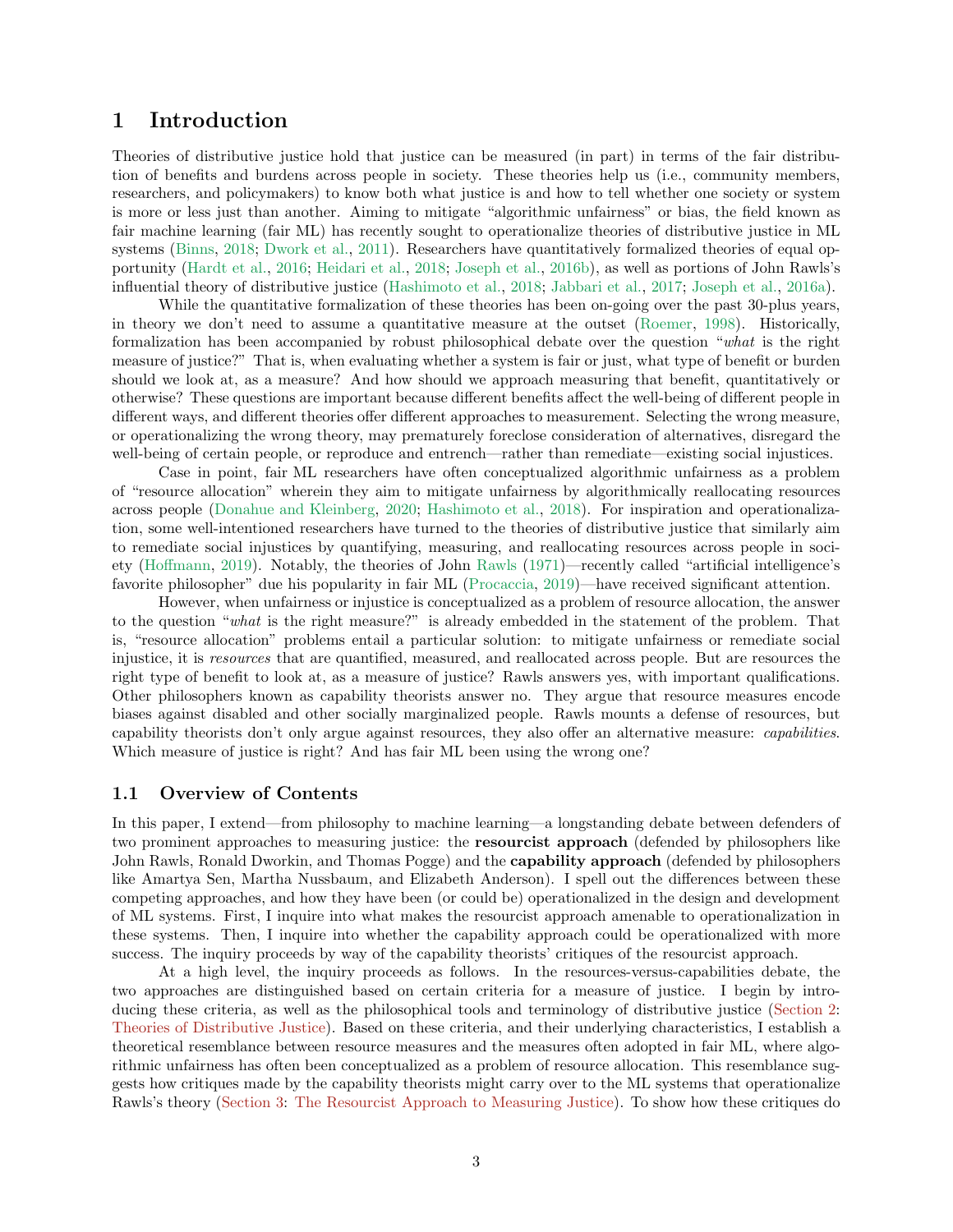carry over, I discuss two real-world case studies from ML. In these cases, I argue that the measures selected for mitigating algorithmic unfairness end up entrenching and reproducing social injustices—just as the capability theorists argue resource measures do [\(Section 4:](#page-12-0) [Case Studies from Machine Learning\)](#page-12-0). As an alternative to operationalizing the resourcist approach in ML systems, I introduce the capability approach [\(Section 5:](#page-18-0) [The Capability Approach to Measuring Justice\)](#page-18-0). I outline what operationalizing this approach could look like in practice—through a participatory and democratic process—and discuss how doing so could better remediate the social injustices from the case studies, and beyond. I also discuss some of the most noteworthy advantages and limitations of the capability approach [\(Section 6:](#page-21-0) [Operationalizing The Capability Approach\)](#page-21-0). Finally, I conclude by replying to some potential objections [\(Section 7:](#page-25-1) [Conclusion\)](#page-25-1).

Extending the longstanding resources-versus-capabilities debate from philosophy to ML reveals some broadly applicable characteristics of (and criteria for) a measure of justice in machine learning.

- Whether a measure is single or multi-valued; quantitative and/or qualitative.
- Whether what is being measured is a "means to an end" or an "end in itself."
- Whether or not a measure is sensitive to people's heterogeneities and societal contexts.
- Whether or not a measure is publicly legible and verifiable.

These characteristics and criteria have broad implications for the practicability of quantitative and/or qualitative evaluations of justice and fairness in machine learning, for the participatory design of these systems, and for the democratic oversight over the institutions that build and deploy them.

# <span id="page-3-0"></span>2 Theories of Distributive Justice

There are many theories of justice—distributive, legal, restorative, retributive, among others—all uniquely important and often complementary. Here, I focus on theories of distributive justice. While some of these theories (namely, Rawls's resourcist approach) have recently been operationalized in ML systems, prominent alternatives (such as the capability approach) seem to have been sidelined. To understand the differences between these two approaches, and how they have been (or could be) operationalized in fair ML, we first need to know more about how theories of distributive justice work.

Theories of distributive justice propose *principles* for fairly distributing benefits (e.g., material resources, services, and opportunities) and burdens (e.g., barriers, taxes, and punishments) across people in society. These principles provide normative guidance for a society's systems and institutions to follow, to detect and remediate historical and on-going social injustices. Distributive principles are specified by two features: their measure and their rule. The measure specifies *what* type of benefit or burden is to be distributed. The rule specifies *how* that benefit or burden is to be distributed [\(Anderson](#page-27-2), [2010\)](#page-27-2). For example, as I noted in the Introduction, to remediate social injustices, some philosophers propose reallocating resources across people in society. Similarly, to mitigate algorithmic unfairness, some fair ML researchers propose the same. But the principle of "reallocate resources" is specified both too quickly and not yet fully. It is too quick because we don't need to select resources as the type of benefit to be reallocated (the measure). It is not yet fully-specified because it also matters how resources are to be reallocated (the rule). We can specify both the measure and the rule in many ways. And each feature combination will have different normative implications, lead to different distributions, and affect the well-being of different people differently.[1](#page-3-1)

Theories of distributive justice primarily differ on which measure-rule combination they defend as the most successful remediator of social injustice. Some philosophers argue that resources like monetary income and wealth (the measure) should be distributed more-or-less equally (the rule) across people in society.

<span id="page-3-1"></span> $1$ Unlike distributive principles from philosophy, the field of fair ML has not made a consistent conceptual and terminological distinction between the measure (what is being distributed) and the rule (how it is being distributed). Instead, these two features have often been collapsed into a single conception, referred to as the "fairness metric". For example, "equal predictive accuracy" is one such fairness metric, and there are countless others on offer [\(Narayanan](#page-31-1), [2018](#page-31-1); [Deborah Hellman](#page-29-2), [2019\)](#page-29-2). To be consistent with the philosophical terminology, I will refer to equal predictive accuracy (and the like), not as a fairness metric, but as a distributive principle that specifies predictive accuracy as its measure and equality as its rule. Making this conceptual and terminological distinction is important because it helps us to be clearer about which feature (the measure or the rule) contributes to the unfairness or unjustness of a distribution. Failure to make this distinction can lead us to take either feature for granted.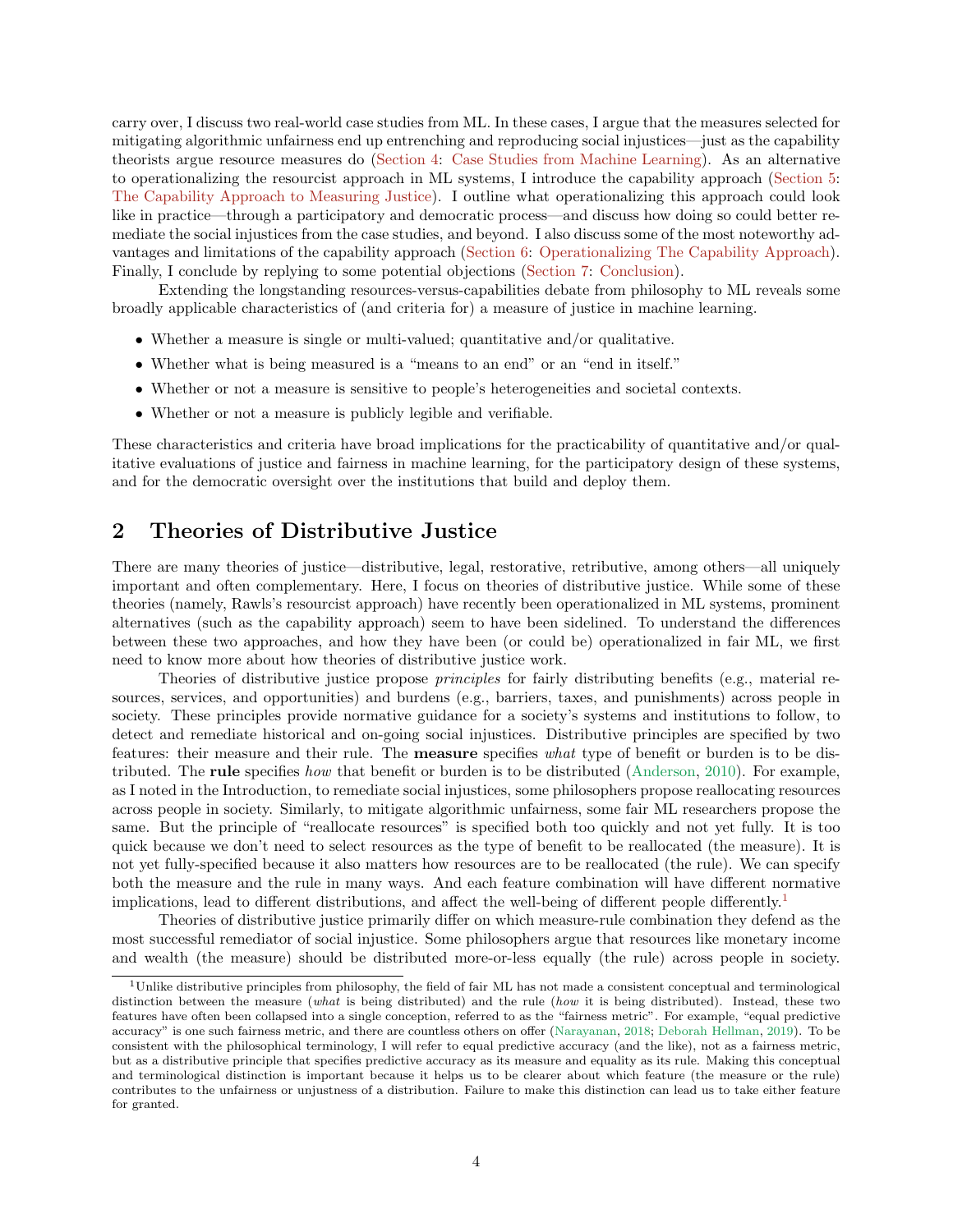Others defend different measures or rules, arguing that the principle of "equal income and wealth" is not an adequate remediator of social injustice. They argue this, not necessarily because equalizing income and wealth wouldn't be helpful at all, but because successful remediation could require that we look at resources other than money, or it could require that we look at benefits other than resources, as a measure of justice.[2](#page-4-1)

Theories of distributive justice also differ on whether they consider the *practicability* of a distributive principle in society. That is, remediating social injustice via redistribution doesn't only depend on specifying the right measure and rule. It also depends on whether a distributive principle can be put into practice, and under which social conditions. For some philosophers, a principle only needs to work "in theory," under abstract and ideal social conditions. For others, a principle only needs to work "in practice," under existing social conditions, here and now [\(Schmidtz,](#page-33-1) [2011](#page-33-1)). Whether a principle works in theory, in practice, or in both, is not always clear. But, we (i.e., community members, researchers, and policymakers) should at least be clear about the conditions under which a principle is *intended* to work. Putting into practice a principle that is intended for other social conditions could have unintended consequences.[3](#page-4-2)

While the measure and the rule of a distributive principle are equally important, in this paper I focus on the measure, largely setting aside discussion of the rule. For a fuller discussion of both, I refer interested readers to surveys by Richard [Arneson](#page-28-1) [\(2013\)](#page-28-1) and by Julian Lamont and Christi Favor [\(Lamont and Favor](#page-31-2), [2017\)](#page-31-2). Additionally, I recommend the anthology *Measuring Justice: Primary Goods and Capabilities* edited by Harry Brighouse and Ingrid Robeyns, from which I draw inspiration for this paper's title as well as much of its philosophical underpinning [\(Brighouse and Robeyns,](#page-28-2) [2010\)](#page-28-2).

#### <span id="page-4-0"></span>2.1 What Is the Right Measure of Justice?

To know what measure of justice is right, we first need to know what the measure is intended to do. Essentially, the measure should encompass (as much as possible) what it is that contributes to people's wellbeing within their society. That is, the measure should consist of some type of benefit that people would like to have (or some burden that people would like to avoid) such that having more (or less) contributes to their well-being.[4](#page-4-3)

Consider again the simple monetary measure of income and wealth, a resource measure. People with

<span id="page-4-3"></span><sup>4</sup>For readers familiar with the philosophical terminology, I clarify here that I do not use the term "well-being" to refer specifically to the *welfarist approach* to measuring justice, which is exemplified by the theories of utilitarianism. For unfamiliar readers, I clarify that in theories of distributive justice, "well-being" can have various conceptions that are adopted to, as T.M. [Scanlon](#page-33-2) [\(1998](#page-33-2)) puts it, "make comparisons of how well-off people would be under various conditions, as measured by these conceptions." For example, the welfarist approach conceives of well-being in terms of welfare, the resourcist approach in terms of resources, and the capability approach in terms of *capabilities*. In this paper, I largely set aside discussion of the welfarist approach, for reasons that will become clearer later on. I thank Gabriel Karger for suggesting this reference.

<span id="page-4-1"></span> $2A$ part from looking at the distribution of resources like income and wealth, successful remediation of social injustices might require that people in society have a high quality of life overall, that they are paid what they deserve for their hard work, that they are not disadvantaged for being born into historically marginalized communities, that they are not subject to coercion or fraud, or that they are capable of functioning as equal citizens in a democratic society. Equalizing monetary resources like income and wealth may not remediate injustices arising from these other non-monetary, less-readily-quantifiable types of benefit and burden, so philosophers of distributive justice have defended many non-monetary, non-resource measures (such as utility, desert, luck, entitlements, capabilities, among others) on the grounds that they will do a better job.

<span id="page-4-2"></span><sup>&</sup>lt;sup>3</sup>When theorizing about justice, it is important to distinguish between ideal and non-ideal modes of theorizing. Ideal theories (such as Rawls's) propose distributive principles for arranging societies and systems under certain ideal social conditions [\(Wenar,](#page-34-0) [2017\)](#page-34-0). For example, Rawls's theory assumes that the social conditions of society are cooperative, and that its members are "normal and fully cooperating members of society over a complete life," among other assumptions [\(Rawls](#page-32-0), [1971](#page-32-0)). The purpose of making these idealizing assumptions is not to ignore the difficult realities that actual people face in present-day society. Rather, the purpose is to first formulate principles workable under ideal conditions, so that we are then better equipped to formulate principles workable under non-ideal conditions, through reference to the ideal [\(Wenar,](#page-34-0) [2017](#page-34-0)). At their best, ideal theories provide guidance and facilitate progress in theorizing about justice. By contrast, non-ideal theories (such as the capability approach) propose actual steps that actual people can take—here and now—to address the actual problems they face, and to make present-day society a better place [\(Schmidtz](#page-33-1), [2011\)](#page-33-1). For these philosophers, a principle which cannot be put into practice (due to institutional, informational, or technical constraints) is not yet a serious candidate for the urgent remediation of existing social injustice [\(Lamont and Favor](#page-31-2), [2017](#page-31-2)). What distinguishes ideal from non-ideal theorizing is not the use of idealization per se: non-ideal theorizing can and will idealize in various ways. Rather, what distinguishes the two is the priority given to the abstract over the actual. With non-ideal theorizing, we don't need to first formulate principles that are workable under ideal social conditions, since these principles may not be helpful or applicable under non-ideal social conditions. At their worst, ideal theorizing can distract us from, marginalize, or exclude the difficult realities that actual people face in present-day society [\(Mills](#page-31-3), [2005\)](#page-31-3). Recent work in fair ML has suggested moving away from ideal theorizing, toward non-ideal theorizing in the design and development of ML systems [\(Fazelpour and Lipton,](#page-29-3) [2020\)](#page-29-3).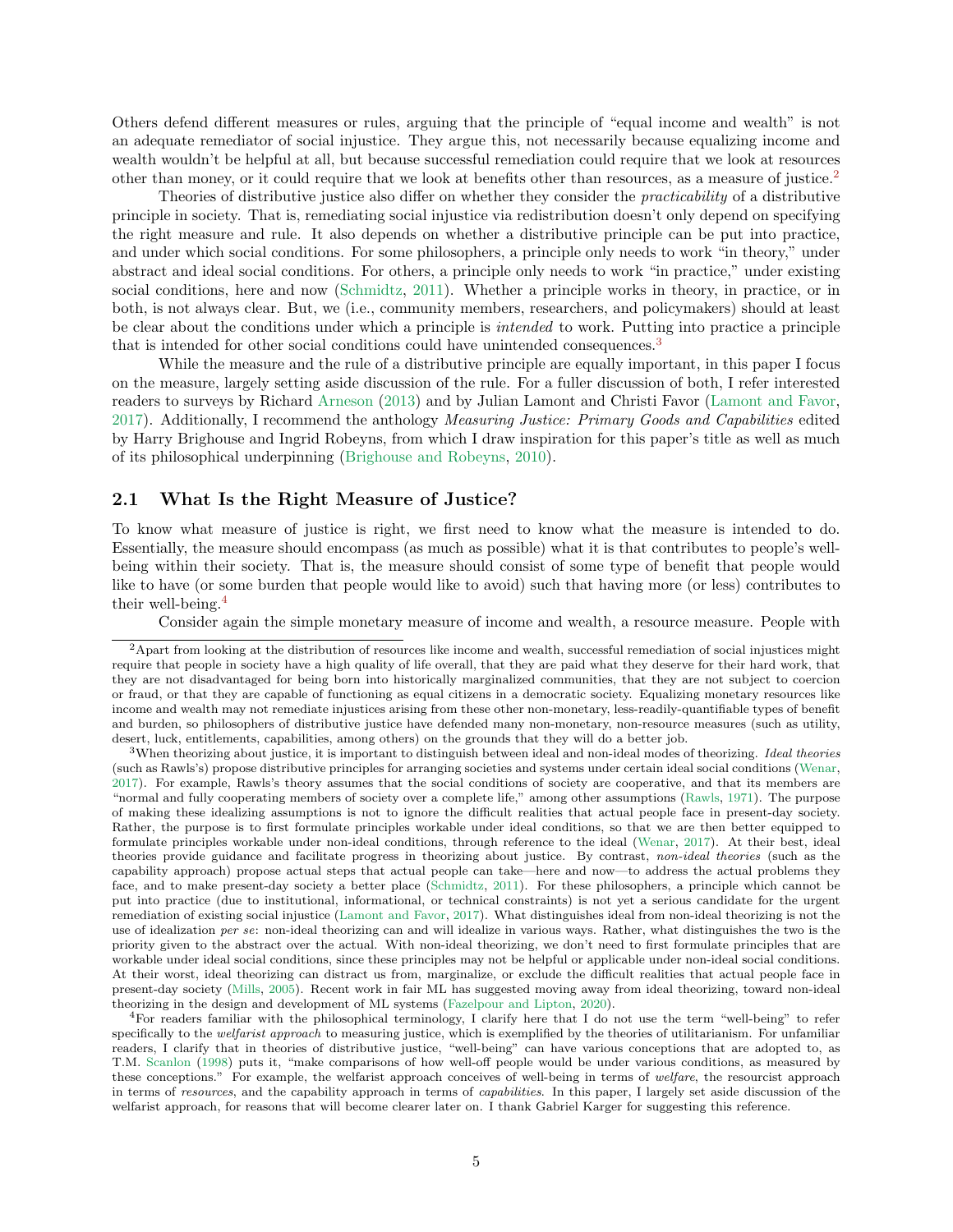more income and wealth are usually better off than people with less. Acquiring more money usually helps people to do more of the things they enjoy, to achieve greater social mobility, and to generally improve their quality of life and future prospects. As a measure of well-being, income and wealth are ubiquitous, easily understood, and frequently appear in evaluations of individual, institutional, and national well-being. So, we might intuitively think that these monetary measures get something right about measuring justice. Indeed, philosophers often refer to the measure as the "currency" of a distributive principle [\(Cohen](#page-29-4), [2011](#page-29-4)). Less intuitively, however, a measure of justice doesn't need to be monetary, or even numerically quantifiable. This is because, when we look more closely at a person's societal context, we find that being monetarily wealthy is not the same as being well. A person's well-being does not depend *only* on their income and wealth, but also on the physiological, psychological, social, political, and economic conditions under which they live. These heterogeneous conditions improve and diminish well-being, so a measure of justice should encompass them. But, some of these heterogeneities won't be readily expressed in monetary, quantifiable terms, so a measure should include *more than* income and wealth alone. If it does not, then the measure may inadequately detect and remediate social injustices arising from heterogeneous social and political conditions.

In his Tanner Lecture, Amartya [Sen](#page-33-3) [\(1979](#page-33-3)) argued that Rawls's measure of justice is an inadequate remediator of social injustice because it is *insensitive* to people's heterogeneities and societal context. This lecture inaugurated a decades-long, still on-going debate between defenders of the resourcist and capability approaches to measuring justice. Rawls defends what is called the *primary goods* measure, a measure of resources.[5](#page-5-1) However, unlike the simple measure of income and wealth, Rawls's conception of resources is broad and inclusive. The primary goods consist of both *material* resources (such as income and wealth) and also *immaterial* resources (such as opportunities, rights, and liberties, among others) [\(Rawls,](#page-32-0) [1971\)](#page-32-0). Rawls conceives the primary goods measure in this way (in part) to achieve greater sensitivity to the heterogeneous social and political conditions that affect people's well-being in society. This is because (as above) these heterogeneities may not be readily expressed in the quantifiable terms of income and wealth alone.

While Rawls's primary goods measure includes much more than income and wealth, the measure may nevertheless be insensitive in other ways. It may not, for example, adequately attend to disparities in wellbeing that are not constituted by a lack of resources (either material or immaterial) but rather by social and political relations between people, as we will see later on. Although it is conceived broadly and inclusively, the primary goods measure is still ultimately "resourcist" in its conception (i.e., constituted by resources), and so the capability theorists argue that it is ultimately inadequate for the purpose of remediating social injustice. Capability theorists object not so much with which (or how many) resources are included in the primary goods measure, but with resources *themselves*, as a type of benefit to be looked at as a measure of justice. On their view, we can (and should) measure another type of benefit: one that achieves greater sensitivity to people's heterogeneous social and political conditions, thereby better encompassing what contributes to people's well-being in society. Capability theorists like Sen defend a measure of people's *capabilities*.

To foreshadow, I will argue that measures from ML *resemble* resource measures such as Rawls's, and that this resemblance makes the resourcist approach amenable to operationalization in ML systems. At the same time, I will argue that this resemblance opens measures from ML to similar critiques from the capability perspective. Specifically, it opens these measures to the critique that they are *insensitive* to the heterogeneous social and political conditions that affect people's well-being in society. Note that the relation between resource measures and those from ML is one of resemblance, and not of equivalence. This is because Rawls's primary goods measure is much broader and more inclusive than the measures appearing in resource allocation problems from fair ML. An equivalence relation would be more appropriately drawn between measures from ML and the simple resource measure of income and wealth. That is, measures from ML tend to consist of (at most) a very small subset of Rawls's primary goods, which are conceived broadly and inclusively. So, if the capability theorists' critiques of the primary goods measure land with any force, we might expect similar critiques to land much more forcefully, when leveled against measures much more limited than Rawls's.

#### <span id="page-5-0"></span>2.2 Two Criteria for a Measure of Justice

I will establish a theoretical resemblance between measures from ML and resource measures from theories of distributive justice. To do this, I first introduce two important criteria for a measure of justice, which are at

<span id="page-5-1"></span><sup>5</sup> I thank Sally Haslanger for encouraging me to introduce Rawls's primary goods measure in greater detail.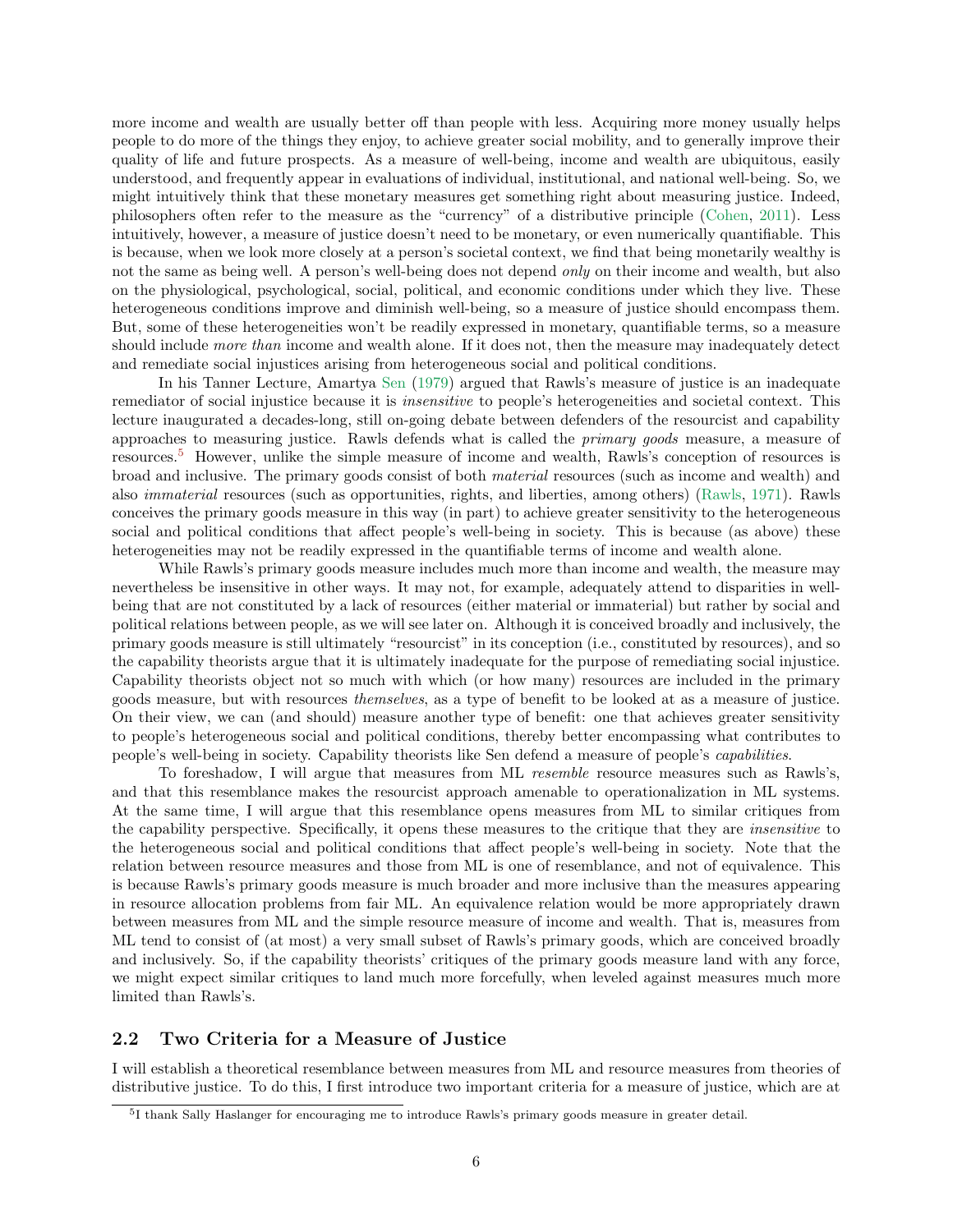the center of the resources-versus-capabilities debate: the measure's sensitivity to personal heterogeneities and societal context (which I refer to as the **sensitivity criterion**) and the measure's public legibility and verifiability (or the publicity criterion). Introducing these criteria early on will help us to outline the contours of the debate, and to later draw the resemblance between resource measures and their operationalized analogues in ML systems. As I introduce these criteria, the reader may find it helpful to keep in mind the overarching argumentative point: that measures from ML *resemble* resource measures, and are therefore open to similar critiques from the capability perspective.

#### <span id="page-6-0"></span>2.2.1 The Sensitivity Criterion

Should a measure of justice be sensitive to people's heterogeneities and societal context? That is, should a measure take into consideration differences between people, in terms of their physiological and psychological functioning as well as their social and political conditions? Sen and other capability theorists argue that because a person's well-being depends not only on the resources they have in their possession, but also on their heterogeneous conditions, a measure of justice must be sensitive to these conditions.

To appreciate what it means for a measure to be sensitive, consider one way that resource measures are argued to be *insensitive*. According to capability theorists, resource measures are not adequately sensitive to what contributes to the well-being of disabled people [\(Anderson](#page-27-2), [2010;](#page-27-2) [Sen](#page-33-3), [1979](#page-33-3); [Terzi](#page-34-1), [2010](#page-34-1)). This is because these measures do not attend to the complex interplay between bodily functioning and societal context, from which disability arises. $6$  For example, two people may be equal in their allotment of resources, and thus apparently equal in their well-being, according to the simple measure of income and wealth. But, if one person has a disability that is monetarily expensive (due to structural barriers, a lack of accommodation, or outright social exclusion), then the two may in fact be unequal in their well-being [\(Sen](#page-33-3), [1979](#page-33-3)). This critique is easy enough to grasp when considering the simple measure of income and wealth, but the capability theorists also level it against Rawls's primary goods measure, broadly and inclusively conceived. Equalizing resources of any sort, they argue, will inadequately remediate social injustices that arise from people's heterogeneous social and political conditions. Equality will be achieved in name only.

But here it may be asked: why not adjust the rule instead of the measure? That is, couldn't an *unequal* reallocation of resources—whereby disabled people receive *more* resources—adequately remediate these social injustices?<sup>[7](#page-6-2)</sup> This is a plausible idea. But, it only moves the problem out of view temporarily, and the capability theorists ultimately reject it.<sup>[8](#page-6-3)</sup> As above, reallocating resources can inadequately encompass well-being—for people with disabilities, especially—but also for *anyone* who experiences discrimination, structural barriers, psychosocial harms, and other forms of non-monetary, less-readily-quantifiable disadvantage. Structural and psychosocial injustices—including *de facto* segregation, discourse inequality, stigma, and shunning—are prevasive, but they are not likely remediable by reallocations of resources alone [\(Anderson](#page-27-2),

<span id="page-6-2"></span>7 I thank Harini Suresh for encouraging me to clarify this point.

<span id="page-6-1"></span><sup>&</sup>lt;sup>6</sup>In disability scholarship, the *social model* of disability makes a conceptual and terminological distinction between "impairment" in bodily functioning and "disability". Impairment is characterized by some limitation of physiological or psychological functioning, whereas disability is characterized by social or political exclusion perpetrated on the basis of that impairment. Impairment alone is not disabling. Rather, disability arises when a society—built to accommodate "normal" people who lack "abnormal" impairments—ends up excluding (intentionally or not) people with impairments from full social and political participation [\(Wasserman et al.,](#page-34-2) [2016;](#page-34-2) [Shakespeare](#page-33-4), [2013](#page-33-4)). While the social model has been enormously influential, the disability-impairment distinction has been critiqued in the Disability Rights and Disability Pride movements, as well as in more recent scholarship. According to these critiques, the distinction between "disability" and "impairment" is untenable, and possibly circular. If disability is understood as societal exclusion perpetrated on the basis of "abnormal" impairment, then there must some characteristics that distinguish people who are "impaired" (i.e., limited in their in bodily functioning) from people who are not. But, it's unclear what those characteristics are, exactly, since impairment may itself be socially determined or specific to a person's historical and cultural context [\(Tremain,](#page-34-3) [2001\)](#page-34-3). An alternative view, known as the minority model of disability, proposes that what it means for a person to be "disabled" is to be viewed as such by their society, and to be socially subordinated as a minority within that society. That is, to be disabled is to be disadvantaged (along some dimension) in comparison to people who are non-disabled, without positing impairment in bodily functioning as the basis for that disadvantage [\(Barnes](#page-28-3), [2016](#page-28-3)). I thank Sally Haslanger for suggesting these references.

<span id="page-6-3"></span><sup>8</sup>As with equalizing income, unequal redistribution of resources toward disabled people—although well-intentioned—may yet be an inadequate remediator of social injustice, in two ways. First, it may not allow people with disabilities to bypass longstanding structural barriers when doing so requires accommodations that exceed their allotted resource bonus, or when doing so is blocked by social prejudice (e.g., as when workplace modifications are deemed "unreasonable" by an unaccommodating employer). Second, reallocation of resources toward disabled people may disrespect their personhood, or be indignifying, by suggesting that they are somehow pitiful, or that their disabilities are quantifiable losses rectifiable by resource compensation, thereby entrenching a subordinate social status relative to their non-disabled peers [\(Anderson,](#page-27-3) [1999\)](#page-27-3).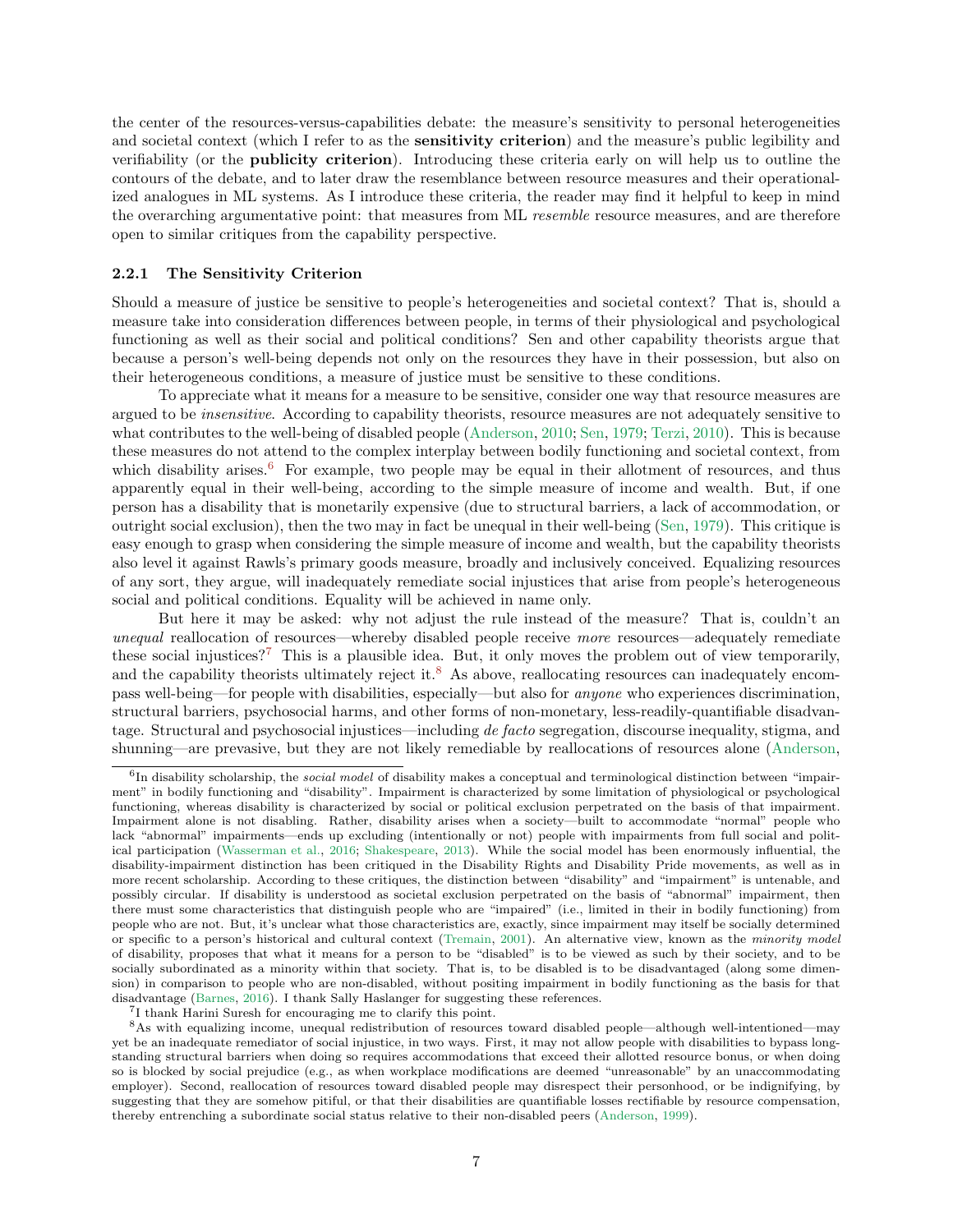[2010\)](#page-27-2). This is because these injustices are not constituted by a inequitable distributions of resources *across* people, but rather by social and political relations *between* people.

Here, I note (briefly) that fair ML often posits a distinction similar to the one just described. That is, a distinction is posited between algorithmic unfairness which *can be* mitigated via resource reallocation versus unfairness which *cannot* because it arises from social and political relations between people, and not from an inequitable distribution of resources alone. In the fair ML literature, this is known as the distinction between *allocative harms* and *representational harms* [\(Crawford,](#page-29-5) [2017](#page-29-5); [Barocas et al.,](#page-28-4) [2019](#page-28-4)). I will postpone a fuller introduction to this distinction until later on, when I discuss how fair ML researchers have sometimes conflated allocation and representation when operationalizing theories of distributive justice [\(Section 4.2:](#page-14-0) [Operationalizing Rawls's Difference Principle\)](#page-14-0). It suffices to note here that measures which are sensitive to heterogeneous political and social conditions (namely, capability measures) are conceived to better address harms of the second sort (namely, harms of representation, not of allocation). But, if sensitive measures do a better job of addressing these harms, it may be wondered: why not select a sensitive measure? Because, the sensitivity criterion is in tension with another: publicity.

## <span id="page-7-0"></span>2.2.2 The Publicity Criterion

At the level of a society's systems and institutions, the information required to make a claim of injustice must be publicly legible and verifiable [\(Brighouse and Robeyns](#page-28-2), [2010](#page-28-2)). That is, the measure must be transparent (not murky) and accessible to all. This is because, if this information were not publicly legible and verifiable, the legitimacy and stability of the systems and institutions regulated by such a measure may be suspect or indeterminate [\(Anderson,](#page-27-2) [2010](#page-27-2)). Inconsistent and/or inscrutable measures may themselves become sources of social injustice when they stymie public oversight and accountability [\(Arneson](#page-28-5), [2010\)](#page-28-5). Here, resourcists and capability theorists agree: the right measure of justice must be publicly legible and verifiable. They disagree, however, on whether both the publicity and sensitivity criteria can be satisfied at the same time.

Resourcists argue that, for a measure to satisfy the publicity criterion, it cannot also be sensitive to people's heterogeneities and societal context. Only if a measure is insensitive will it provide a *public standard* of measurement: one that is consistently applicable and legible across diverse groups of people and heterogeneous social and political conditions [\(Kelly](#page-31-4), [2010](#page-31-4)).<sup>[9](#page-7-2)</sup> Sensitive measures will fail to provide a public standard, resourcists argue, for at least two reasons. First, sensitive measures likely require large quantities of information that may be difficult or undesirable to acquire in practice (perhaps due to parsimony or concerns about individuals' privacy). This makes them difficult to verify in a public fashion [\(Robeyns](#page-33-5), [2016\)](#page-33-5). Second, even if these information demands could be met, sensitive measures (by definition) vary according to people's heterogeneities and societal context. This potentially renders indeterminate (or murky) comparisons between different people in different contexts [\(Pogge,](#page-32-2) [2010\)](#page-32-2).

For comparison, consider again the simple resource measure of income and wealth. Although this monetary measure may be insensitive to people's heterogeneities and societal contexts, it is at least *consistently* measurable across people and contexts. That is, while income and wealth may not encompass the *entirety* of a person's well-being, it can at least provide a consistently measurable indication of well-being across heterogeneous social and political conditions. Although capability theorists and resourcists agree that a measure must be publicly legible and verifiable, they disagree on whether a measure can satisfy both criteria at the same time. Capability theorists argue that a measure can satisfy both, as we will see later on, whereas resourcists argue otherwise.

#### <span id="page-7-1"></span>2.3 Sensitivity vs. Publicity

In the resources-versus-capabilities debate, there exists a tension between a measure's sensitivity and its publicity. On the one hand, measures that are insensitive to people's heterogeneous conditions may overlook, encode biases against, or perpetuate social injustice against people whose well-being matters in evaluations of justice and fairness. On the other hand, measures that are sensitive to people's heterogeneous conditions may obscure injustices at the level of systems and institutions, if those measures are publicly illegible,

<span id="page-7-2"></span><sup>9</sup>For example, in the physical sciences, the International System of Units, or metric system, is one such public standard of measurement. It allows scientists to understand, share, and compare their findings in a consistent fashion across different contexts, helping to ensure that those findings are publicly legible and, when necessary, verifiable.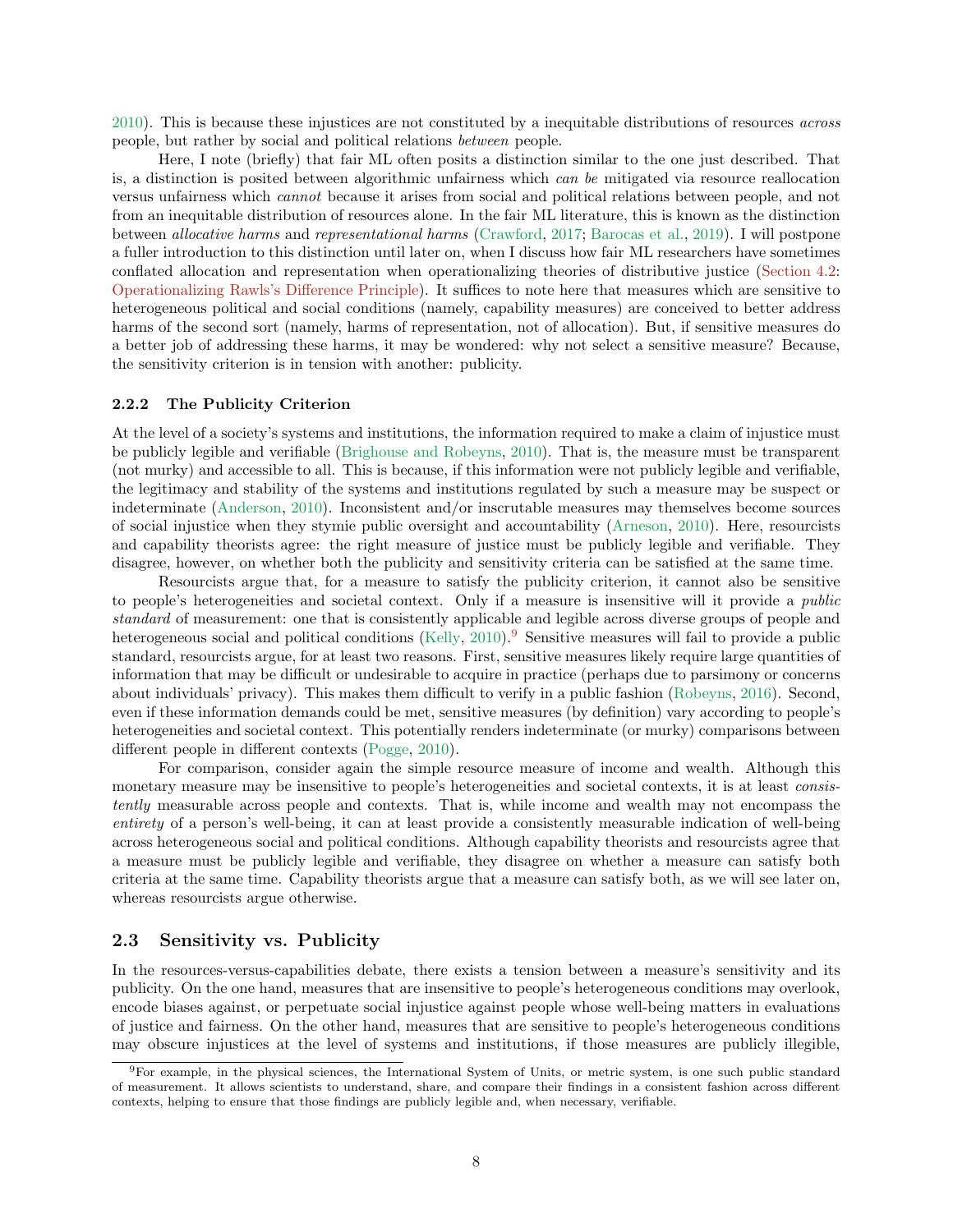inconsistently applicable, or require large quantities of information that are prohibitively costly or undesirable to acquire (perhaps due to overriding concerns about individuals' privacy).

So far, I have said a lot about the philosophical criteria for a measure of justice, and only a little about ML. However, I claim that the tension between publicity and sensitivity—between resources and capabilities—from the prior discussion carries over to the design and development of ML systems. The prior discussion begins to suggest how it is that resource measures and measures from ML are alike: they are both publicly legible and verifiable, but may be insensitive to people's heterogeneous social and political conditions. In the next section, I draw this resemblance much more explicitly. While the resemblance may seem readily apparent, simply from observing which distributive theories fair ML has picked out for operationalization, I will argue that it goes deeper than theory selection, or a superficial similarity between "resource" terminology. At bottom, resource measures and measures from ML share similar *characteristics* that contribute to their satisfaction (or not) of the publicity and sensitivity criteria.

# <span id="page-8-0"></span>3 The Resourcist Approach to Measuring Justice

In this section, I first define what resources are, as they are understood in both the distributive justice and fair ML, and provide some examples of each. Then, to establish the resemblance between resource measures and measures from ML, I present two key characteristics shared by the measures appearing in both literatures. Based on these shared characteristics, I argue that measures from ML satisfy the publicity criterion, but fail to satisfy the sensitivity criterion. In upcoming sections, I show how this failure can occur in practice, by discussing two real-world case studies in which the measures selected for mitigating algorithmic unfairness end up entrenching and reproducing social injustice—just as the capability theorists argue resource measures do.

#### <span id="page-8-1"></span>3.1 What Are Resources?

Recall that the right measure of justice is intended to encompass what it is that contributes to people's well-being within their society. The resourcist approach aims to do this by looking primarily at the resources people have in their possession. A person's resources are defined as the things that they can possess or use, in the broadest sense [\(Long](#page-31-5), [2019](#page-31-5)).

In theories of distributive justice, resources can be *material* (such as bundles of various goods, income, and wealth) as well as *immaterial* (such as services, opportunities, liberties, basic political rights) [\(Cohen](#page-29-4), [2011\)](#page-29-4). As I previously noted, Rawls's primary goods measure conceives of resources in this broad and inclusive way, to better encompass what it is that contributes to people's well-being. Acquiring more resources usually improves people's well-being. For example, people can usually use their income to buy a house to attain shelter, food to attain sustenance, health insurance to attain care, a train ticket to attain mobility, a computer to attain internet access, and so on—all of which tend to yield improvements to a person's quality of life. Because people can usually use resources in this way, resourcists argue that well-being is more-or-less encompassed by the resources people have in their possession. Whoever has more resources at their disposal is generally better-off, disregarding other personal heterogeneities.

In fair ML, the resources appearing in "resource allocation" problems have lacked a consistent and agreed-upon definition. In many cases from the literature, the resources under consideration are material: loans (to be fairly allocated across loan applicants) [\(Jabbari et al.,](#page-30-3) [2017](#page-30-3); [Hu and Chen](#page-30-6), [2018\)](#page-30-6), power generators (to be fairly allocated across homes) [\(Donahue and Kleinberg,](#page-29-1) [2020\)](#page-29-1), and so on. In other cases, the resources are immaterial: university admissions (to be fairly allocated across students) [\(Dwork et al.](#page-29-0), [2011\)](#page-29-0), salary opportunities (to be equalized across employees) [\(Heidari et al.](#page-30-1), [2018](#page-30-1)), and so on. In the vast majority of cases, however, what is looked at as a measure of fairness is some computational artifact of the ML model itself: the model's predictive accuracy, or false positive and negative rates, for different groups of people [\(Narayanan](#page-31-1), [2018](#page-31-1)). These cases are peculiar. What is the ontological status of these computational artifacts? In one sense, they are simply numerical quantities: abstract representations of statistical concepts like accuracy, error, utility, likelihood, and risk. In another sense, the numerical values obtained by these artifacts are constrained by algorithmic optimization procedures, which are both constrained mathematically and by real-world (i.e., finite) hardware resources, such as those of a computer's processing units. Does this suggest that these computational artifacts are *themselves* "resourcist" in their conception? That is, are they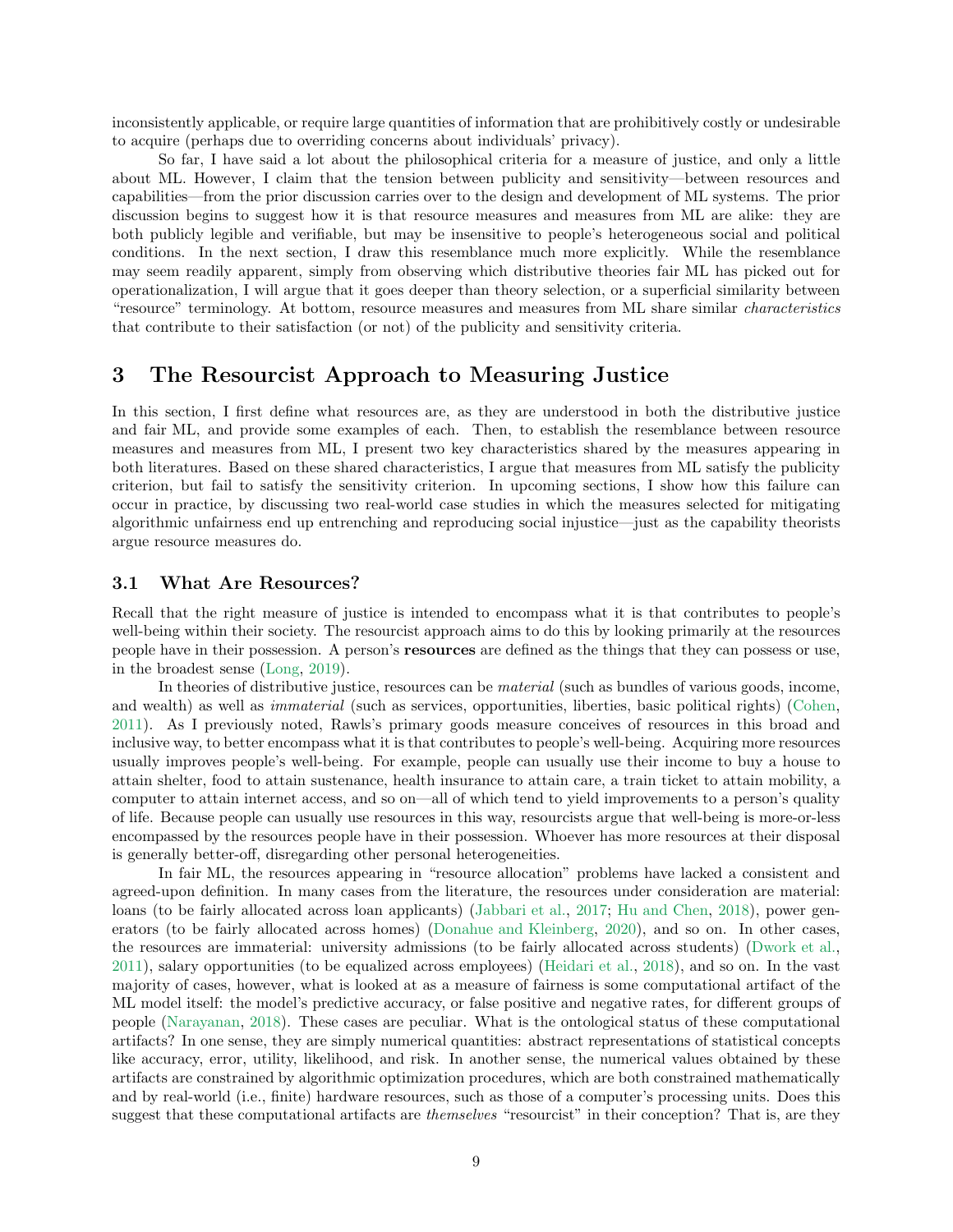things that people can possess or use, in the broadest sense? This is not entirely clear. But, what is clear is that, although they are "merely" numerical quantities, these computational artifacts are often referred to in allocative terms. That is, artifacts like predictive accuracy are referred to as being "allocated" across people qua the group of which they are a member.[10](#page-9-2) For example, researchers describe "fair allocation of predictions" across groups of people [\(Zliobaite](#page-34-4), [2015](#page-34-4)) and refer to "allocational harms" that are understood as disparities in a model's accuracy for different groups of people [\(De-Arteaga et al.](#page-29-6), [2019](#page-29-6); [Davidson et al.](#page-29-7), [2019\)](#page-29-7). In another example, a model's predictive accuracy is *explicitly* characterized as a "resource" to be fairly allocated via a distributive rule [\(Hashimoto et al.](#page-30-2), [2018\)](#page-30-2). These examples suggest that the "resources" often appearing in fair ML are conceptualized—not only as material or immaterial—but also as uniquely *computational* in some sense. Here, I do not attempt to give a complete ontology of these "computational resources". It is enough to note two things. First, computational artifacts like predictive accuracy share important characteristics with resource measures from distributive justice, as I will discuss in the next section. Second, when these artifacts are "allocated" across different groups of people, they have the power to improve or diminish people's well-being within their society [\(Angwin et al.,](#page-27-4) [2016](#page-27-4); [Buolamwini and Gebru](#page-28-6), [2018;](#page-28-6) [Dastin](#page-29-8), [2018](#page-29-8)). It is in this latter sense that computational artifacts may be "posessed" or "used" in different ways, by different people, depending on their heterogeneous social and political conditions.

In all of the above cases, both from distributive justice and from fair ML, the resources allocated are generally thought to improve the well-being of people who receive or possess them (be it through direct acquisition in the real world, or through interaction with a ML system). That is, whoever has more resources (be they material, immaterial, or computational) is generally assumed to be better-off.

### <span id="page-9-0"></span>3.2 Two Characteristics of Resource Measures

Previously, I introduced two criteria for a measure of justice (sensitivity and publicity) and discussed at a high level how it is that resource measures do or do not satisfy those criteria. However, I did not discuss at a low level why that is exactly. That is, I left out the specific *characteristics* of resource measures that contribute to their satisfaction of the publicity criterion, but not the sensitivity criterion. In this section, I introduce two key characteristics of a measure of justice, and argue that resource measures and measures from ML align on both.<sup>[11](#page-9-3)</sup> This alignment forms the basis of my resemblance claim between the two measures.

The two key characteristics are: (1) the measure can be expressed as a single-valued quantity, rather than multi-valued quantities or qualities, and (2) what is being measured (namely, a resource) is a "means to an end," rather than an "end in itself." To better understand these characteristics, I discuss them as they apply to both resource measures and measures from ML. For easy reference, [Table 1](#page-11-1) shows how these measures align on the key two characteristics, and suggests how it is that these characteristics do or do not contribute to satisfaction of the sensitivity and publicity criteria. Additionally, this table foreshadows how capability measures differ in their characteristics and satisfaction of the criteria.

#### <span id="page-9-1"></span>3.2.1 Resource Measures Can Be Single-Valued

Resources are things that people can possess or use, in the broadest sense. People can possess or use many things—income and wealth, material goods, opportunities, rights and liberties—any one or all of which may be looked at as a measure of justice. But, not all resources are the same. Some have characteristics that make them more or less amenable to certain types of measurement (quantitative or otherwise) and to satisfying the publicity and sensitivity criteria for a measure of justice.

As I previously noted, Rawls specifies his primary goods measure broadly and inclusively (in part) because different resources can be called upon to play different roles when detecting and remediating social injustice. Of particular importance, some resource measures can be—but do not *need* to be—expressed as

<span id="page-9-2"></span><sup>10</sup>I thank Reuben Binns for suggesting this language.

<span id="page-9-3"></span><sup>&</sup>lt;sup>11</sup>I do not claim that these characteristics exhaust all possible similarities and differences between the measures under consideration. Indeed, there is a third key characteristic: whether the measure is subjective or objective. That is, whether what is being measured exists "in the world," outside of people's subjective mental states, such as their mental states of happiness or preference satisfaction [\(Anderson](#page-27-2), [2010](#page-27-2)). Note that "objective" here refers to existing "mind-independently" and not to scientific objectivity, or observing impartially and without bias. However, because the objective-subjective distinction is introduced to distinguish objective measures (such as resources and capabilities) from subjective measures (such as welfare and utility), I do not discuss it at length, since all of the measures presently under consideration (resources, capabilities, and measures from ML) are "objective" in this sense.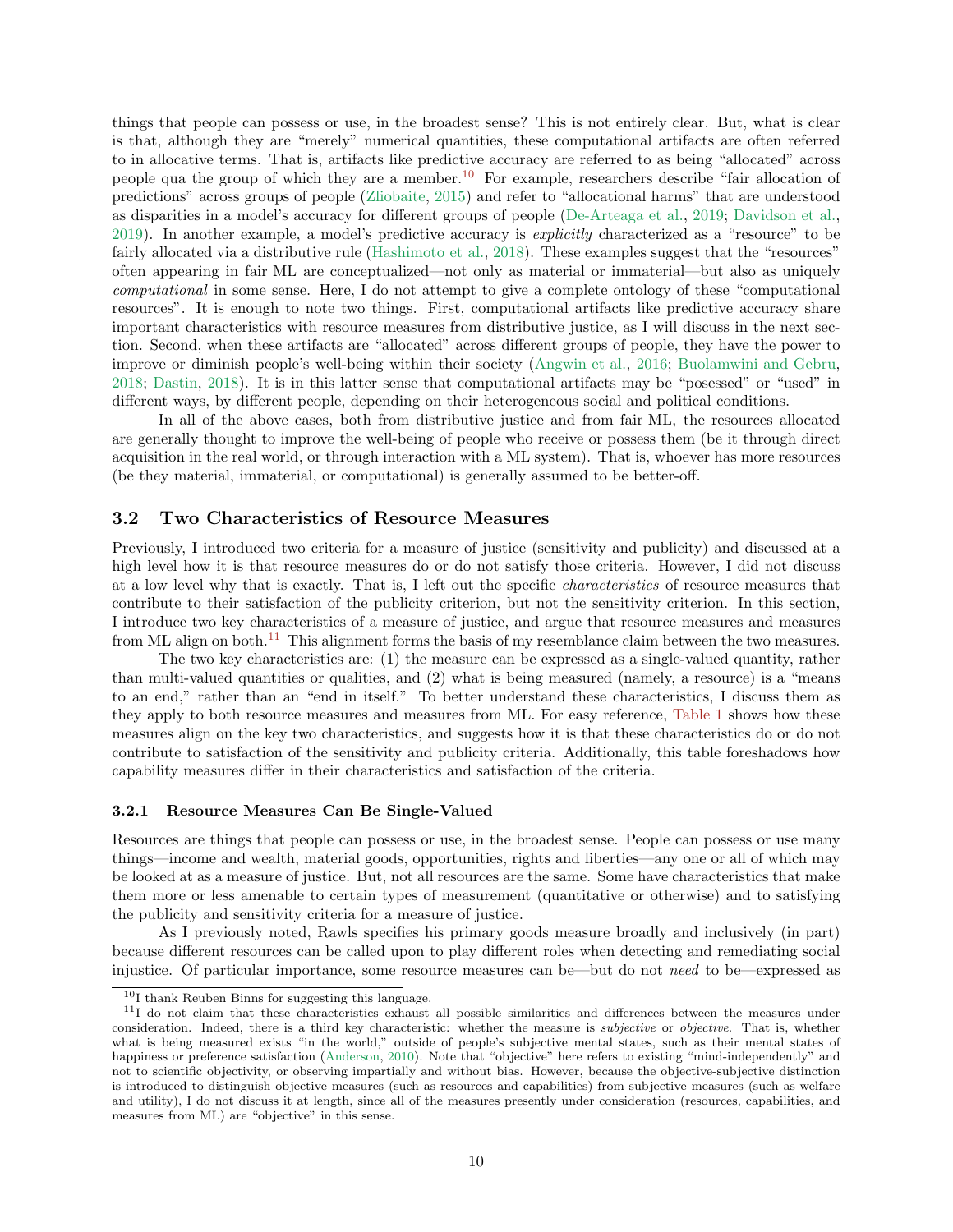single-valued quantities. This, it turns out, is a very useful characteristic. For example, monetary resources like income and wealth are particularly useful because they can be expressed in singular, quantitative terms (i.e., as the numerical quantity of income or wealth a person has in their possession). When included as part of a measure of justice, single-valued quantities are useful because they permit unambiguous comparisons, orderings, and interval rankings of the people whose well-being they aim to encompass. To know, for example, who is better-off when using a monetary measure like income, we simply need to look up and compare the numerical quantities of income that people have in their possession. Thus, according to such a single-valued quantitative measure, it is always clear to us where people stand in relation to one another, even across heterogeneous social and political conditions. This is a win for the measure's publicity, but simultaneously, it is a loss for the measure's sensitivity, for reasons that we have already seen.

By contrast, measures that are multi-valued (i.e., incorporating more than a single variable) or heterogeneous (i.e., mixing qualitative and quantitative data) are much less likely to permit unambiguous comparisons, orderings, and interval rankings of the sort achievable via single-valued quantities. This is because the information admissible to these measures includes *more than* a single-valued quantity. It may, for example, include qualitative textual data, or it may include multiple quantities such that no single quantity can be called upon to establish a strict interval ranking. These sorts of measures are more common to mixed-methods research, ethnography, narrative inquiry, grounded theory, or other social science methodologies.

Here, it is important to state explicitly: resource measures *can be* single-valued, but they are not *necessarily* single-valued.[12](#page-10-1) We could, for example, formulate a quantitative multi-valued resource measure, so that it does not strongly prioritize any constituent single-valued quantity, such as income and wealth. Indeed, we will see later on how the capability approach (in some of its variants) proposes to do exactly that. But, while we can formulate such a multi-valued resource measure, we will at the same time be leaving behind one of the primary reasons resources are useful in evaluations of justice and fairness: when expressed as single-valued quantities, resource measures permit unambiguous comparisons and rankings. Being able to make these comparisons and rankings is crucial to the success of Rawls's distributive principles.<sup>[13](#page-10-2)</sup> Likewise, it is just as crucial (if not more so) to the successful operation of algorithms appearing in fair ML and machine learning systems. If the distributive and allocational rules that regulate these systems were instead combined with multi-valued and/or heterogeneous measures—resulting in potentially ambiguous or murky comparisons and rankings—then their entire operation may be thrown into jeopardy (see footnote 13).

#### <span id="page-10-0"></span>3.2.2 Resources Are Means, Not Ends

In the resources-versus-capabilities debate, an important distinction is posited between things that are a "means to an end" and things that are an "end in themselves." A means to an end is something that people can use to achieve some other thing: another means or, eventually, something that is an end in itself. In short, ends are things that are *ultimately* valuable to people, and means are merely a way of getting to them.

<span id="page-10-1"></span><sup>12</sup>I thank Gabriel Karger for encouraging me to clarify this point.

<span id="page-10-2"></span> $13$ It is worth clarifying in detail how, exactly, capability theorists argue that Rawls is committed to single-valued quantitative measures. Rawls's measure of primary goods is conceptualized broadly to include both material resources (income and wealth) and immaterial resources (opportunities, rights, liberties, and others). This suggests that the primary goods measure is not single-valued, but rather multi-valued. Certainly, the primary goods include resources other than income and wealth alone. And yet, the capability theorists still critique primary goods for providing a singular quantitative standard. For example, Martha [Nussbaum](#page-32-3) [\(2009a](#page-32-3)) says that Rawls is committed to "measuring relative social positions in a single and linear way, with reference to income and wealth alone." Are capability theorists like Nussbaum flatly misunderstanding Rawls's view, interpreting it uncharitably, or is there something more going on here? The last question (and some might argue the middle one too) can be answered affirmatively. The reason capability theorists critique the primary goods measure as "single-valued" has to do with the distributive rule that Rawls pairs it with, what is known as the Difference Principle. As it turns out, fair ML researchers have picked out Rawls's Difference Principle for operationalization in ML systems, so I will postpone a full introduction until later on [\(Section 4.2:](#page-14-0) [Operationalizing Rawls's Difference Principle\)](#page-14-0). It is enough to note here that income and wealth (as constituents of the primary goods measure) are called upon to play a central role in the successful operation of Rawls's Difference Principle. According to [Nussbaum](#page-32-3) [\(2009a\)](#page-32-3), Rawls is committed to measuring relative social positions "with reference to income and wealth alone" because he "attaches considerable importance to the ability to rank in a definite and unilinear way who is well-off and not well-off... if the measures were [multi-valued] and heterogeneous, then it would be unclear who is least well-off, and the whole argument for the Difference Principle would be thrown into jeopardy." Some defenders of Rawls's view, such as Thomas [Pogge](#page-32-2) [\(2010\)](#page-32-2), agree with Nussbaum on this point: the Difference Principle requires "not merely a partial ordinal ranking, but a complete interval ranking." And such a ranking would not be possible if the measure were multi-valued and heterogeneous.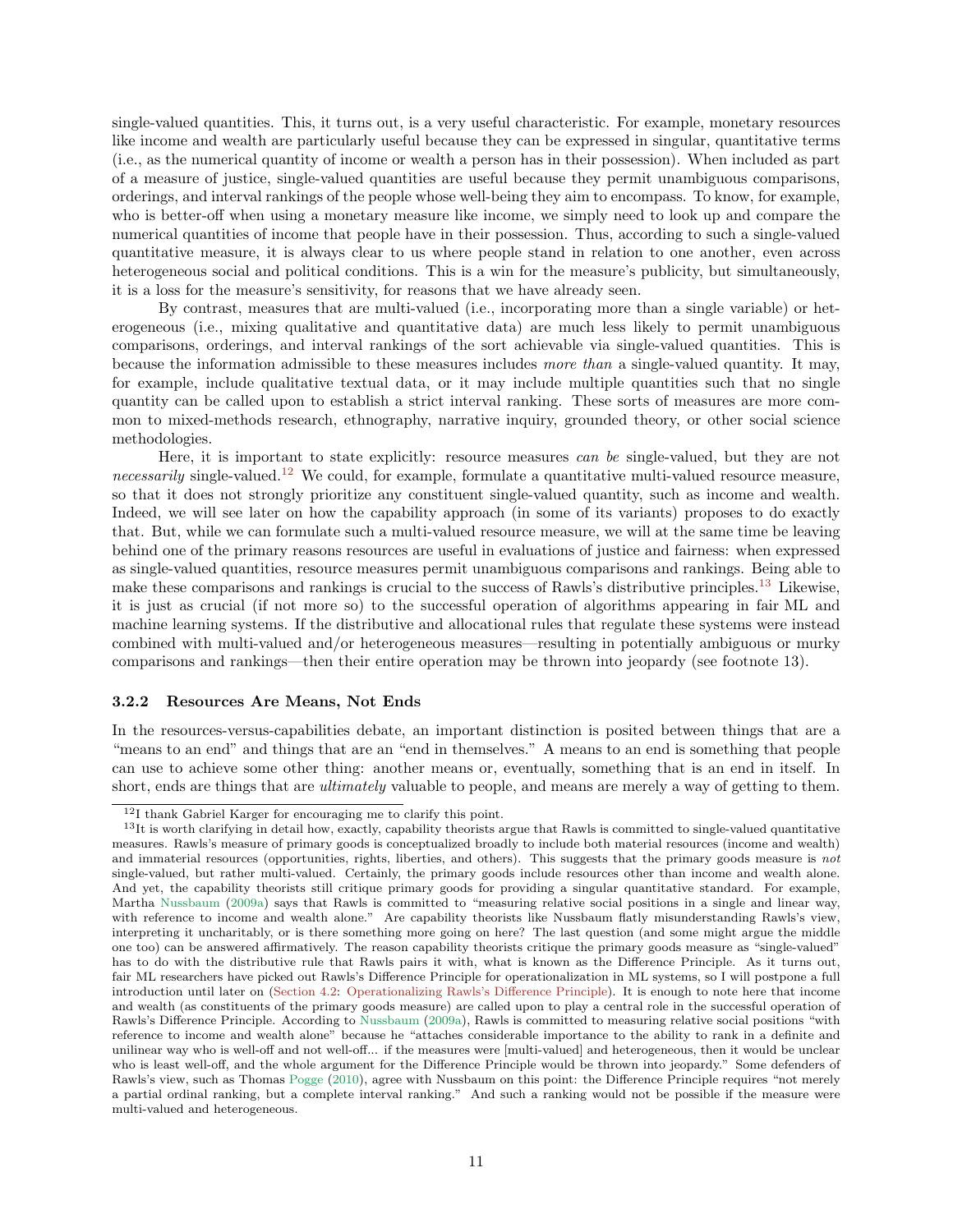|                     | <b>Characteristics</b>               |                                  | Criteria                             |                                         |
|---------------------|--------------------------------------|----------------------------------|--------------------------------------|-----------------------------------------|
|                     | can be a single-<br>valued quantity? | measure a "means"<br>to an end"? | are sensitive to<br>heterogeneities? | are publicly legi-<br>ble & verifiable? |
| Resource measures   | Yes                                  | Yes                              | No                                   | Yes                                     |
| Measures from ML    | Yes                                  | Yes                              | No                                   | Yes                                     |
| Capability measures | N <sub>o</sub>                       | N <sub>o</sub>                   | ${\rm Yes}$                          | Yes?                                    |

<span id="page-11-1"></span>Table 1: The measures, their characteristics, and whether or not they satisfy the publicity and sensitivity criteria. Resource measures and measures from ML are aligned on their characteristics and their satisfaction of the criteria. (Although not discussed at length in this paper, responses to these questions regarding the welfare measures would read left-to-right as Yes, No, Yes, No.)

The means-end distinction is posited to argue that resources are a means to well-being, which is an end in itself [\(Long,](#page-31-5) [2019\)](#page-31-5). Recall that two people may possess equal resources (such as income and wealth, or primary goods) and yet still be unequal in their well-being, if one lives under heterogeneous social and political conditions that diminish their well-being. Thus, it is argued, what contributes to people's well-being must consist of something *other than* (or in addition to) resources alone [\(Sen,](#page-33-3) [1979](#page-33-3)). Resources may be a means to achieving well-being, but resources are not ultimately valuable to people, as an end in themselves. What people *ultimately* value is their well-being, not the resources they use to achieve it.

Similarly, the things that are ultimately valuable to people with respect to ML systems may not be what fair ML researchers have so far attempted to measure [\(Thomas,](#page-34-5) [2019](#page-34-5)). For example, fair ML researchers have so far been concerned with the accuracy of a ML model, or similar computational artifacts. A model that is less accurate for some people, and more for others, may seem flatly unfair to the former. Accordingly, researchers may adjust their model's optimization procedure so that it achieves accuracies more evenly balanced across these different groups of people. When accuracy is roughly equalized across people, fair ML researchers might think that their job is done; fairness accomplished. But, as with the resources described above, accuracy might not be what people *ultimately* value when interacting with ML systems. This is not to suggest that people don't value accuracy *at all*, but that what people ultimately value includes *more than* accuracy alone. Accuracy may be a means or a "proxy" for what people value with respect to ML systems, but it may not be an end in itself. Thus, an inordinate focus on accuracy as the sole measure of the fairness or justness of these systems may elide other important ways in which people's well-being is improved or diminished by them, as I will discuss in the upcoming case studies.

## <span id="page-11-0"></span>3.3 Resource Measures: Publicity, Not Sensitivity

Measures commonly used in fair ML resemble resource measures from distributive justice to the extent that they align on at least two key characteristics: (1) these measures can be expressed as single-valued quantities that permit unambiguous comparisons and rankings, and (2) what is being measured (namely, a resource of some sort) is a means to an end, rather than an end in itself. Taken together, these two characteristics contribute to measures that satisfy the publicity criterion, but fail to satisfy the sensitivity criterion.

Consider publicity. Because resource measures and measures from ML can be expressed as singlevalued quantities, they provide a *public standard* of measurement that is consistent and practicable across heterogeneous social and political conditions. This is because it is easy to measure people's relative social positions (by simply looking up their income, or some other single-valued quantity). Single-valued quantities also permit unambiguous comparisons and interval rankings (by simply comparing these singular values). In this way, these measures are publicly legible and verifiable. In ML, for example, the accuracy of different models for different groups of people can be compared consistently on benchmark datasets, allowing researchers to share their findings in a publicly legible (and if necessary, verifiable) fashion.

Consider sensitivity. Because resource measures and those from ML focus on means (i.e., material, immaterial, or computational resources) rather than ends in themselves (i.e., things that people ultimately value), without considering how the two can come apart, these measures can be insensitive to heterogeneous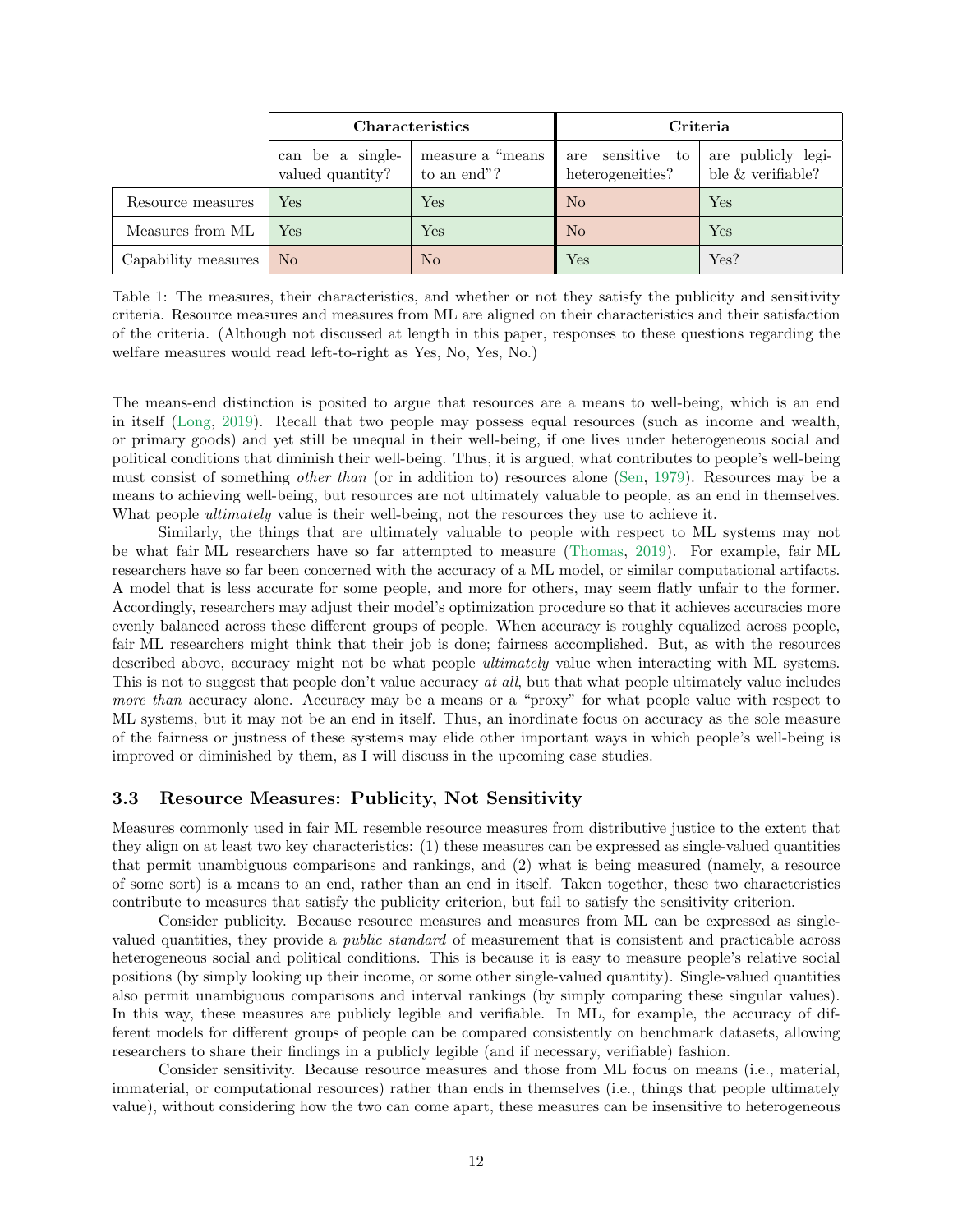social and political conditions that are relevant to evaluations of algorithmic fairness or distributive justice. This is because not all algorithmic unfairness (or social injustice) is readily expressed in terms of quantifiable resource deficits: some unfairness or injustice is structural and psychosocial, arising from social and political relations between people. Thus, the capability theorists argue that resource measures achieve their publicity at the expense of sensitivity. According to Elizabeth [Anderson](#page-27-2) [\(2010\)](#page-27-2), resource measures pass over "structural and psychosocial injustices that interfere with individuals' functioning as equals, although [these injustices] are neither constituted nor remediated by distributions of resources." In the next section, I discuss two real-world cases wherein structural and psychosocial injustices go undetected and unremediated by measures from ML the exhibit these characteristics.

# <span id="page-12-0"></span>4 Case Studies from Machine Learning

To further substantiate the resemblance between resource measures and measures from ML, and to illustrate the differences between the resourcist and capability approaches when operationalized in ML systems, I discuss two case studies. Each case concerns a distributive principle that specifies a seemingly fair distributive rule, but—by also specifying a resource measure—the principle fails to adequately remediate structural and psychosocial injustice.

In the first case, I discuss how computational resource measures used in algorithmic hiring can encode and reproduce historic and ongoing employment discrimination, specifically against disabled people. In the second case, I discuss how the measures used in operationalized analogues of Rawls's theory can subject racial minority groups to stereotype threat, discourse inequality, or other psychosocial harms. In both cases, I argue that the specified measures exhibit the two key characteristics from the the previous section, such that they satisfy the publicity criterion but fail to satisfy the sensitivity criterion. I contextualize and motivate each case with an introductory discussion of its political and historical significance.

## <span id="page-12-1"></span>4.1 Algorithmic Antidiscrimination

Discrimination has long pervaded employment. From the Civil Rights Act of 1964, to the Americans with Disabilities Act of 1990 (ADA), the long history of antidiscrimination law makes apparent that employment opportunities have rarely, if ever, been fairly distributed in the United States [\(States](#page-33-6), [1990](#page-33-6)). Even long after the passage of these laws—which grant employment protections to disability, gender, and racial minority groups, among others—employers have continued to discriminate, often motivated by cognitive bias, if not explicit prejudice [\(Ameri et al.](#page-27-5), [2015](#page-27-5); [Bertrand and Mullainathan,](#page-28-7) [2003;](#page-28-7) [Cole et al.,](#page-29-9) [2007\)](#page-29-9).

Against this backdrop of historic and ongoing discrimination, proponents of algorithmic decisionmaking argue that introducing ML into hiring decisions could reduce bias against these legally protected groups by enforcing fairness constraints on the pool of job candidates under consideration.<sup>[14](#page-12-2)</sup> Algorithmic decision-making, these proponents argue, affords an opportunity to remediate employment discrimination by removing human prejudice and cognitive bias from the decision-making process. At the same time, critics argue that introducing algorithms into hiring decisions could silently encode, entrench, and reproduce human biases against legally protected groups, by recommending only those candidates whose characteristics match high-performing employees belonging to the already dominant groups (typically comprised of young, white, non-disabled, cis-gender men).<sup>[15](#page-12-3)</sup>

While all legally protected groups have faced longstanding and on-going discrimination in the workplace, studies show that disabled people have been especially disadvantaged.[16](#page-12-4) In addition to the barrier

<span id="page-12-2"></span><sup>&</sup>lt;sup>14</sup>Companies like LinkedIn, Indeed, and Pymetrics use hiring algorithms to place and optimize job advertisements appealing to target demographics, notify jobseekers about positions of potential interest, entice out-of-work candidates to rejoin the job market, administer pre-employment application tests, and recommend promising candidates to recruiters [\(Bogen and Rieke,](#page-28-8) [2018;](#page-28-8) [Carey and Smith](#page-28-9), [2016](#page-28-9); [Silverman and Waller,](#page-33-7) [2015\)](#page-33-7).

<span id="page-12-3"></span><sup>15</sup>For example, in 2018, Amazon abandoned its algorithmic review and recommendation of job applicants when their ML model (trained on 10 years of resumes submitted to the company) was found to be unfairly biased against women [\(Dastin,](#page-29-8) [2018\)](#page-29-8). As early as 2016, the Equal Employment Opportunity Commission (the United States agency responsible for enforcing employment antidiscrimination laws) raised concerns about the potential for hiring algorithms to reproduce biases against women and disabled people, if they happened to have irregular work habits or a pattern of absences, due to child-care obligations or healthcare needs [\(Elejalde-Ruiz,](#page-29-10) [2018;](#page-29-10) [Commission,](#page-29-11) [2016\)](#page-29-11).

<span id="page-12-4"></span><sup>16</sup>In 2018, nearly 30 years after the passage of the ADA in the United States, the employment-population ratio (i.e., the pro-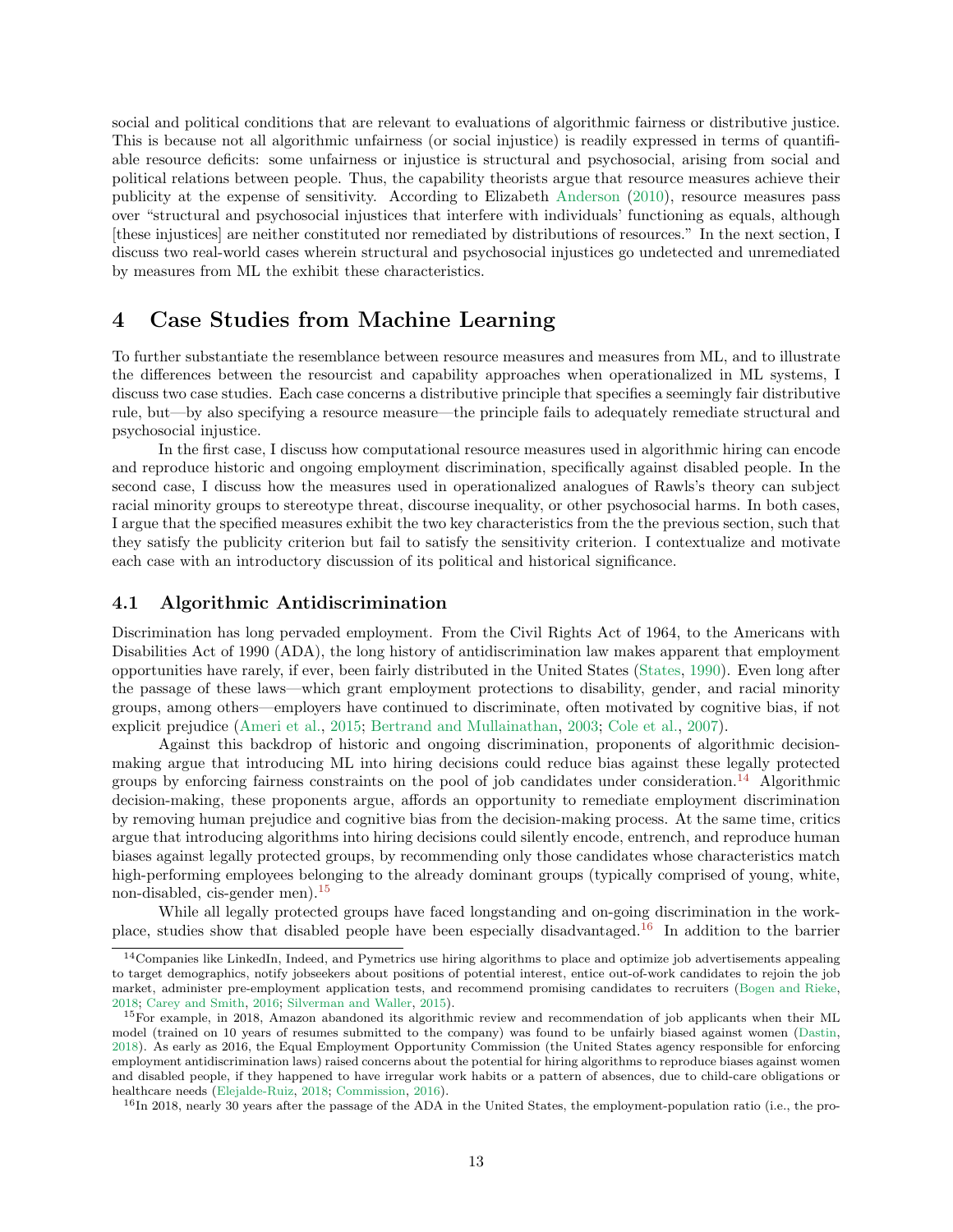of identity-based prejudice, people with disabilities face a unique barrier to employment: the barrier of a work environment not built from the outset to accommodate the many ways of moving and working in society. Today, after decades of disability rights activism and advocacy for equal access to work environments, disabled people face another, analogous barrier: an information technology environment not built from the outset to accommodate the many ways of being and working online. As hiring decisions become increasingly mediated via online ML systems, the long history of disability employment discrimination casts doubt on claims that this new information technology environment will remediate—rather than entrench and reproduce—employment discrimination against people with disabilities.

#### <span id="page-13-0"></span>4.1.1 The Case of Disability Hiring

Consider jobseekers who browse for employment opportunities on online job platforms, such as LinkedIn, Indeed, or Pymetrics. Hiring algorithms deployed on these job platforms search through resumes for promising candidates (i.e., those fitting qualifications provided by company recruiters) and send them *pre-employment application tests* (i.e., timed tasks intended to test a candidate's relevant skills), administered through the job platform's website [\(Bogen and Rieke](#page-28-8), [2018](#page-28-8); [Carey and Smith,](#page-28-9) [2016\)](#page-28-9). Suppose, charitably, that these algorithms are designed to take into consideration any available demographic information (such as whether a candidate belongs to a dominant or legally protected group) and follow a rule for allocating application tests based on a bias-mitigating conception of algorithmic fairness. In other words, suppose that the hiring algorithm is optimized to distribute a "fair" number of application tests (employment opportunities) across demographic groups, which it does by allocating fewer tests to dominant group candidates and more to legally protected group candidates, subject to the demands of fairness.

Because the distributive rule accounts for disparities between dominant and legally protected candidate groups (by targeting the latter with more opportunities to complete application tests), such a reallocation of pre-employment application tests may seem sufficient for achieving algorithmic fairness, in this context. But what about the fairness of the measure itself: the application tests?

Not implausibly, these tests could encode biases against legally protected groups of people. For example, blind jobseekers who use screen readers may be relatively disadvantaged if the tests themselves are not built for screen reader compatibility, as they typically are not.<sup>[17](#page-13-1)</sup> That is, two equally-qualified candidates may receive the same application test (and thus have an apparently equal opportunity for employment), but one may be unfairly disadvantaged, if the test is in some way inaccessible to jobseekers who use screen readers.[18](#page-13-2) Allocating more pre-employment application tests toward screen reader users will thus inadequately remediate employment discrimination, if the design of those tests is based on a biased conception of a job candidate's functioning. Merely measuring the quantity of application tests a candidate receives—without providing opportunities for recourse via a human hiring agent, for requesting accessibility accommodations, or for contesting automated decisions—will therefore be insensitive to people's heterogeneous ways of being and working online. Furthermore, seeking recourse, requesting accommodation, or initiating contestation within an algorithmic hiring system is likely to be difficult when that system's behavior is largely opaque, both to jobseekers (who may not notice when and how they are unfairly disadvantaged), and to employers (who may have little incentive to scrutinize the system's recommendations). While human hiring agents are

portion of the population that is employed) was 19% among adults with a disability. By contrast, the employment-population ratio for adults without a disability was 66% [\(Labor Statistics,](#page-31-6) [2018](#page-31-6)). The disparity between disabled and non-disabled populations represented one of the largest, indicating substantial barriers to employment for disabled people. For comparison, in 2018, the employment-population ratio was 56% among adult women versus 69% among adult men, 63% among black men versus 67% among white men, and 58% among black women versus 56% among white women.

<span id="page-13-1"></span><sup>&</sup>lt;sup>17</sup>Screen readers are a type of assistive technology that convey visual information through non-visual means (such as textto-speech or braille) in order to make internet browsing accessible to blind people. In 2019, Domino's Pizza, Inc. brought a case to the United States Supreme Court, arguing that their company website should not be required to comply with Title III of the ADA (i.e., arguing that it does not need to be made accessible to blind customers who use screen readers) [\(Barnes,](#page-28-10) [2019\)](#page-28-10). Title III of the ADA requires that "[n]o individual shall be discriminated against on the basis of disability in the full and equal enjoyment of the goods, services, facilities, privileges, advantages, or accommodations of any place of public accommodation" [\(States](#page-33-6), [1990](#page-33-6)). The Supreme Court declined to hear the case.

<span id="page-13-2"></span><sup>18</sup>For example, if the application test is not designed in accordance with the World Wide Web Consortium's Web Content Accessibility Guidelines (WCAG), people who use screen readers may not be able to access certain content. If the application test uses a candidate's time-to-completion in assessments of their performance, screen reader users may be at a competitive disadvantage, since website navigation may take longer with the use of a screen reader than without [\(Trewin,](#page-34-6) [2018\)](#page-34-6). However, when reading text, screen reader users can be significantly faster than people who read visually.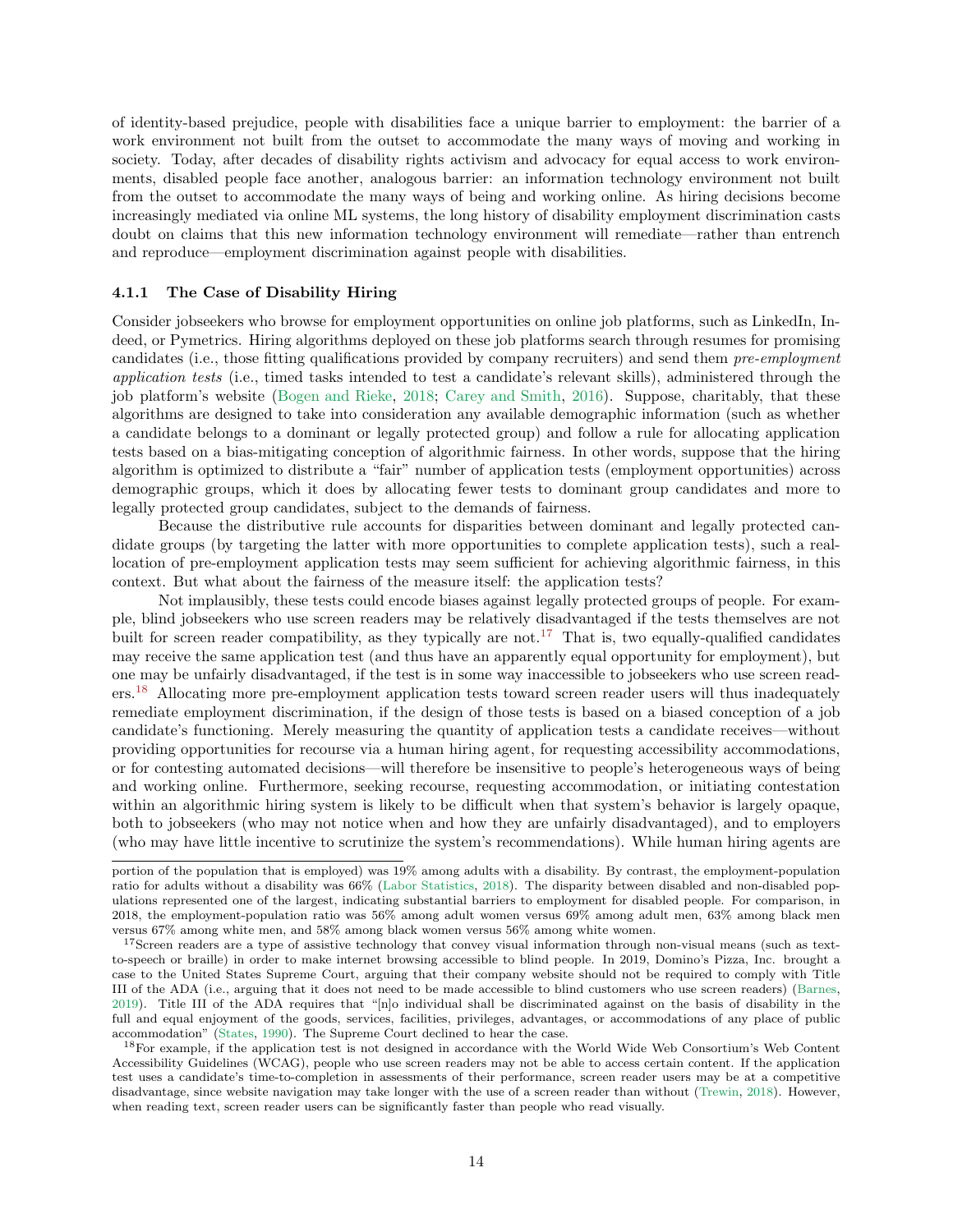also fallible, their behavior is at least scrutable, and their decisions can therefore be contested and influenced through dialogue and interaction.

Observe here that measuring the quantity of pre-employment application tests a candidate receives exhibits two key characteristics of a resource measure: (1) it is a single-valued quantity that is easy to measure, compare, and rank (by simply looking up the number of tests allocated to jobseekers belonging to different demographic groups), and (2) it is a means or "proxy" for what actually contributes to a jobseeker's well-being (namely, real opportunities to achieve employment, free from structural or technological barriers). Thus, such a measure satisfies the publicity criterion, but fails to satisfy the sensitivity criterion. Although consistently measurable across different jobseekers, merely receiving the opportunity to complete a preemployment application test is *insensitive* to whether or not a candidate is capable of completing it, given their particular way of being and working online.[19](#page-14-1)

## <span id="page-14-0"></span>4.2 Operationalizing Rawls's Difference Principle

Throughout, I have noted that fair ML researchers have sought to operationalize theories of distributive justice in ML systems, in particular those belonging to John Rawls's resourcist approach. Here, I discuss one such case in detail. This case is significant to the inquiry for three reasons: (1) it exhibits a straightforward attempt by fair ML researchers to operationalize one of Rawls's distributive principles, namely the Difference Principle, (2) in the operationalization, the ML model's predictive accuracy is selected as the measure and is *explicitly* characterized as the "resource" to be allocated across people via the rule, and (3) the operationalization is carried out to address the problem of *representation disparity* in ML models. The reader can likely grasp why the first two reasons are significant, but perhaps not the third, which requires further explanation.

The problem of representation disparity occurs when an ML model achieves high overall accuracy for a population, but low accuracy for a subgroup within that population—often a subgroup of racial, gender, cultural, or linguistic minority status, or intersections of these identities. Because ML models are often optimized to achieve high overall accuracy at the population-level, the optimization procedure trains a model that further-marginalizes an already-marginalized group, by down-weighting the relative importance of what little data that group does contribute to the optimization procedure. Thus, the model's *outputs* for the subgroup are bad (i.e., achieve low accuracy, or are of low quality) *because* there is a disparity in the model's *representation* of the subgroup relative to the overall population. It is significant that Rawls's Difference Principle is operationalized to address this problem of representation disparity because doing so exemplifies a distinction between two types of harms, often posited in fair ML literature.<sup>[20](#page-14-2)</sup> Recall that I previously noted (briefly) the distinction between *allocative harms* and *representational harms* [\(Section 2.2.1:](#page-6-0) [The Sensitivity Criterion\)](#page-6-0). I now give a fuller introduction to the distinction between allocation and representation.

In fair ML literature, allocative harms refer to algorithmic unfairness which *can be* mitigated via resource reallocation, whereas representational harms refer to unfairness which *cannot be* mitigated via resource reallocation [\(Barocas et al.,](#page-28-4) [2019](#page-28-4)). Allocative harms are remeidiated by redistributing resources *across* people, whereas representational harms arise from social and political relations *between* people. Representational harms include stereotyping, misrecognition (e.g., disrespect, indignity, invalidating personhood), denigration (e.g., the use of epithets or other insulting language), and under-representation (e.g., datasets wherein a dominant group is over-represented, typically white men) [\(Crawford](#page-29-5), [2017](#page-29-5)). These harms arise from people's heterogeneous social and political conditions, and so they are difficult to formalize quantitatively within ML systems.<sup>[21](#page-14-3)</sup> These harms are also (in essence) the same as those I described when introducing the sensitivity

<span id="page-14-1"></span><sup>&</sup>lt;sup>19</sup>Furthermore, quantitatively measuring the allocation of any single computational resource or technological artifact (such as the quantity of tests allocated or otherwise) can in principle encode biases in the same way. Because these artifacts are designed with a particular conception of human functioning in mind, they may not be sensitive to the context-specific ways in which people are capable or incapable of using them. Thus, receiving more (or fewer) artifacts does not necessarily improve (or diminish) a person's well-being. Adherents to the resourcist approach might counter-argue that computational resources or technological artifacts of this sort are not the right resources to look at, as a measure of fairness or justice for ML systems. That is, there could be other resources, say, those existing outside of ML systems, which are more appropriate to evaluations of justice or fairness, in this context. This may be correct. However, if correct, the standard capability critique of non-computational resources would then apply.

<span id="page-14-2"></span><sup>20</sup>I thank Harini Suresh for encouraging me to discuss this distinction.

<span id="page-14-3"></span> $21A$  commonly given example of representational harm is that of a search-engine which outputs biased results for particular input queries. For example, when searching for "CEO" the engine may output only images of white men [\(Crawford,](#page-29-5) [2017\)](#page-29-5), or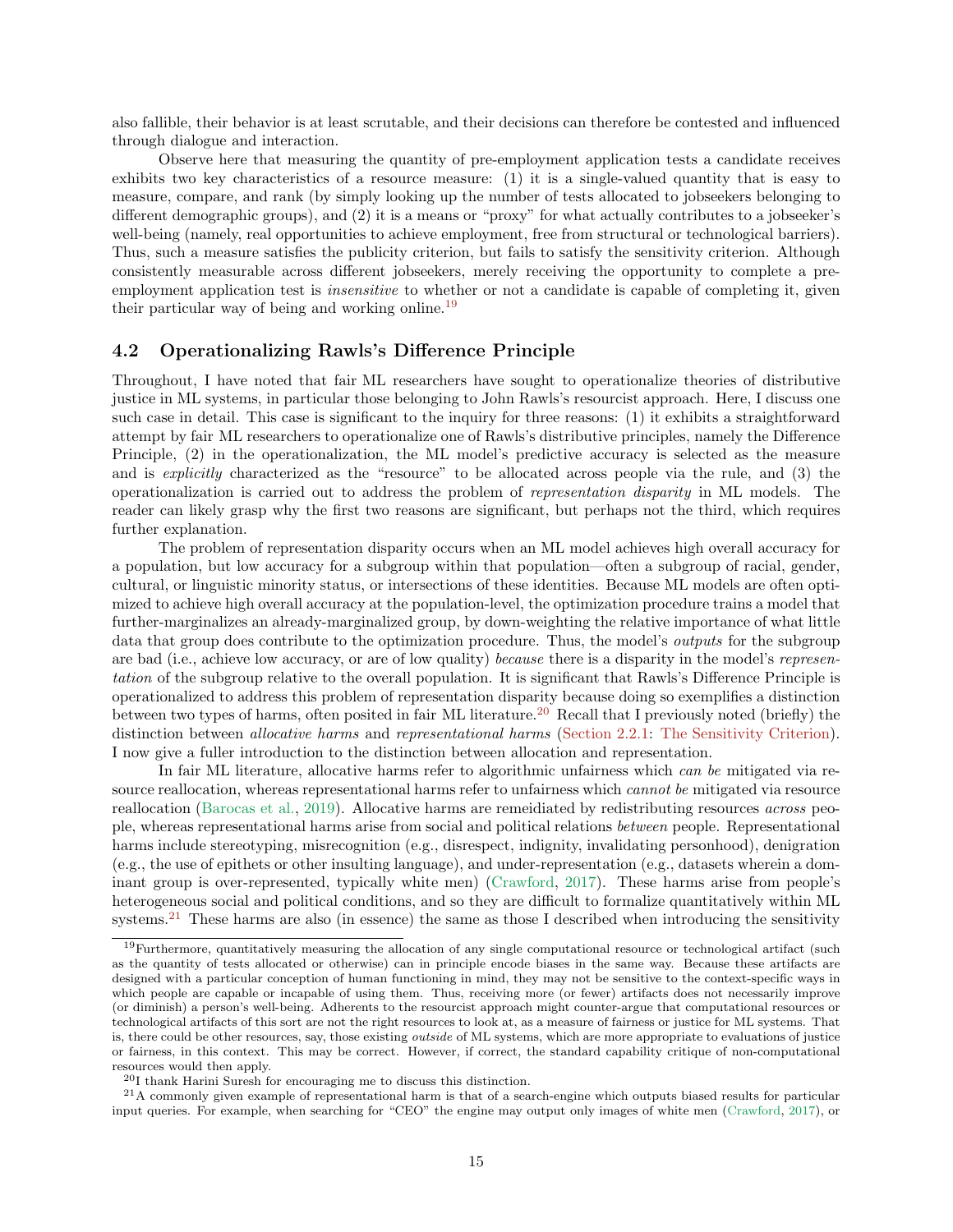criterion. In other words, a measure of justice that satisfies the sensitivity criterion would (in theory) also be sensitive to representational harms, which are not remediable by reallocating resources alone. As I have described it above, the problem of representation disparity seems as though it fits neatly within representational harms (specifically, a harm of under-representation), rather than within allocative harms. But, as we will see in the following case study, the operationalization of Rawls's Difference Principle takes an allocative approach (i.e., a resourcist approach) to addressing this representational harm, and in doing so it fails to remediate psychosocial injustices that arise from people's heterogeneous social and political conditions.

#### <span id="page-15-0"></span>4.2.1 The Case of Predicting Sociolects

Consider "text auto-complete" models that predictively suggest the next most-likely word to a user as they are typed in real-time. These models are commonplace on most smartphone text messaging apps, such Apple's iMessage. These models are also known to exhibit linguistic representation disparities for minority sociolects (i.e., socially-restricted dialects). That is, due to disparities in sociolect representation in linguistic training data, text auto-complete models "allocate" relatively less predictive text accuracy to minority sociolects, such as so-called African-American English (AAE), while at the same time allocating relatively more predictive text accuracy to majority languages, such as so-called Standard-American English (SAE), thereby reproducing existing discourse inequalities within the ML system [\(Mayfield et al.](#page-31-7), [2019](#page-31-7)).

In a recent fair ML paper presented at the 35th International Conference on Machine Learning (ICML), researchers operationalize one of Rawls's distributive principles to mitigate language representation disparities in a text auto-complete model [\(Hashimoto et al.](#page-30-2), [2018\)](#page-30-2). In their operationalization, the researchers specify "predictive text accuracy" as the "resource" for allocation via one of Rawls's distributive rules, what is known as the Difference Principle. The Difference Principle requires that any inequalities in a distribution of resources be to the greatest advantage (maximally beneficial) to the people who are least well-off, measured in terms of their resources [\(Rawls](#page-32-0), [1971](#page-32-0); [Wenar](#page-34-0), [2017\)](#page-34-0). To achieve this, the rule maximizes (over all possible distributions of resources), the minimum (over all people), each person's allocation of resources. Because it "maximizes the minimum" in this way, the Difference Principle is also often referred to as the *maximin rule*. Accordingly, when operationalized in a text auto-complete model, the model is optimized to allocate a "fairer" quantity of predictive text accuracy across languages and sociolects, which is achieved by allocating less accuracy to the majority language (SAE) and more accuracy to the minority sociolect (AAE), subject to the constraints of the Difference Principle.

Because the distributive rule accounts for the accuracy disparity between the language (SAE) and the sociolect (AAE), by requiring that any inequalities in the distribution of predictive accuracy be maximally beneficial to the group that is least well-off, such a reallocation of "resources" may seem sufficient for achieving algorithmic fairness. But what about the fairness of the measure itself: predictive text accuracy?

Not implausibly, predictive text accuracy could encode biases against particular linguistic groups, depending on the societal contexts in which the text auto-complete model is deployed. For example, it could be that AAE-speakers do indeed prefer increased predictive text accuracy, since text messaging apps often flag AAE words as "misspelled" thereby further marginalizing the AAE sociolect in the "linguistic marketplace" where dominant languages like SAE enjoy greater linguistic capital and symbolic power [\(Bourdieu and Thompson](#page-28-11), [1991\)](#page-28-11). Alternatively, it could be that AAE-speakers *do not* prefer increased predictive text accuracy for AAE words, since these sociolects are often considered to be "resistance vernaculars" that intentionally subvert dominant linguistic norms as a means of celebrating cultural difference and fostering in-group solidarity [\(Park and Wee](#page-32-4), [2008\)](#page-32-4). In this latter case, highly accurate text auto-complete predictions for AAE words (appearing on, say, a user's iMessage app) may not improve an AAE-speaker's user experience, if those predictions are perceived as culturally appropriating, or if they reproduce psychosocial injustices such as stereotype threat [\(Steele and Aronson](#page-33-8), [1995](#page-33-8)).<sup>[22](#page-15-1)</sup>

<span id="page-15-1"></span>when searching for "black girls" the engine may output content that is demeaning and denigrating to this group [\(Noble](#page-32-5), [2012](#page-32-5)). <sup>22</sup>Unfortunately, what AAE-speakers prefer in their text messaging apps remains an open question. Although the researchers took a step toward answering this question by conducting a "real-world, human evaluation" of the text auto-complete models, participants in the evaluation consisted entirely of anonymous workers from Amazon's Mechanical Turk, an online labor platform. Demographic information was not collected from these participants, but they were nevertheless tasked with completing the evaluation as if they were actual speakers of either AAE or SAE [\(Hashimoto et al.,](#page-30-2) [2018](#page-30-2)). Because this evaluation did not engage with self-identified AAE-speakers, no conclusions can be drawn about whether they prefer more or less predictive text accuracy in their text messaging apps.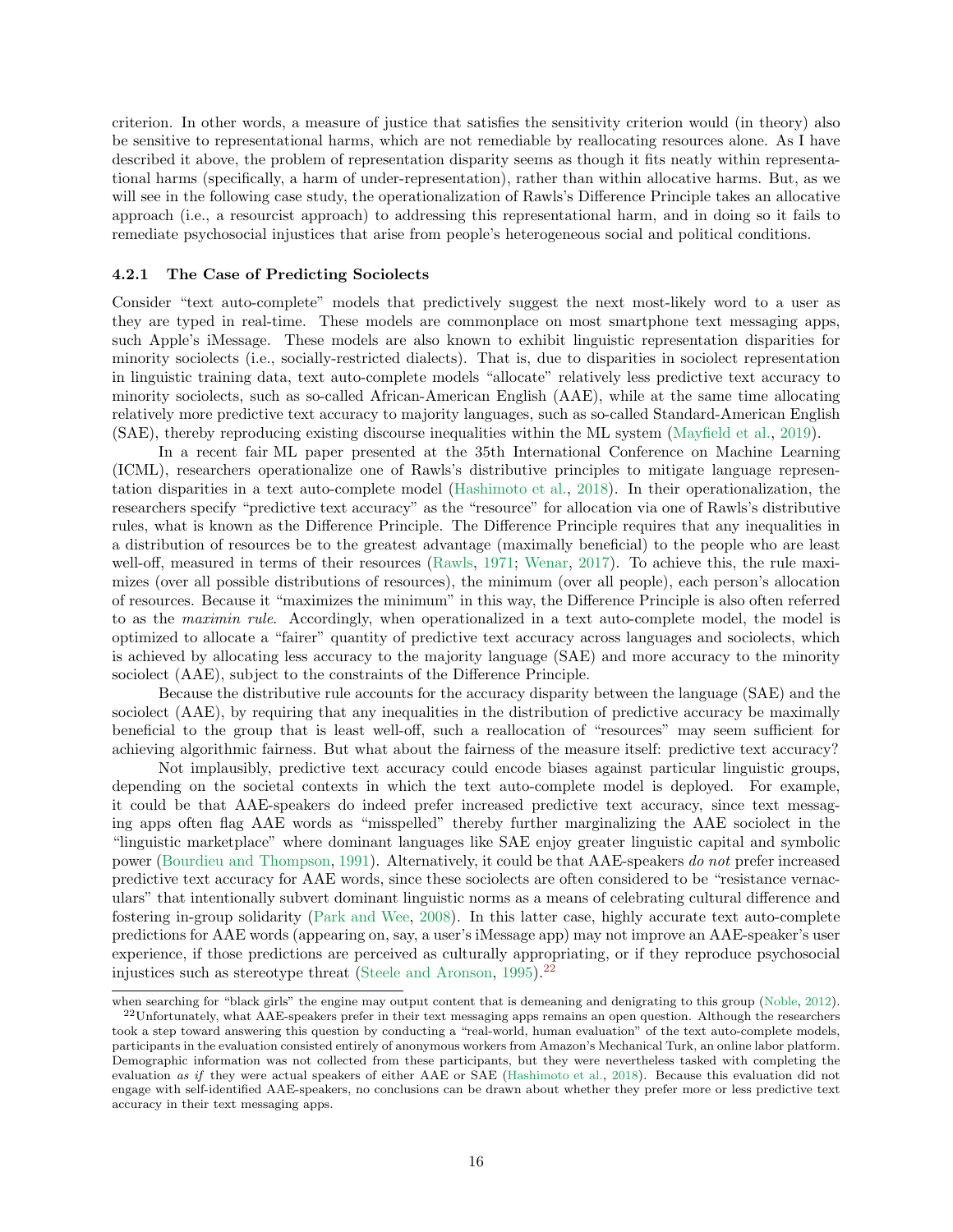Observe here that predictive text accuracy exhibits the two key characteristics of a resource measure: (1) it is a single-valued quantity that is easy to measure, compare, and rank (by simply looking up the accuracy allocated to each linguistic group), and (2) it is merely a means to the end goal of providing an enjoyable text-messaging user experience. Thus, this "resource" measure satisfies the publicity criterion, but fails to satisfy the sensitivity criterion. Although consistently measurable across languages and sociolects, merely reallocating more predictive text accuracy is insensitive to whether AAE-speakers experience that reallocation as helpful and convenient, or stereotyping and insulting. Absent direct engagement with the people whose well-being will be affected by use of this system (in this case AAE-speakers, see footnote 22), it would be a mistake to assume that reallocating more predictive accuracy will necessarily improve, rather than diminish, well-being.[23](#page-16-1)

## <span id="page-16-0"></span>4.3 "Doing Justice" to Rawls's Theory

The prior cases serve two purposes. First, they substantiate the claim that measures from ML align with resource measures on the two key characteristics [\(Table 1\)](#page-11-1). Second, they illustrate how measures exhibiting these characteristics can satisfy the publicity criterion, but fail to satisfy the sensitivity criterion, thereby reproducing and entrenching structural and psychosocial injustice. This brings to a close the first part of this paper: the inquiry into what makes the resourcist approach amenable to operationalization in ML systems. And it opens the second part: inquiring into whether the capability approach could be operationalized with more success, and if so, how?

At this juncture, we should pause to ask: what does it mean for a theory to be operationalized successfully? The answer to this question will depend both on the theory selected for operationalization, as well as on how the operationalization is carried out in practice. Was Rawls's theory "done justice" in its operationalization, so-to-speak? That is, was it operationalized in a way that is true to the original statement of the theory? Following the capability theorists, I have argued that the operationalization of Rawls's theory in the prior cases was unsuccessful. So, I should answer whether that is (A) due to flaws in Rawls's theory, and/or  $(B)$  due to how the operationalization was carried out in the particular case.<sup>[24](#page-16-2)</sup>

Answering (B), there are at least two ways that the operationalization deviated from Rawls's original theory. First, the *lexical priority* of Rawls's principles requires that the principles of Equal Basic Liberty and Fair Equality of Opportunity are satisfied before moving on to the Difference Principle [\(Rawls](#page-32-0), [1971\)](#page-32-0). (I refer interested readers to a survey by Leif [Wenar](#page-34-0) [\(2017\)](#page-34-0) for an overview of Rawls's lexically prior principles.) So, if we are true to the original statement of the theory, we will not skip over these principles to pick out the Difference Principle for operationalization by itself. Second, I have previously noted that measures from ML resemble the simple measure of income and wealth, more so than Rawls's primary goods measure, which is broad and inclusive. So again, if we are true to the original statement of the theory, we will also aim to operationalize the primary goods measure and not only the Difference Principle.

Answering (A), given that the operationalization deviated from Rawls's theory in at least two ways, we can ask if an operationalization truer to the original statement of the theory could address the prior cases more successfully. I think a truer operationalization could do better. But, we must also consider the appropriateness of operationalizing Rawls's entire theory of justice in the design of a consumer text messaging app. Would this be "doing justice" to Rawls's theory? We can deviate from a theory's statement by failing to operationalize it in its entirety (as above). But, we can also deviate by operationalizing a theory in contexts to which it was not intended to apply (see footnote 3). That is, successful operationalization depends not only on staying true to the theory's statement, but also on applying it where intended, under its intended social conditions. So I won't decide here that Rawls's theory itself is flawed, but only misapplied. These observations may nevertheless count in favor of the capability approach, as we will see later on.

<span id="page-16-1"></span><sup>&</sup>lt;sup>23</sup>Similar arguments have been advanced against increasing the accuracy of computer vision models used in facial-recognition systems. Similar to representation disparities in linguistic data, computer vision models may be highly inaccurate for minority populations, due to disparities between minority and majority representation in image training data [\(Buolamwini and Gebru,](#page-28-6) [2018;](#page-28-6) [Bennett and Keyes,](#page-28-12) [2019\)](#page-28-12). However, the pernicious applications of these models (namely, the increased surveillance and policing of historically and presently oppressed populations) should cast serious doubt on the claim that increasing model accuracy will improve well-being. Whether increasing predictive accuracy is beneficial or detrimental to a person's well-being depends on who that person is and in what context they interact with, or are affected, by the model. Thus, an evaluation of the unfairness or injustice of a particular model will require sensitivity to people's personal heterogeneities societal context.

<span id="page-16-2"></span><sup>24</sup>I thank Sally Haslanger for encouraging me to address these questions.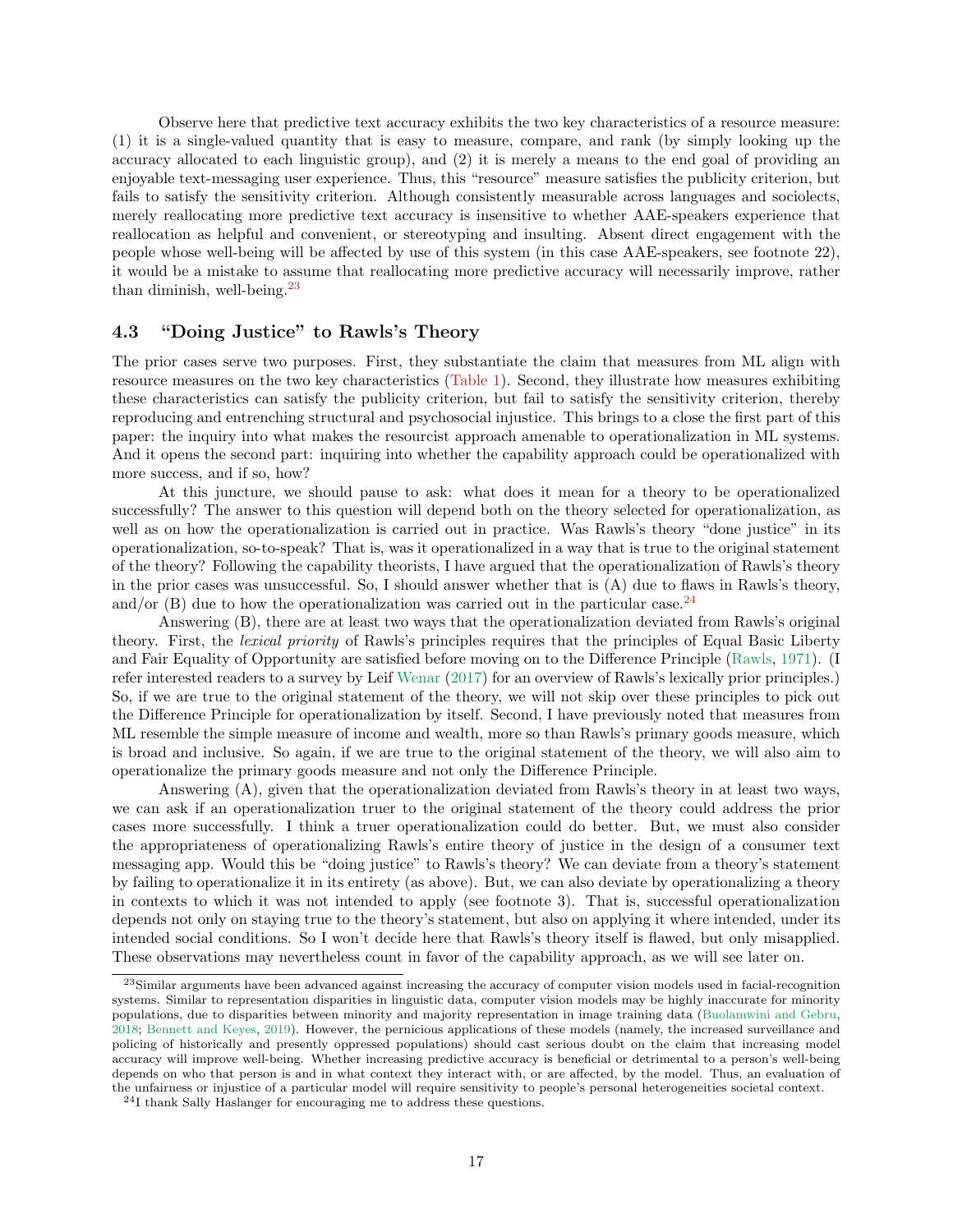Before turning to the capability approach, it is worth addressing another discrepancy between fair ML and distributive justice. While discussing the operationalization of Rawls's Difference Principle, I introduced the distinction between harms of *allocation* and harms of *representation*, as it is often posited in fair ML literature. However, I didn't note that philosophers of distributive justice have long-posited an analogous distinction, between injustices of *redistribution* and injustices of *recognition*, where the terms here are used (in essence) in the same sense as allocation and representation, respectively. In contrast to fair ML, the analogous distinction from distributive justice is posited, if not less sharply, then with more nuance. This is because, for some claims of social injustice (in particular, those relating to disability) it may be difficult to sharply distinguish whether the claim is one of redistribution, or one of recognition.[25](#page-17-0) Recognition may require redistribution, and redistribution should aim to secure recognition [\(Putnam et al.](#page-32-6), [2019\)](#page-32-6). The two may be mutually reinforcing, and some philosophers argue that the antithesis between them is a false one.

According to Nancy [Fraser et al.](#page-30-7) [\(2003\)](#page-30-7), "one should roundly reject the construction of redistribution and recognition as mutually exclusive alternatives. The goal should be, rather, to develop an integrated approach that can encompass, and harmonize, both dimensions of social justice." Could the same be said of the allocation-representation distinction posited in fair ML? In the examples that we have seen, a model's *representation* of a group can produce bad outputs or *allocations* for that group. Here, the distinction between representation and allocation seems to be very narrow, especially when what is being "allocated" is something like the model's predictive accuracy. But, representational harms include more than under-representation in the training data that leads to representation disparity within a ML model. They also include harms that arise from people's *interaction with* that model, after it has been designed and deployed in society, as in the Disability Hiring and Predicting Sociolects case studies. These harms arise from heterogeneous social and political conditions that are not straightforwardly formalizable within the ML model itself, but are nevertheless reproduced and entrenched through the model's misallocation of a particular resource. Here, allocative harms (i.e., inequities in the distribution of resources) reproduce and entrench representational harms (i.e., those arising from social and political relations between people), and this may occur *even when* resources are distributed equally, as we have now seen many times.

While it is easy to posit allocative and representational harms as two distinct types, it is more difficult to specify the relationship between the two. At the very least, it is clear that they are not mutually exclusive, but mutually reinforcing. Following Fraser's prescription, we might then ask: how can fair ML researchers develop an integrated approach that can "encompass and harmonize" both allocation and representation? Doing so may not be straightforward, or easily operationalized, but we might again look to extant theories of distributive justice for suggestions. As we have seen, resource measures can be insensitive to heterogeneous social and political conditions from which representational harms arise. Rawls's primary goods measure attempts to addresses this insensitivity by conceiving of resources broadly and inclusively, but capability theorists argue Rawls's conception still fails to detect and remediate social injustice. They argue that reallocating resources *alone* is inadequate for addressing structural and psychosocial injustices of recognition (i.e., harms of representation). Doing so requires something *more than* resources. An approach that integrates allocation with representation may still rely (in part) upon redistributing resources, but it may do so with an aim toward securing broader recognition of people within their society, measured in terms of something *other than* the resources they have in the possession. Capability theorists argue that recognition is better secured by measuring well-being in terms of what people are *capable* of achieving or not, as members of their society, sensitive to their heterogeneous social and political conditions [\(Anderson](#page-27-3), [1999](#page-27-3), [2010](#page-27-2)).

<span id="page-17-0"></span><sup>&</sup>lt;sup>25</sup>The sharp distinction between redistribution and recognition becomes uncertain when considering "reasonable accommodation" requirements for disabled people under the Americans with Disabilities Act [\(States,](#page-33-6) [1990](#page-33-6)), the The European Union Framework Directive [\(Whittle](#page-34-7), [2002\)](#page-34-7), and/or the United Nations Convention on the Rights of Persons with Disabilities [\(Nations,](#page-32-7) [2008\)](#page-32-7). Reasonable accommodation requires reconstruction of the public built environment (e.g., offices, restaurants, and parks) to better accommodate disabled people by including ramps, elevators, text in multiple formats, sign-language interpreters, flexible work schedules, and so on [\(Putnam et al.,](#page-32-6) [2019\)](#page-32-6). In one sense, these accommodations may be characterized as distributive in that they require reallocating resources of the aforementioned sort. In another sense, these accommodations partially rectify longstanding misrecognition of disabled people as members of society worthy of full participation in public life, with equal access to public spaces. In this latter sense, appealing to an abstract principle of fair or just redistribution may not be required at all. Rather, we may only need to ask what is required for a society to fully recognize disabled people, and reply that it requires (in part) equal access to the public built environment [\(Putnam et al.](#page-32-6), [2019](#page-32-6)). Thus, recognition requires redistribution, and redistribution aims to secure recognition.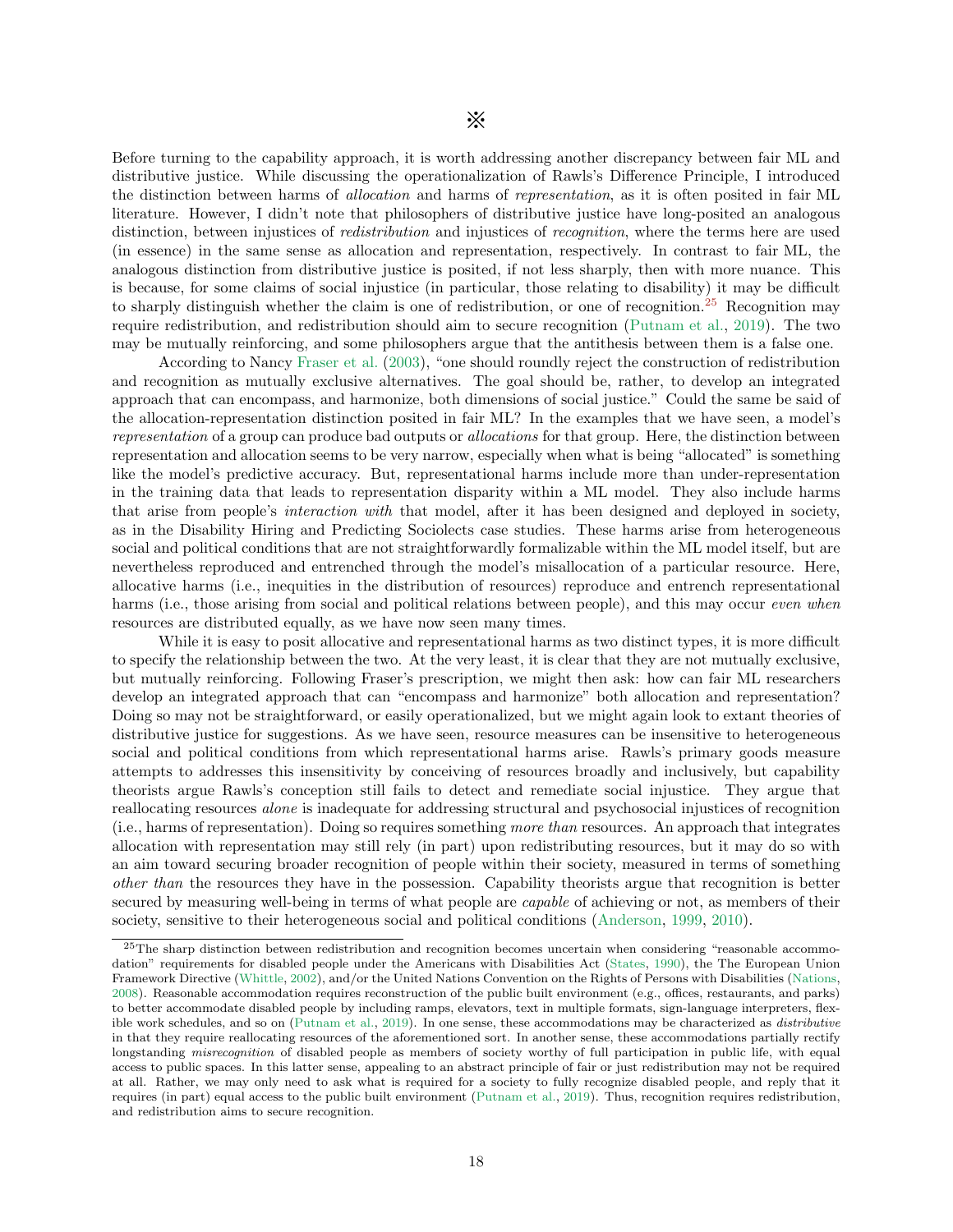# <span id="page-18-0"></span>5 The Capability Approach to Measuring Justice

In his Tanner Lecture lecture, Amartya [Sen](#page-33-3) [\(1979\)](#page-33-3) argued that resource measures are "concerned with good things rather than with what these good things do to human beings." Likewise, the same may be said of the measures discussed in the prior cases. Pre-employment application tests, or ML models with high predictive accuracy, are often assumed to be "good things" because, for most people, they are. That is, for most people, it's plausible to assume that these things contribute to people's well-being in the given context (be it searching for job opportunities online or engaging in a text message conversation). But, theories of distributive justice aren't only concerned the well-being of *most* people. They're concerned with the well-being of *all* people.[26](#page-18-2) Resource measures aim to encompass what contributes to people's well-being, but, capability theorists argue, they miss their mark. Because resource measures are insensitive to personal heterogeneities and societal context, they fail to attend to the different ways some people are (or are not) able to convert resources into well-being. Capabilities theorists argue that what actually contributes to well-being does not therefore lie in the resources themselves, but in what people are *capable* of achieving through their use. The right measure therefore does not lie in the "good things" or resources, but in what these "good things do to human beings" [\(Sen,](#page-33-3) [1979\)](#page-33-3). That is, it lies in people's *capabilities*.

In this section, I first define what capabilities are as they are understood in distributive justice and provide some examples. Then, to distinguish capability measures from resource measures and those from ML, I discuss how they differ on the two key characteristics. Based on these differences, I argue that capability measures satisfy the sensitivity criterion, and they also (in theory) satisfy the publicity criterion. Whether capability measures achieve publicity in practice is somewhat less clear [\(Table 1\)](#page-11-1). In upcoming sections, I outline how the capability approach could be operationalized—through a participatory and democratic process—in the design and development of ML systems, to better remediate the social injustices discussed in the previous case studies, and beyond. While I present the core differences between capabilities and resources, I necessarily omit some subtleties of the capability approach, which has many variants. For a more comprehensive presentation, I refer interested readers to *Wellbeing, Freedom and Social Justice: The Capability Approach Re-Examined* by Ingrid [Robeyns](#page-33-9) [\(2017\)](#page-33-9).

## <span id="page-18-1"></span>5.1 What Are Capabilities?

The capability approach attempts to locate a person's well-being in their capabilities. A person's capabilities are defined as their real opportunities to achieve valuable states of "being and doing" [\(Daniels](#page-29-12), [1990](#page-29-12)). States of being might include being sheltered, being nourished, or being cared for. States of doing might include commuting to work, browsing the internet, or communicating with a friend via text message. What does it mean to locate a person's well-being in their capabilities, or their "real opportunities to achieve valuable states of being and doing" [\(Robeyns](#page-33-5), [2016](#page-33-5))? Unfamiliar readers will likely find this definition nebulous at first, but capabilities are most readily understood when contrasted with resources.

Recall that because people can use resources to do or to be things that contribute to their wellbeing, the resourcist approach aims to locate a person's well-being primarily in their resources (i.e., things they can possess or use). People can usually use their income and wealth to buy a house for shelter, food for nourishment, health insurance for care, a train ticket for their work commute, a computer for internet access, and so on. While capability theorists agree that people can usually use resources to achieve these valuable states of being and doing (being sheltered, being nourished, being cared for, commuting to work, browsing the internet, communicating with friends), they disagree with the implication that resources are therefore the right benefit to look at when measuring what contributes to people's well-being within their

<span id="page-18-2"></span><sup>26</sup>Historically, many widely regarded theories of distributive justice overlooked, intentionally delayed, or disregarded consideration of disability. Up to and including Rawls, no major theory of justice in the western philosophical tradition considered disabled people of central importance [\(Becker,](#page-28-13) [2005](#page-28-13)). After Rawls, nearly all do, in part due to disability-informed critiques of his influential theory. Disability has long been characterized as a "hard case" for distributive justice, one that [Rawls](#page-32-8) [\(1975\)](#page-32-8) thought should be addressed eventually, but not centrally, since doing so "prematurely introduc[es] difficult questions that may take us beyond the theory of justice," and "consideration of these hard cases can distract our moral perception by leading us to think of people distant from us whose fate arouses pity and anxiety." Capability theorists disagree. On their view, disability is not "distant from us" but in fact widespread [\(Nussbaum](#page-32-3), [2009a\)](#page-32-3). According to [Sen](#page-33-3) [\(1979](#page-33-3)), resource measures such as Rawls's are "not merely ignoring a few hard cases, but overlooking very widespread and real differences," differences which affect the well-being of disabled people first and foremost, but also affect the well-being of all people, since all people "have very different needs varying with health, longevity, climatic conditions, location, work condition and even body size."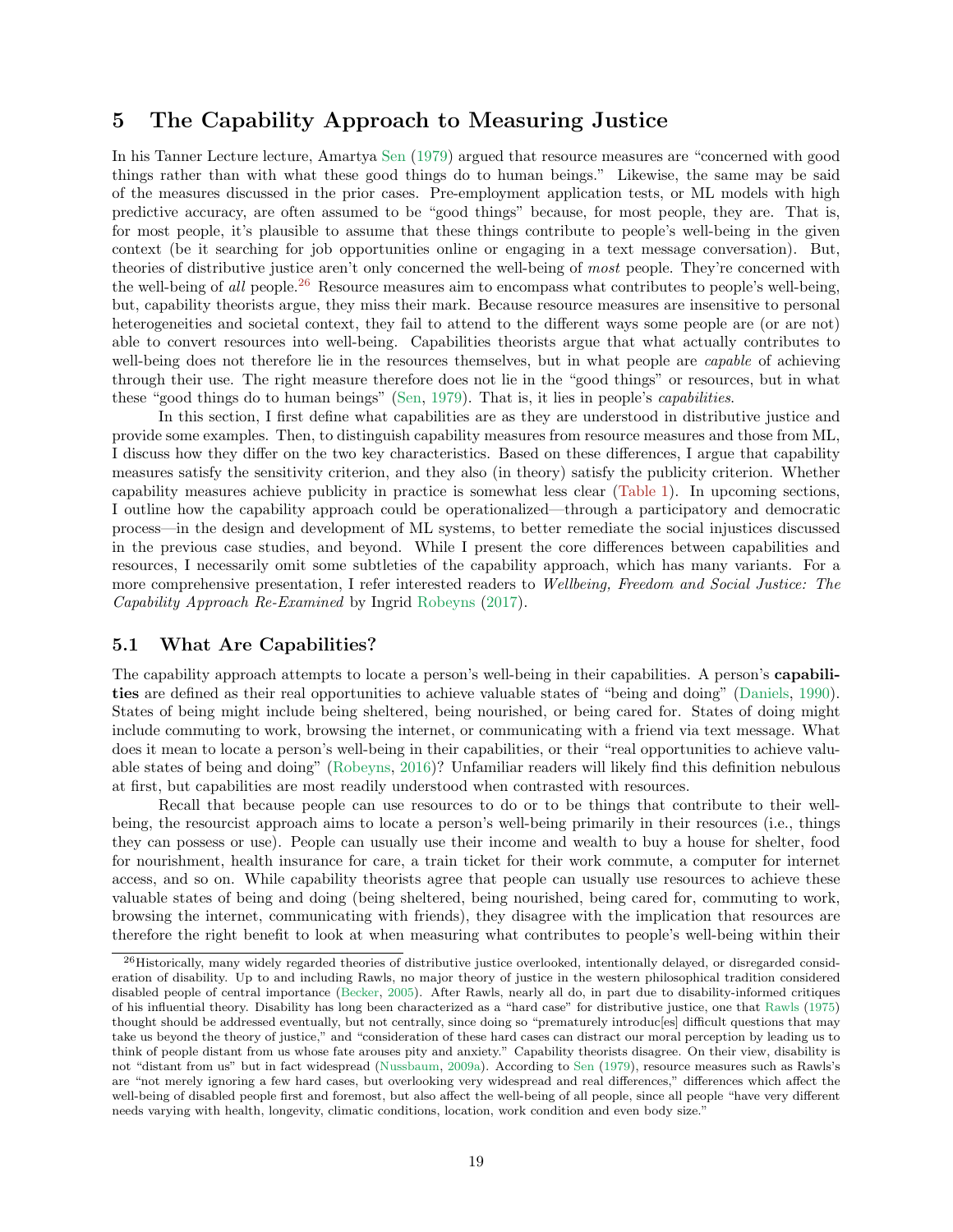society. Why not? Well, according to capability theorists, resources are (as I described earlier) a *means* of achieving those valuable states, but resources are not an end in themselves. That is, although people can usually use, consume, or cash-in their resources to achieve valuable states of being and doing, what actually contributes to well-being are those valuable states themselves, not the means (i.e., resources) used to achieve them [\(Robeyns](#page-33-9), [2017](#page-33-9)).<sup>[27](#page-19-2)</sup> Resources may be a "proxy" for a person's well-being, but resources are not equivalent with well-being. As before, being monetarily wealthy is not the same as being well.

We have already seen that, in many cases, the connection between the means (i.e., resources) and the valuable states of being and doing comes apart, depending on people's heterogeneities and societal contexts. For example, for a person who uses a wheelchair, purchasing a train ticket is not a means to the benefits of public transportation, if the train station lacks wheelchair accessible ramps. For a blind person, purchasing a computer is not a means to the benefits of internet access, if those technologies are not compatible with screen reader technology. Similarly, in the prior case studies from ML, a pre-employment application test is not a means to employment if that test is not accessible, and increasing predictive text accuracy is not a means to a better user experience if the predictively-suggested language is stereotyping or disrespectful. In each of these cases, the resource (train ticket, computer, application test, predictive accuracy) presents a *false* opportunity for achieving the corresponding valuable state of being or doing (commuting by public transit, browsing the internet, being employed, carrying on an enjoyable text message conversation). That is, what is usually (for most people) an opportunity to convert some resource into a valuable state of being or doing is foreclosed for others, due to their personal heterogeneities and societal context.

Because different people are able to convert their resources into well-being in different ways, and with different degrees of reliability, capability theorists argue that resources alone must not be what contributes to people's well-being—that resources are not *ultimately* valuable to people. Ultimately, they argue, well-being amounts to real opportunities to achieve valuable states of being and doing—and *not* the not-always-reliable resources through which those valuable states may or may not be achieved. The right thing to look at when measuring and remediating social injustice, therefore, is not the quantities of resources people have in their possession, but the states of being and doing that people are capable of achieving, sensitive to their heterogeneous social and political conditions.

### <span id="page-19-0"></span>5.2 Two Characteristics of Capability Measures

Recall the two key characteristics on which resource measures and measures from ML are aligned: (1) these measures can be expressed as single-valued quantities, and (2) what it is that they measure (namely, resources of some sort) are a means to an end, rather than an end in themselves. In this section, I discuss how capability measures differ from these measures on both characteristics, and how they subsequently satisfy the sensitivity criterion and may also (in theory) satisfy the publicity criterion [\(Table 1\)](#page-11-1).

#### <span id="page-19-1"></span>5.2.1 Capability Measures Must Be Multi-Valued

Whereas resource measures *can be* singe-valued quantities, capability measures *must be* multi-valued and can be heterogeneous (i.e., they can combine qualitative and quantitative data). As Martha [Nussbaum](#page-32-3) [\(2009a](#page-32-3)) puts it, "it is of the essence of the focus on capabilities to insist that the goods [benefits] to be distributed... are plural and not single, and that they are not commensurable in terms of any single quantitative standard." Notice what the essence does *not* insist. It does not insist that the measure is *not* purely-quantitative (i.e., that it is either qualitative or mixed). In other words, a multi-valued quantitative measure is consistent with the capability approach, but so is a purely-qualitative measure or a measure that mixes qualitative and quantitative data. Capability measures can be formulated in many ways (subject to certain process constraints, as we will see later on), so long as they are not single-valued quantities.<sup>[28](#page-19-3)</sup>

<span id="page-19-2"></span> $^{27}$ In the capability literature, these states of being and doing are called a person's *functionings*. Functionings are the states of being and doing that a person experiences (such as moving freely, being literate, being healthy, being well-nourished, being free from persecution, and so on). Functionings focus "on the state of the person, distinguishing it from both the commodities [resources] that help generate that state, and from the utilities [welfare] generated by that state" [\(Sen](#page-33-10), [1993a](#page-33-10)). For this reason functionings are sometimes called "midfare" because they exist mid-way between resources and welfare [\(Cohen,](#page-29-13) [1990\)](#page-29-13).

<span id="page-19-3"></span> $^{28}$ However, a formulation that comes close to a single-valued quantity might also contravene the essence of the approach. For example, a double-valued quantitative measure, while technically permissible because it is not commensurable in terms of any single quantity, may not be capture the fullness and potential of the approach. This is because each value in the measure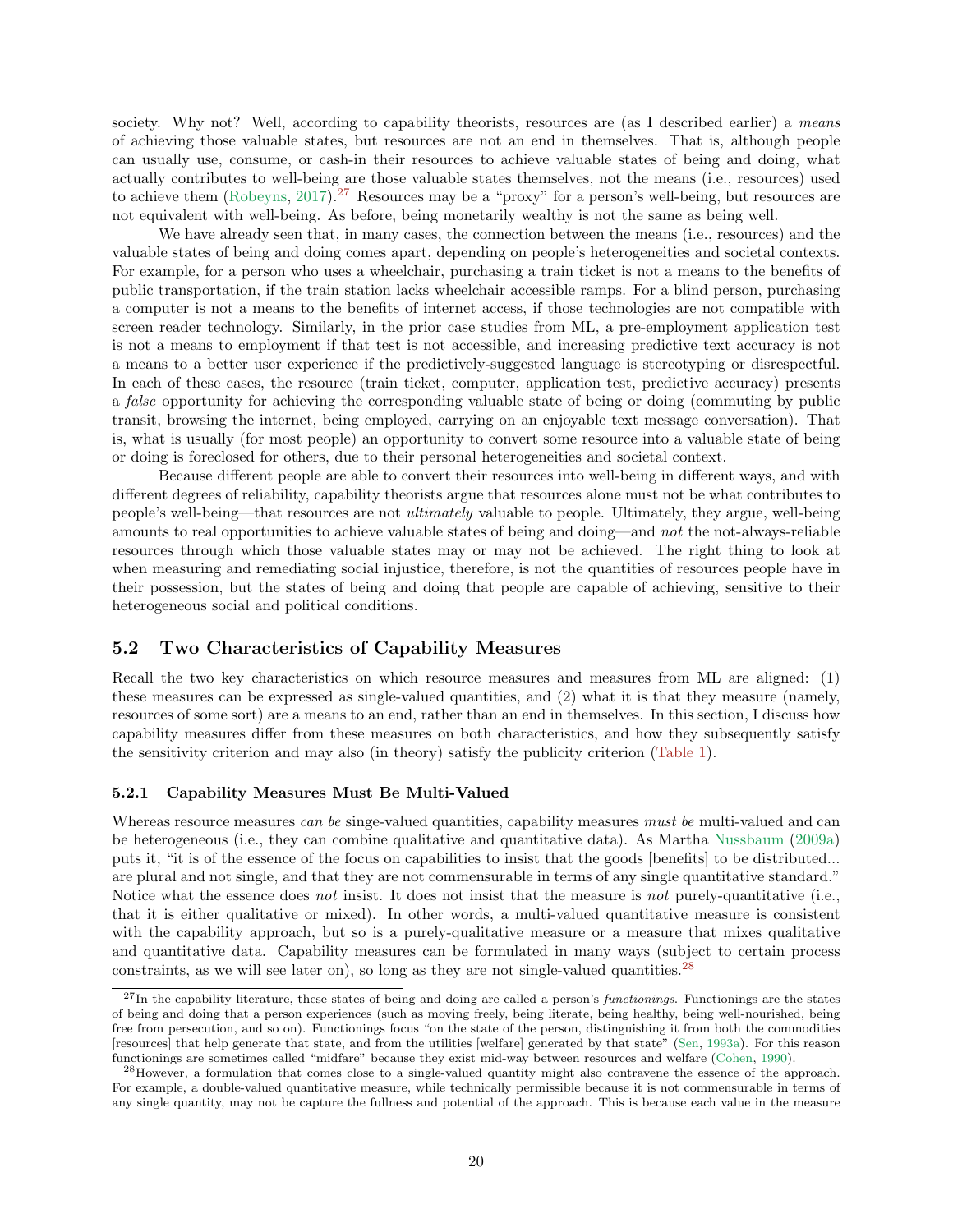Here, it is important to state explicitly: the capability approach does not exclude resources from playing a constituent role in the formulation of a capability measure. Exactly the opposite: the approach (in part) *relies on* reallocating resources so that people achieve greater capabilities. Why? Capabilities are based on people's states of being and doing. Because these states of being and doing are coincident with people, they cannot be allocated in any direct fashion, only measured [\(Anderson,](#page-27-2) [2010\)](#page-27-2). Thus, the difference between the resourcist and capability approach is (in part) one of emphasis. The former emphasises the resources people have in their possession, and usually measures them through single-valued quantities. The latter emphasises what it is that people are capable of doing with those resources given their heterogeneities and societal context, and measures this through multiple values. In both cases, resources are reallocated. This begins to suggest how capability measures might be employed to develop an integrated approach that can "encompass and harmonize" allocation and representation (i.e., redistribution and recognition), as prescribed earlier by Nancy [Fraser et al.](#page-30-7) [\(2003\)](#page-30-7).

#### <span id="page-20-0"></span>5.2.2 Capabilities Are Ends, Not Means

Recall that in the resources-versus-capabilities debate, an important distinction is posited between things that are a "means to an end" and things that are an "end in themselves." In this way, it is argued that resources are a means of achieving well-being, but resources are not *ultimately* valuable to people, as an end in themselves. We have now seen a number of examples in which resources fail to confer their intended benefit, due to context-sensitive variations in how reliably people convert resources into well-being. Because resources are a *means* to achieving well-being, acquiring more of them may not lead to corresponding improvements to people's quality of life and future prospects. In these cases, there is a "slippage" between the resources a person has in their possession and how those resources affect their well-being.

Resources may be an easily-measurable "proxy" for well-being, but they may be unreliably beneficial. Thus, resource measures may fail to encompass well-being because they do not seek to measure well-being *itself* (i.e., what is ultimately valuable to people) [\(Robeyns](#page-33-5), [2016\)](#page-33-5). By contrast, the capability approach offers an alternative framework for conceptualizing well-being itself, one that understands well-being in terms of a person's valuable states of being and doing [\(Robeyns,](#page-33-11) [2003a\)](#page-33-11). These states of being and doing are ultimately valuable to people. That is, there is no way in which a people's capabilities are "converted" into anything of *greater* value. Their value is final. People's capabilities are thus an end in themselves, not a means. Because of this, there is no "slippage" between means and ends in the capability framework of well-being. To measure well-being, capability theorists aim to measure people's capabilities, sensitive to their heterogeneities and societal context.

#### <span id="page-20-1"></span>5.3 Capability Measures: Sensitivity, And Publicity?

Capability measures differ from resource measures and measures from ML on their two key characteristics: (1) they must be multi-valued, and (2) what is being measured (namely, capabilities) are an end in themselves, not a means. Taken together, these characteristic differences contribute to a measure that satisfies the sensitivity criterion, and may also (in theory) satisfy the publicity criterion.

Consider sensitivity. The means-end distinction relates to sensitivity as follows. Because capabilities are ends in themselves and measured with respect to people's heterogeneities and societal context, they are sensitive to the heterogeneous social and political conditions under which people live. Additionally, the multi-valuedness of a capability measure contributes to its sensitivity as follows. Because capability measures are necessarily multi-valued, they achieve greater sensitivity to heterogeneous social and political conditions via multiple indicators. By contrast, resource measures are often expressed as single-valued quantities and therefore offer a simple—perhaps overly-simplifying—measure of well-being. However, including multiple

is an *indicator* for a capability that people have in a given context. There will be few values in the capability measure only when there are few capabilities relevant to that context. In most contexts of practical concern, however, there will be many relevant capabilities. For example, consider the context of remediating social injustice relating to ambulatory disability. A single-valued resource measure might aim to measure whether people with ambulatory disabilities have in their possession a particular resource (or bundle of resources), including income and wealth, wheelchairs or prostheses, and so on. By contrast, a multi-valued capability measure might aim to measure whether people achieve the capability of "freely moving without barriers" within their society, regardless of disability. Achievement of this broader end might be measured through multiple indicator values, such as whether public spaces are wheelchair accessible, whether public transportation is widely available, and whether people can acquire the relevant resources, including income and wealth, wheelchairs or prostheses, and so on.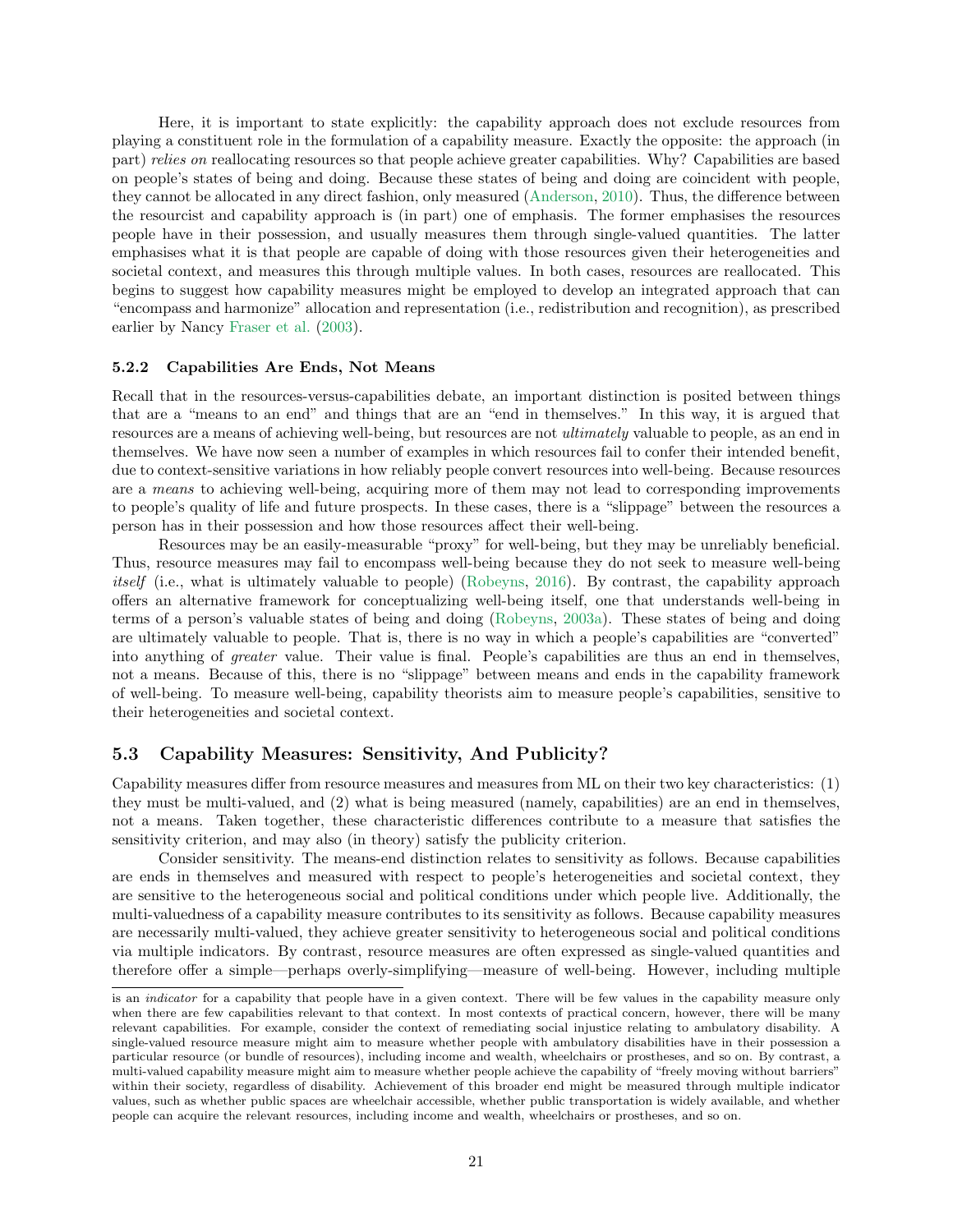indicator values is not enough to provide a fuller measure of well-being. It also matters *which* values are selected for inclusion in the capability measure. Here, the capability approach prescribes selecting values that are indicators of people's capability achievement within their society, rather than adopting a general-purpose resource standard.

Consider publicity. Because capability measures must be multi-valued (and are possibly heterogeneous), they will not permit strictly unambiguous comparisons and rankings (i.e., a complete interval rank, not only a partial ordinal ranking). While it is clear that a capability measure will not provide a public standard of measurement that is *equally* as strict as that provided by a singular quantitative resource measure, it does not necessarily follow that a capability measure *cannot* be publicly legible and verifiable. This will depend on the requirements set for public legibility and verifiability. A capability measure *can* provide a standard of measurement of some sort. The question is whether that standard will be strict enough for the purposes of remediating social injustices. Resourcists argue that the capability standard of measurement is not strict enough; that justice demands interpersonal and intercontextual comparisons be clear, and not murky [\(Kelly](#page-31-4), [2010](#page-31-4); [Pogge](#page-32-2), [2010](#page-32-2)). Capability theorists counter-argue, in two ways.

First, capability theorists observe that there may be a trade-off between improving human capabilities and achieving a publicly legible and verifiable standard of measurement. Achieving full publicity might require omitting important contextual information, and doing so could allow social injustices to slip by undetected and unremediated, as we have seen. Conversely, admitting too much contextual information into the measure might strain public legibility, and doing so could also perpetuate social injustices by stymieing oversight and accountability of the systems and institutions regulated by that measure. When the tradeoff is between improving human capabilities and achieving a fully legible and verifiable measure, capability theorists argue that we should opt for improving human capabilities, by relaxing the strictness of the publicity criterion [\(Arneson](#page-28-5), [2010](#page-28-5)). In other words, so long as capabilities are more-or-less equalized across people in society, a capability measure does not need to achieve publicity fully, but only partially.

Second, capability theorists appeal to the way in which the capability measure is specified: through political consensus; namely, a participatory and democratic process. When a measure of justice is specified through such a process, it achieves public legibility and verifiability of a different sort. In the next section, I will elaborate further on what is meant by a process that is participatory and democratic.

# <span id="page-21-0"></span>6 Operationalizing The Capability Approach

I now address the question of whether the capability approach can be operationalized in the design and development of ML systems, and if so, how? The answer to this question will depend (in part) on how strictly the requirement for public legibility and verifiability is drawn. Capability measures can (in theory) satisfy both sensitivity and publicity criteria. Sensitivity is achieved through a multi-valued (possibly heterogeneous) measure of people's capabilities. Publicity is achieved by either relaxing the strictness of the requirement for public legibility and verifiability (in favor of improving human capabilities), and/or by specifying the capability measure through a participatory and democratic process.

Before elaborating on what this means, I first note that such a process is not impracticable. For decades, the capability approach has been operationalized as an alternative to standard single-valued measures of well-being in welfare economics (e.g., measures of Gross Domestic Product and Gross National Product). It has been operationalized in the United Nations Human Development Index, to measure international capabilities in health, education, and income [\(Fukuda-Parr,](#page-30-8) [2003;](#page-30-8) [Fukuda-Parr and Kumar](#page-30-9), [2009](#page-30-9)). And, of particular relevance to this inquiry, the approach has been operationalized in the design of many information and communications technologies [\(Zheng and Stahl](#page-34-8), [2012](#page-34-8)). For an in-depth survey of technology-specific applications, I refer interested readers to the anthology *The Capability Approach, Technology, and Design* by Ilse Oosterlaken and Jeroen van der Hoven [\(Oosterlaken and van den Hoven,](#page-32-9) [2012\)](#page-32-9).

## <span id="page-21-1"></span>6.1 How to Do It: A Five-Step Process

What does it mean to specify a capability measure through a participatory and democratic process? And how would the resulting measure more successfully remediate the social injustices from the prior case studies, and beyond? I emphasize that there are no *general* answers to these questions. Different capability theorists propose different methods of operationalizing the approach [\(Robeyns](#page-33-12), [2003b\)](#page-33-12). As just one example of how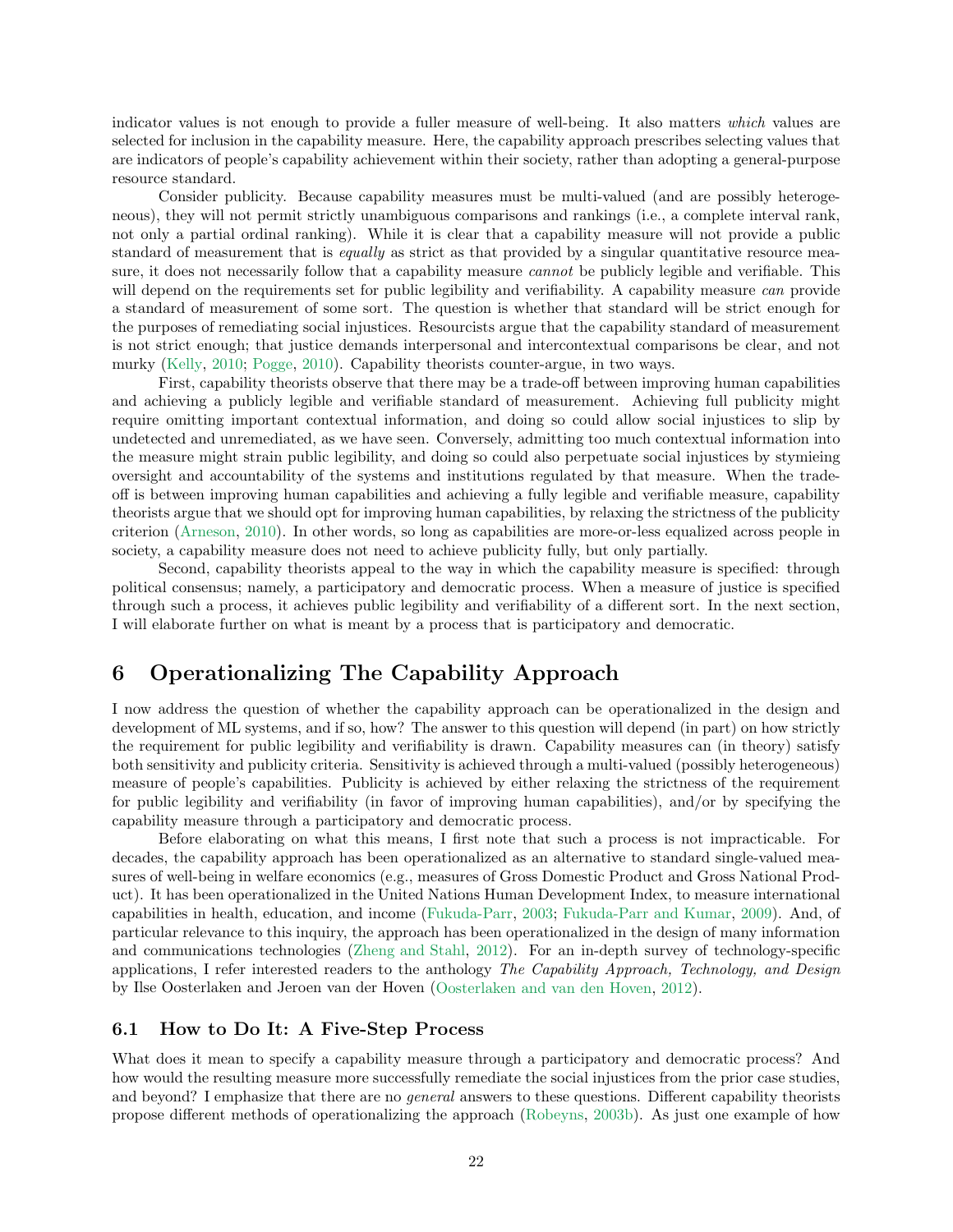such operationalization might proceed in a participatory and democratic fashion, I outline a five-step process, extrapolated from Murphy and Gardoni [\(Murphy and Gardoni,](#page-31-8) [2012\)](#page-31-8).

Step 1. In collaboration with the affected parties (i.e., people whose well-being may be affected by the system under consideration), select the set of relevant capabilities (i.e., what encompasses people's well-being with respect to that system).

Step 2. For each capability in the set, select indicators for that capability. Indicators might include single-valued quantities, open-ended written testimony, and/or likert scale ratings, indicating the extent to which its corresponding capability is achieved.

Step 3. Convert each indicator into an index that ranges from 0 (minimum achievement) to 1 (maximum achievement). Note: this step is optional, if it is preferred that the data remain qualitative or mixed.

Step 4. Combine all indices to create an aggregate measure (e.g., by averaging, if the measure is quantitative).

Step 5. Iteratively design and evaluate the system to bring all affected parties to a *baseline threshold* level of capability achievement. If and when all parties reach the baseline threshold, increase the threshold.

In this way, the capability approach specifies the distributive principle of "equal capabilities" across affected parties, with respect to the particular system and context under consideration. Note that this five-step participatory process could result in an aggregate, purely-quantitative measure, but it need not. For example, converting open-ended written testimony into a single-valued quantity at Step 3 is not required, as it may be difficult to make this conversion in any meaningful way, or it may be more valuable and illuminating to keep qualitative data in its qualitative form.<sup>[29](#page-22-0)</sup> The process only stipulates that the capability measure is multi-valued and not singular.

Consider again the prior cases from ML. Operationalizing the capability approach in the case of Disability Hiring would first require specifying the set of relevant capabilities in collaboration with the users of online hiring platforms, requiring representation from users who are likely to use or interact with those systems. This would include people who navigate the hiring platforms using screen reader technology. Here, it is important to note that participatory democracy does not imply majoritarian rule, or even rule by plurality. That is, the set of relevant capabilities should be determined through a participatory and democratic process, sensitive to both majority and minority interests. (No doubt, such a process introduces a number of difficulties and limitations, the discussion of which I will postpone until the next section.) Hypothetically, the relevant capabilities selected through such a process might include: successfully completing an employment application test (as indicated by whether or not a user files the test without reporting difficulties), having the option to communicate directly with a human hiring agent (as indicated by the presence or absence of customer support on the hiring platform), and so on. Similarly, operationalizing the capability approach in the case of Predicting Sociolects would first require specifying the set of capabilities relevant to text auto-complete models, in collaboration with the users of those models—particularly, self-identified speakers of AAE—prior to optimizing the model to achieve a particular accuracy benchmark. Hypothetically, the process-determined set of relevant capabilities might include: having an enjoyable user experience (as indicated by user testimony or likert scale ratings), contesting or customizing the predictions of the text auto-complete model (as indicated by whether these controls are exposed in the user interface), and so on.

The aforementioned capabilities and indicators primarily exist at the interface between people and the ML system, and hypothetically result in a measure that is multi-valued and heterogeneous (i.e., combining

<span id="page-22-0"></span> $^{29}$ Importantly, even if this process did result in an aggregated quantity, this multi-valued quantitative measure would not be reducible to, or give priority to, any constituent single-valued quantity. This is because, in Step 2, if a single-valued quantity were selected as an indicator of some relevant capability, this indicator would be only one of many equally important indicators, each measuring a corresponding relevant capability, of which there are necessarily more than one. Thus, the single-valued quantity would not be the primary measure of whether or not the system is fair, just, improves or diminishes the well-being of those who are affected by it. Additionally, in Step 4, the aggregation of multiple single-valued quantities should be done in a way that strongly prioritizes any particular quantity. The most basic approach to aggregation is un-weighted averaging.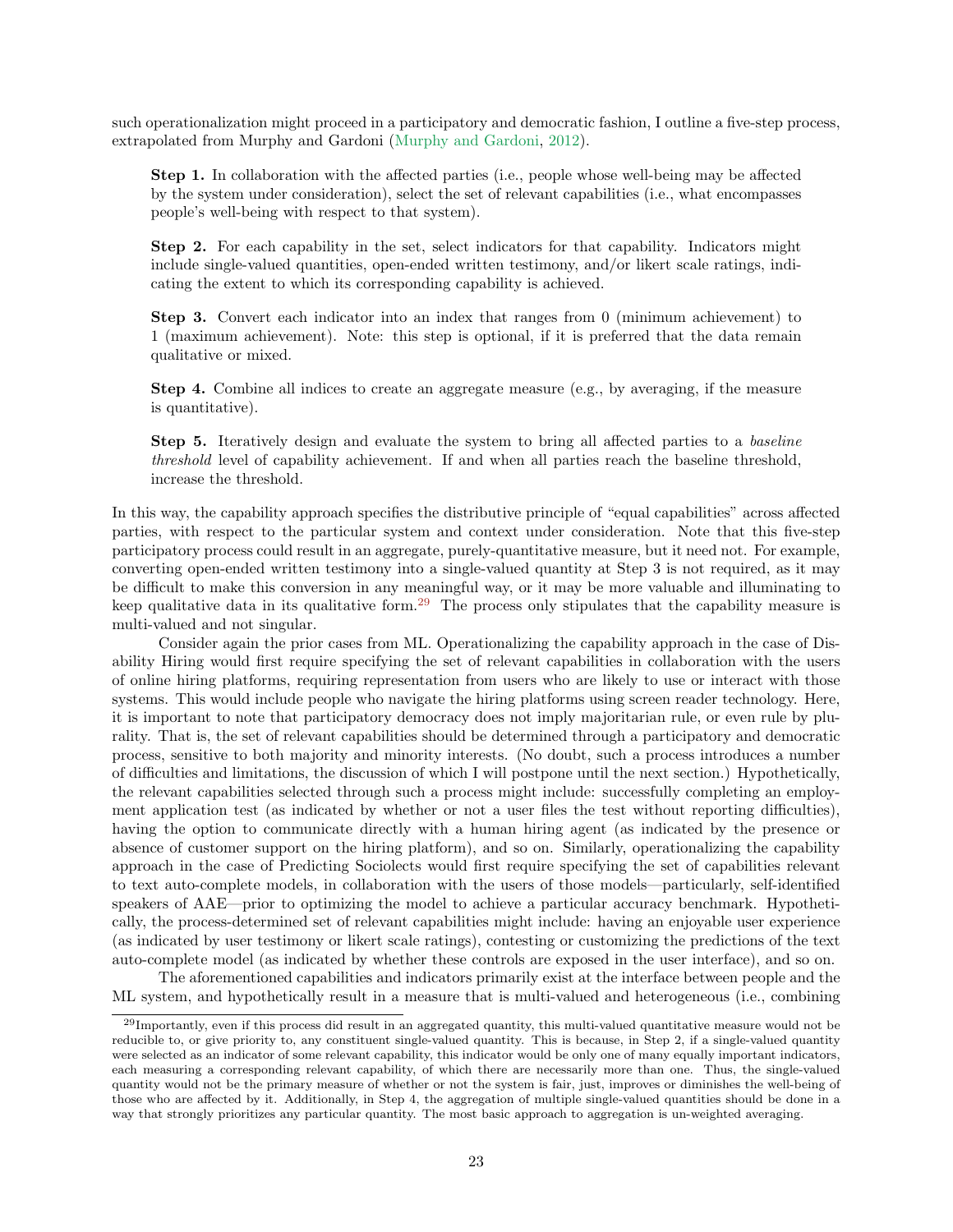quantitative and qualitative data). In this sense, the capability approach is analogous to research methodologies often employed in the field of human-computer interaction (including ethnography, participatory action research, and other mixed methods), whereas the resourcist approach is analogous to methodologies often employed in ML. But here it may be wondered: when operationalized in the design and development of ML systems, would the capability approach apply at  $(I)$  the level of algorithm design and model optimization (as in much of current fair ML research), at  $(II)$  the level of human interaction with the ML system (as in the examples above), or at  $(III)$  the level of societal well-being (as in traditional welfare economics)? The answer is, potentially, any or all of the above, depending on the scale and scope of the ML system under consideration: the relevant capabilities and the evaluation of justice or fairness should be scoped to address that particular system. That is, when operationalized with respect to a particular ML system, the approach should correct for capability deficits resulting from (relating to) that system, and not necessarily beyond.<sup>[30](#page-23-2)</sup>

When designing algorithms at level  $I$ , it may be unrealistic or impracticable for ML developers to correct for capability deficits at level III, where the set of relevant capabilities may be different because these deficits do not arise from ML systems. However, considerations of societal well-being may still factor into participants' selection of relevant capabilities for a particular ML system. For example, level III considerations might lead participants to conclude that a particular ML system (scoped to level I and/or II), should not be built or deployed at all, if that system seems likely to exacerbate capability deficits at the level of societal well-being. Thus, while the approach technically permits a capability measure that is purely-quantitative applied at level I alone—such a measure would leave behind part of what makes capability measures useful to begin with: they can (in theory) bridge these different levels of evaluation, from  $(I)$  algorithm design, to  $(II)$  human-system interaction, to  $(III)$  societal well-being. And they can do so in a principled fashion, under a unified conceptual framework of well-being. Here again, this suggests how capability measures can be employed to develop an integrated approach that can "encompass and harmonize" allocation and representation (i.e., redistribution and recognition), as prescribed earlier by Nancy [Fraser et al.](#page-30-7) [\(2003](#page-30-7)). In the next section, I discuss some of the most noteworthy advantages and limitations of the capability approach.

## <span id="page-23-0"></span>6.2 Advantages and Limitations

The five-step participatory process outlined in the previous section raises a number of questions. Who are the affected parties? How do these people select the relevant capabilities, the indicators for those capabilities, and the baseline threshold of capability achievement? How is data collected and aggregated? One short, simplifying answer is that each of these decisions is to be made through a participatory and democratic process [\(Sen](#page-33-13), [1993b](#page-33-13)). The longer, more complicated answer is that such processes are hardly straightforward, and each decision point poses further challenges to adopting the capability approach in practice. Here, I will not attempt to address all of these questions; the capability literature is vast and there are many answers to these questions on offer [\(Robeyns](#page-33-9), [2017\)](#page-33-9). Instead, I discuss some of the advantages and limitations of the approach as they relate specifically to the design and development of ML systems.

#### <span id="page-23-1"></span>6.2.1 Sensitivity Across the Data Pipeline

There are at least two advantages to operationalizing the capability approach in ML systems. First, the approach is underspecified by design. At minimum, it stipulates no more than a *conceptual framework* for developing capability measures of well-being in a context-sensitive fashion [\(Robeyns](#page-33-9), [2017\)](#page-33-9). Contrast this with Rawls's theory of justice, which is elaborate, highly-specified, and intended to apply under certain ideal social conditions, not directly operationalized in practice (see footnote 3). The capability approach is *intended* to be operationalized in a variety of real-world contexts, and is underspecified in order to be flexibly applied. As we will see, underspecificity has its limitations, but for now let's consider its advantages.

Because it is underspecified, the capability approach has been flexibly operationalized for a variety of projects, contexts, and heterogeneous data types, both qualitative and/or qualitative [\(Alkire,](#page-27-6) [2005](#page-27-6)). Applications of the approach have ranged from a quantitative evaluation of gender differences in India [\(Sen](#page-33-14), [1985\)](#page-33-14), to a qualitative "asset mapping" survey seeking to understand and improve the quality of life for people in low-income neighborhoods in California [\(Jasek-Rysdahl](#page-30-10), [2001\)](#page-30-10), to the aforementioned technologyspecific applications. This breadth of applications suggests that the approach may be suited to answering

<span id="page-23-2"></span><sup>30</sup>I thank Reuben Binns for encouraging me to clarify this point.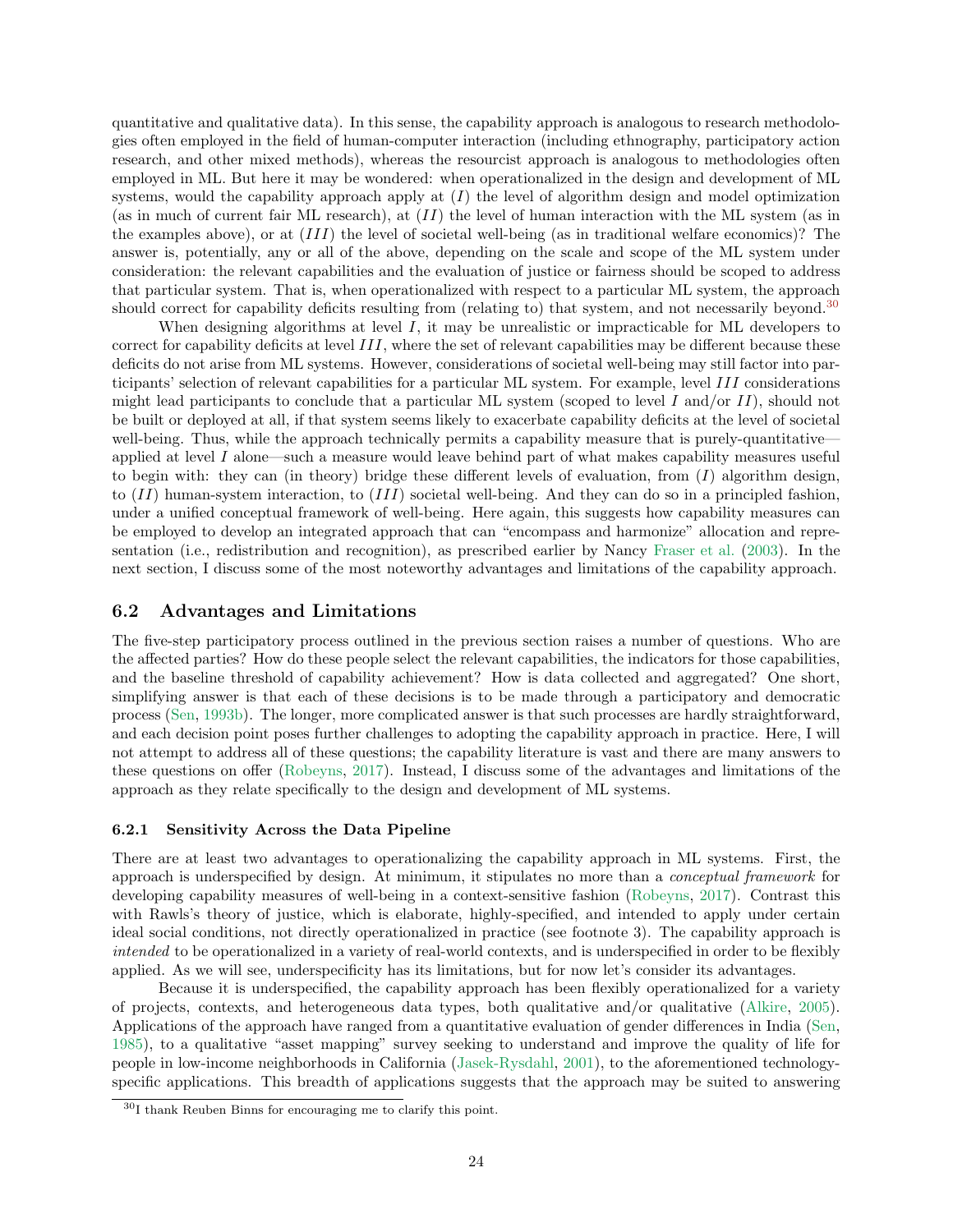recent calls for incorporating qualitative and heterogeneous data into the evaluation of ML systems [\(Malik](#page-31-9), [2020\)](#page-31-9). So far, ML systems have been largely evaluated using standard quantitative measures on benchmark datasets. And, although often critiqued as insensitive to societal context [\(Selbst et al.,](#page-33-15) [2019](#page-33-15)), it has been largely unclear *how* to achieve greater sensitivity to people's heterogeneous social and political conditions, in a principled fashion. The capability approach provides a conceptual framework that can (in theory) bridge several levels of evaluation: the algorithmic, the human-system interface, and the societal.

A second advantage of the capability approach is that it is process-oriented. That is, it does not at the outset aim to achieve any predetermined outcome, such as optimizing a particular measure, maximizing the accuracy of an ML model, and so on. Instead, the approach remains open to any and all outcomes, sensitive to the interests, needs, personal heterogeneities, and societal contexts of participants who engage in the process of developing the capability measure. In this way, when operationalized in the design of information and communications technologies, the capability approach can (in theory) achieve sensitivity from the beginning, to the end, of the data pipeline. That is, not only does a measure achieve sensitivity to people's heterogeneities with respect to particular extant datasets [\(Gebru et al.,](#page-30-11) [2020](#page-30-11)), it aims to achieve sensitivity across the entire data pipeline: *who* collects the data, *what* data is collected, *how* data is being collected, and *which* calculations and evaluations are made using the data. In this sense the capability approach is reminiscent of value-sensitive, participatory, or inclusive design practices [\(Frediani and Boano](#page-30-12), [2012;](#page-30-12) [Oosterlaken](#page-32-10), [2015\)](#page-32-10), as well as more recent calls for justice-based and feminist design practice in data science [\(Costanza-Chock,](#page-29-14) [2018,](#page-29-14) [2020](#page-29-15); [D'Ignazio and Klein,](#page-29-16) [2020](#page-29-16)). On process-oriented variants of the approach, the foregoing questions—who, what, how, and which—are to be answered through a participatory and democratic process, such as the one outlined above.

#### <span id="page-24-0"></span>6.2.2 Selecting the Relevant Capabilities

While the underspecified and process-oriented design of the capability approach has its advantages, it also brings with it many limitations. In particular, the question of how to select the relevant capabilities is a prominent point of tension among capability theorists, and opens the approach to criticism from resourcists concerning the public legibility and verifiability of a capability measure. There are many answers to this question on offer, the most prominent of which I discuss in this section.

Sen has repeatedly declined to endorse a specific set of relevant capabilities, preferring instead that the approach remain an open-ended conceptual framework, and not a well-defined theory. According to Sen, the relevant capabilities should be decided via democratic participation and political consensus, sensitive to the heterogeneous social and political conditions of the people who will be affected by the resulting measure [\(Sen](#page-33-10), [1993a\)](#page-33-10). In practice, however, achieving political consensus may be slow, difficult, or expensive. Questions of scope and scale are likely to arise. Participants may disagree on which capabilities are relevant, and their valuations of particular capabilities may be biased by their own *adaptive preferences*, whereby they unconsciously downgrade the importance of capabilities previously inaccessible to them [\(Alkire](#page-27-7), [2008](#page-27-7); [Khader](#page-31-10),  $2011$ ).<sup>[31](#page-24-1)</sup> To address some of the practical difficulties with participatory and democratic process, Robeyns has proposed pragmatic criteria for guiding the selection of relevant capabilities in policy and empirical research, modulated by the scope and scale of the system under consideration [\(Robeyns](#page-33-11), [2003a](#page-33-11)).

In contrast with Sen's view, Nussbaum and Anderson have both proposed specific and highly-abstract capability sets relevant to their particular areas of concern. Anderson proposes that the relevant capabilities are whichever allow a people to function as equal citizens in a democratic society [\(Anderson,](#page-27-2) [2010](#page-27-2)). Nussbaum proposes a general set of *ten core capabilities*, which can be translated into more detailed and specific capability sets depending on local context [\(Nussbaum,](#page-32-11)  $2000$ ).<sup>[32](#page-24-2)</sup> While these capability sets are proposed for their particular application areas, and so are not immediately applicable to the design and development of ML systems, they may nevertheless guide the identification of capabilities relevant to these systems. For example, automating important decisions (such as those regarding employment, loans, or healthcare) in ways that are

<sup>31</sup>I thank Sally Haslanger for suggesting these references.

<span id="page-24-2"></span><span id="page-24-1"></span> $32$ Nussbaum's set of core capabilities includes bodily health (i.e., nourishment and shelter), bodily integrity (i.e., freedom of movement, freedom from violence), emotions (i.e, being able to have attachments to things and people), practical reason (i.e, being able to engage in critical reflection about the planning of one's life), affiliation (i.e, being able to live with others), play (i.e., being able to laugh and pursue recreational activities), and *control* over one's environment (i.e, political choice and participation) [\(Nussbaum,](#page-32-12) [2009b\)](#page-32-12), among others. Only some of these capabilities may be relevant to the design and development of ML systems.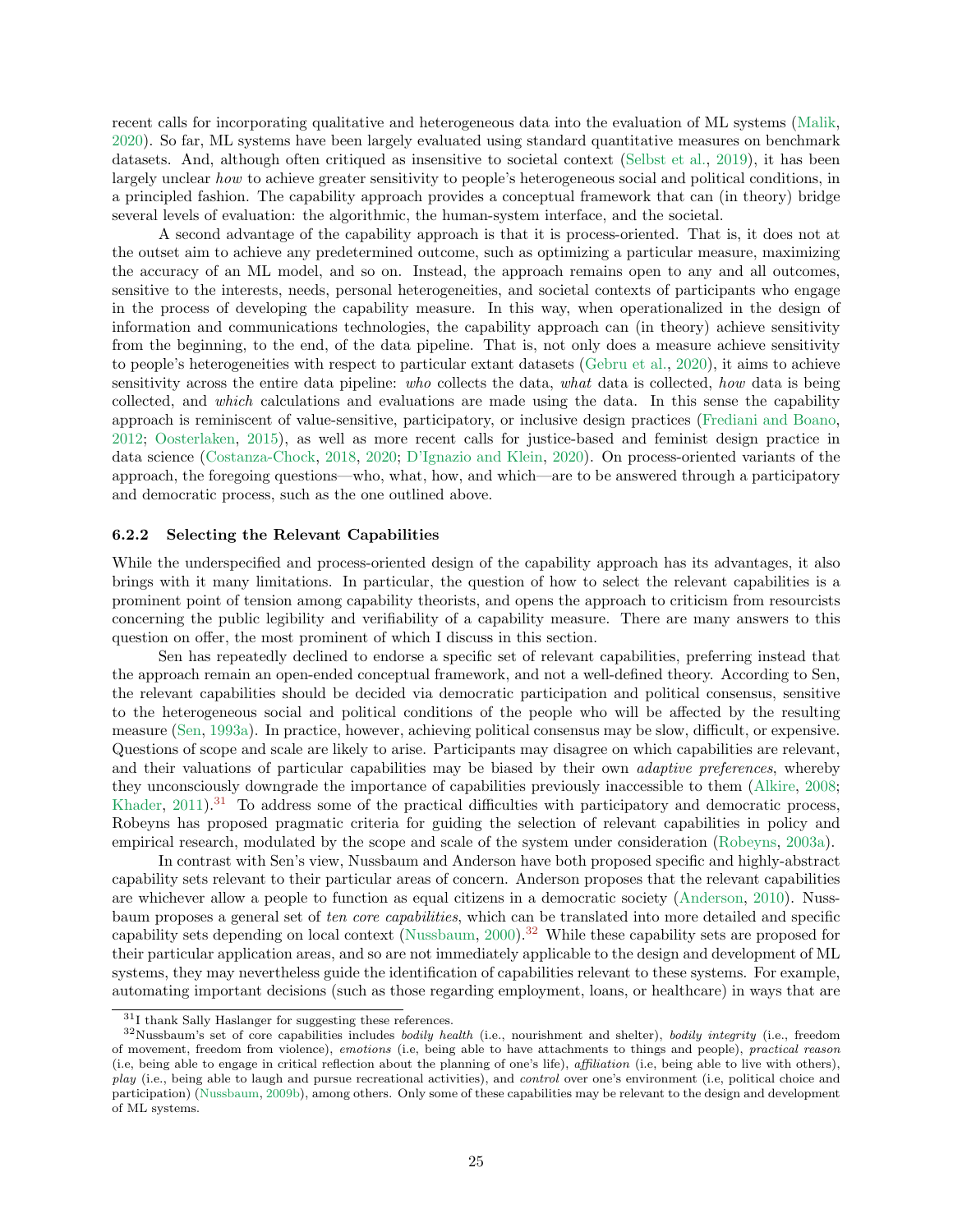opaque may significantly inhibit a person's capability for *practical reason* (one of Nussbaum's core capabilities). That is, doing so may inhibit a person's ability to critically reflect and plan their life [\(Coeckelbergh](#page-28-14), [2010\)](#page-28-14). If a person does not know for what reason they were denied employment or a loan, it will likely be difficult for them to self-reflect and better plan for the future job or loan applications. Similarly, automating these decisions in ways that do not provide opportunities to contest their outcomes may inhibit a person's capability for *control* over their environment (another one of Nussbaum's core capabilities).

The underspecified design of the capability approach leaves it open to criticisms of impracticability and public illegibility, when the participatory process fails to result in an agreed-upon capability set. This may be so, but public deliberation and democratic process is never guaranteed at the outset to arrive at definitive answers. If answers could be arrived at, then we (i.e., participants in the process of specifying the capability measure) could have some confidence that the resulting measure would be sensitive to our heterogeneous social and political conditions. Alternatively, if no such agreed-upon answers are found. engaging in a participatory and democratic process may—at the very least—provide some valuable insight into the question of which capabilities are relevant to the design and development of ML systems.

#### <span id="page-25-0"></span>6.3 Capability Measures in Machine Learning

Operationalizing the capability approach in the design and development of ML systems can (in theory) satisfy the sensitivity and publicity criteria for a measure of justice in machine learning. Sensitivity is achieved through a multi-valued (possibly heterogeneous) measure of human capability with respect to these systems. Publicity is achieved by either relaxing the strictness of the requirement for public legibility and verifiability (in favor of improving human capabilities) and/or by specifying the measure through a participatory and democratic process. Thus, whether or not the capability approach can be successfully operationalized in the design and development of ML systems will depend (in part) on how strictly the requirement for public legibility and verifiability is drawn, and on the particular details of the process.

If the field of fair ML draws the requirement for public legibility and verifiability strictly (i.e., by requiring an rank interval ordering of well-being, rather than a partial ordering), then a capability measure may not be adequate for remediating injustice in machine learning. However, I have noted that the capability approach has been successfully operationalized in a variety of fields (some of which are not less quantitatively-strict than ML), and the approach has at least been given passing consideration by some fair ML researchers [\(Gajane and Pechenizkiy](#page-30-13), [2017](#page-30-13); [Jurgens et al.](#page-31-11), [2019](#page-31-11)). Additionally, recent, complementary work has proposed how to better contextualize ML models and datasets with respect to their societal context [\(Mitchell et al.](#page-31-12), [2019;](#page-31-12) [Gebru et al.,](#page-30-11) [2020](#page-30-11)), how to engage in participatory approaches when designing and developing ML systems [\(Kulynych et al.](#page-31-13), [2020](#page-31-13)), and how a different but related conception of "capabilities" can be operationalized in the evaluation of ML systems [\(Ribeiro et al.,](#page-32-13) [2020](#page-32-13)). These examples suggest that, if the publicity requirement is relaxed within reason, a capability measure may better encompass what it is that contributes to people's well-being, as it relates to these systems, and better detect and remediate the social injustices that arise from their deployment.

Toward that end, I have outlined one way the capability approach could be operationalized in the design and development of ML systems, through a five-step participatory and democratic process. I have also discussed the most noteworthy advantages and limitations of such a process. While its success cannot be guaranteed at the outset, I have suggested that even if failing to satisfy strict criteria for public legibility and verifiability, engaging in a participatory and democratic process may still yield information relevant and valuable to the urgent remediation of social injustices arising from the deployment of ML systems. It may, therefore, still be worth the effort.

# <span id="page-25-1"></span>7 Conclusion

In this paper, I have extended—from philosophy to machine learning—a longstanding debate between defenders of the resourcist and capability approaches to measuring justice. By establishing a theoretical *resemblance* between resource measures and measures from fair ML, where algorithmic unfairness has often been conceptualized as a problem of resource allocation, I have argued that the capability theorists' critiques of the resourcist approach carry over to ML systems. In two real-world case studies, I have shown how the measures selected for mitigating algorithmic unfairness can end up entrenching and reproducing social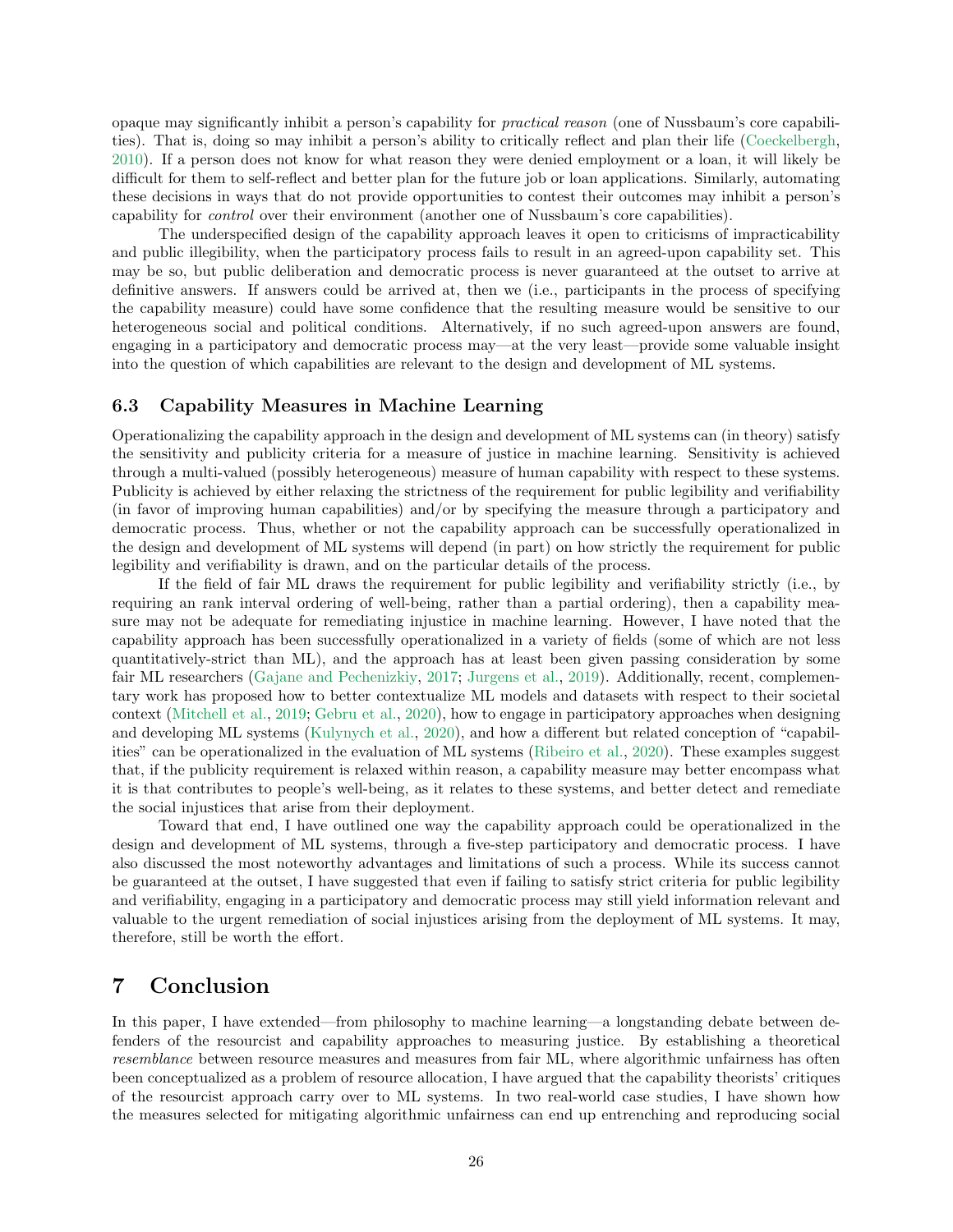injustice—just as capability theorists argue resource measures do. I have aimed to provide a constructive critique of (and partial corrective to) the significant attention fair ML researchers have already paid to the resourcist approach (Rawls's theory, in particular). This critique is constructive because I do not merely criticize the operationalization of Rawls's theory in ML systems. I also introduce an alternative approach, perhaps better suited to such operationalization. I have qualified this critique by noting where and how operationalized analogues of Rawls's theory have diverged from its original statement and intended application. I have outlined what operationalizing the capability approach in ML systems could look like in practice through a participatory and democratic process—and discussed how doing so could better remediate the social injustices from the case studies, and beyond. Finally, I have discussed some of the most noteworthy advantages and limitations of the capability approach.

Extending the longstanding resources-versus-capabilities debate from philosophy to ML has revealed some broadly applicable characteristics of (and criteria for) a measure of justice in machine learning.

- Whether a measure is single or multi-valued; quantitative and/or qualitative.
- Whether what is being measured is a "means to an end" or an "end in itself."
- Whether or not a measure is sensitive to people's heterogeneities and societal contexts.
- Whether or not a measure is publicly legible and verifiable.

These characteristics and criteria have broad implications for the practicability of quantitative and/or qualitative evaluations of justice and fairness in machine learning, for the participatory design of these systems, and for the democratic oversight over the institutions that build and deploy them.

## <span id="page-26-0"></span>7.1 Replying to Objections

The foregoing inquiry remains open to some objections, to which I reply in this final section. Specifically, the reader may (1) object to the established resemblance between resource measures and those from ML, (2) object to the capability theorists' critique of resource measures, (3) object to the capability approach from more conservative perspectives, and/or (4) object to the approach from more critical perspectives. I will reply to these objections in reverse order.

Regarding (4), the capability approach has been criticized from more critical perspectives as inadequately attentive to how social and political institutions produce and reproduce power [\(Robeyns,](#page-33-11) [2003a](#page-33-11)). The concern here is that, although the approach engages a participatory and democratic process, it does not necessarily attend to the ways that participation in that process may be coerced by institutional power, or biased by participants' adapative preferences [\(Alkire,](#page-27-7) [2008](#page-27-7); [Khader](#page-31-10), [2011](#page-31-10)). Without attention to how institutions exert power over participants, participatory and democratic processes may reduce to perfunctory representation, "tokenism", or "participatory theater" that does not substantively address and improve participants' well-being. Robeyns has responded to this concern by appealing the underspecified design of the approach [\(Robeyns,](#page-33-11) [2003a\)](#page-33-11). Because it stipulates at minimum no more than a conceptual framework in which capabilities are taken as the right measure of justice, a variety of more critical and progressive theories may be incorporated into this framework. Specifically, in this case, theories that address power differentials in democratic deliberation may be incorporated, as needed.

Regarding (3), the capability approach has been criticized from more conservative perspectives, as being impracticable on the basis of parsimony. Operationalizing the approach is likely to be expensive, perhaps so much so that profit-motivated, fiscally conservative institutions and corporations will decline to adopt it in practice. Critiques from parsimony may have some merit for small, funding-scarce projects. But, I argue (briefly) they do not apply to ML, for two reasons. First, ML is a highly-funded, highlyprofitable area of industry and academic research. The expense can be spared. Second, the societal benefits of building and deploying ML systems is not only unproven, but highly dubious. Their detriments are more readily apparent. Showing that deploying these systems improve well-being and remediate—rather than reproduce—social injustices will require careful, comprehensive evaluation. Arguably, any adequate evaluation (capability-based or otherwise) will be time-consuming and monetarily expensive.

Regarding (2), in the resources-versus-capabilities debate, some philosophers argue that the two measures are ultimately not all that different [\(Kelly,](#page-31-4) [2010\)](#page-31-4). Or, more commonly, they argue that that the resourcist approach can address the capability theorists' critiques in various ways. While resource measures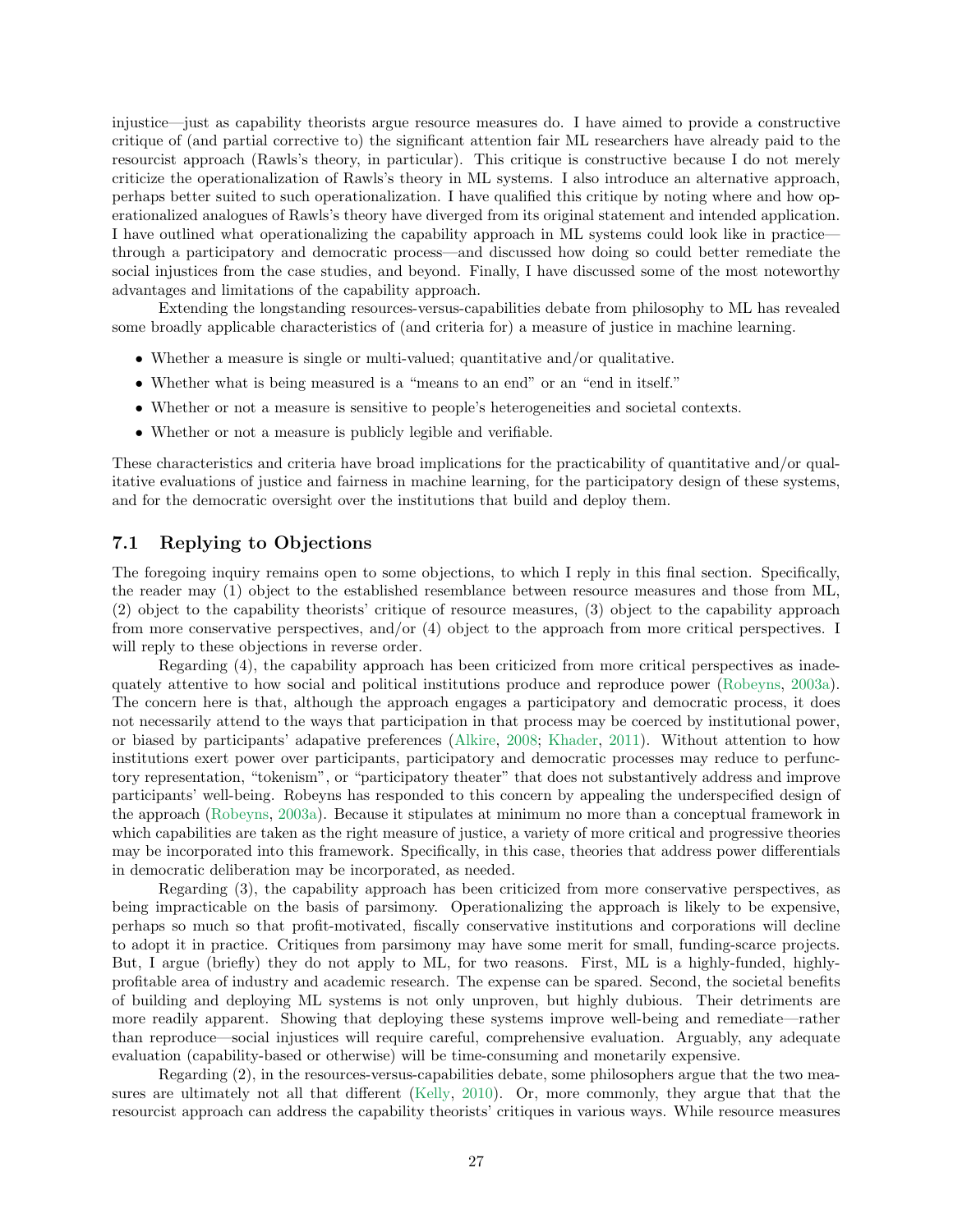are not sensitive in the same way as capability measures, resourcists have argued that this insensitivity can be addressed through other means, for example through social welfare programs that provide compensatory reallocations of resources on the basis of disability, unemployment, age, and so on [\(Pogge](#page-32-2), [2010\)](#page-32-2). Additionally, when considering the totality of Rawls's theory, some argue that a measure of justice doesn't need to be sensitive to heterogeneous social and political conditions because Rawls's lexically prior principles (i.e., equal basic rights and liberties, fair equality of opportunity) and his measure of primary goods, will address the cases on concern to the capability theorists [\(Rawls](#page-32-14), [1993](#page-32-14)). Related to this last point, it remains an open possibility that, if operationalized in its totality—rather than piecemeal—in ML systems, the resourcist approach could better address the prior cases from ML. Although, it still remains unclear whether such an operationalization would be appropriate to those particular contexts [\(Section 4.3:](#page-16-0) ["Doing Justice" to Rawls's Theory\)](#page-16-0).

Finally, regarding (1), the objection that I have not sufficiently established the resemblance between resource and measures from ML, I do think that a fuller characterization of the latter is possible. Of the prominent approaches from theories of distributive justice (resourcist, capability, welfarist), I maintain that the measures from ML most-closely resemble those belonging to the resourcist approach, to the extent that they align on the characteristics and criteria previously discussed. However, this resemblance does not preclude the possibility of a different type of measure or approach, distinct from these but yet-to-be specified. Inquiring into this possibility is not the primary aim of this paper, and is left to future work.

# <span id="page-27-0"></span>8 Acknowledgements

For supporting, supervising, and evaluating this paper, I am especially grateful to Arvind Satyanarayan, Sally Haslanger, and Reuben Binns. For providing detailed feedback and edits, I am very grateful to Marion Boulicault. For providing helpful comments and suggestions, I thank Harini Suresh, Milo Phillips-Brown, Gabriel Karger, and Jason White. For reading early drafts, I thank Aspen Hopkins, Crystal Lee, and Jonathan Zong. I thank the reviewers and participants from the 2020 ACM Conference on Fairness, Accountability, and Transparency, and from the 2019 ACM SIGACCESS Conference on Computers and Accessibility: Workshop on AI Fairness for People with Disabilities. I thank Momin M. Malik whose template I borrowed for typesetting this document. This paper is based upon work supported by the National Science Foundation Graduate Research Fellowship under Grant No. 1122374.

# <span id="page-27-1"></span>9 Bibliography

- <span id="page-27-6"></span>Alkire, Sabina. *Valuing Freedoms: Sen's Capability Approach and Poverty Reduction*. Queen Elizabeth House Series in Development Studies. Oxford University Press, Oxford, New York, May 2005. [https://oxford.](https://oxford.universitypressscholarship.com/view/10.1093/0199245797.001.0001/acprof-9780199245796) [universitypressscholarship.com/view/10.1093/0199245797.001.0001/acprof-9780199245796](https://oxford.universitypressscholarship.com/view/10.1093/0199245797.001.0001/acprof-9780199245796).
- <span id="page-27-7"></span>Alkire, Sabina. Concepts and Measures of Agency. *Oxford Poverty & Human Development Initiative (OPHI)*, 2008. <https://ophi.org.uk/working-paper-number-09/>.
- <span id="page-27-5"></span>Ameri, Mason, Lisa Schur, Meera Adya, Scott Bentley, Patrick McKay, and Douglas Kruse. The Disability Employment Puzzle: A Field Experiment on Employer Hiring Behavior. Technical report, National Bureau of Economic Research, September 2015. <http://www.nber.org/papers/w21560>.
- <span id="page-27-3"></span>Anderson, Elizabeth S. What Is the Point of Equality? *Ethics*, 109(2):287–337, 1999. ISSN 00141704, 1539297X. <http://www.jstor.org/stable/10.1086/233897>.
- <span id="page-27-2"></span>Anderson, Elizabeth S. Justifying the Capabilities Approach to Justice. In Harry Brighouse and Ingrid Robeyns, editors, *Measuring Justice: Primary Goods and Capabilities*, pages 81–100. Cambridge University Press, 2010. [https://www.cambridge.org/dk/academic/subjects/philosophy/](https://www.cambridge.org/dk/academic/subjects/philosophy/political-philosophy/measuring-justice-primary-goods-and-capabilities) [political-philosophy/measuring-justice-primary-goods-and-capabilities](https://www.cambridge.org/dk/academic/subjects/philosophy/political-philosophy/measuring-justice-primary-goods-and-capabilities).
- <span id="page-27-4"></span>Angwin, Julia, Jeff Larson, Surya Mattu, Lauren Kirchner, and ProPublica. Machine Bias. *ProPublica*, May 2016. [https://www.propublica.org/article/](https://www.propublica.org/article/machine-bias-risk-assessments-in-criminal-sentencing) [machine-bias-risk-assessments-in-criminal-sentencing](https://www.propublica.org/article/machine-bias-risk-assessments-in-criminal-sentencing).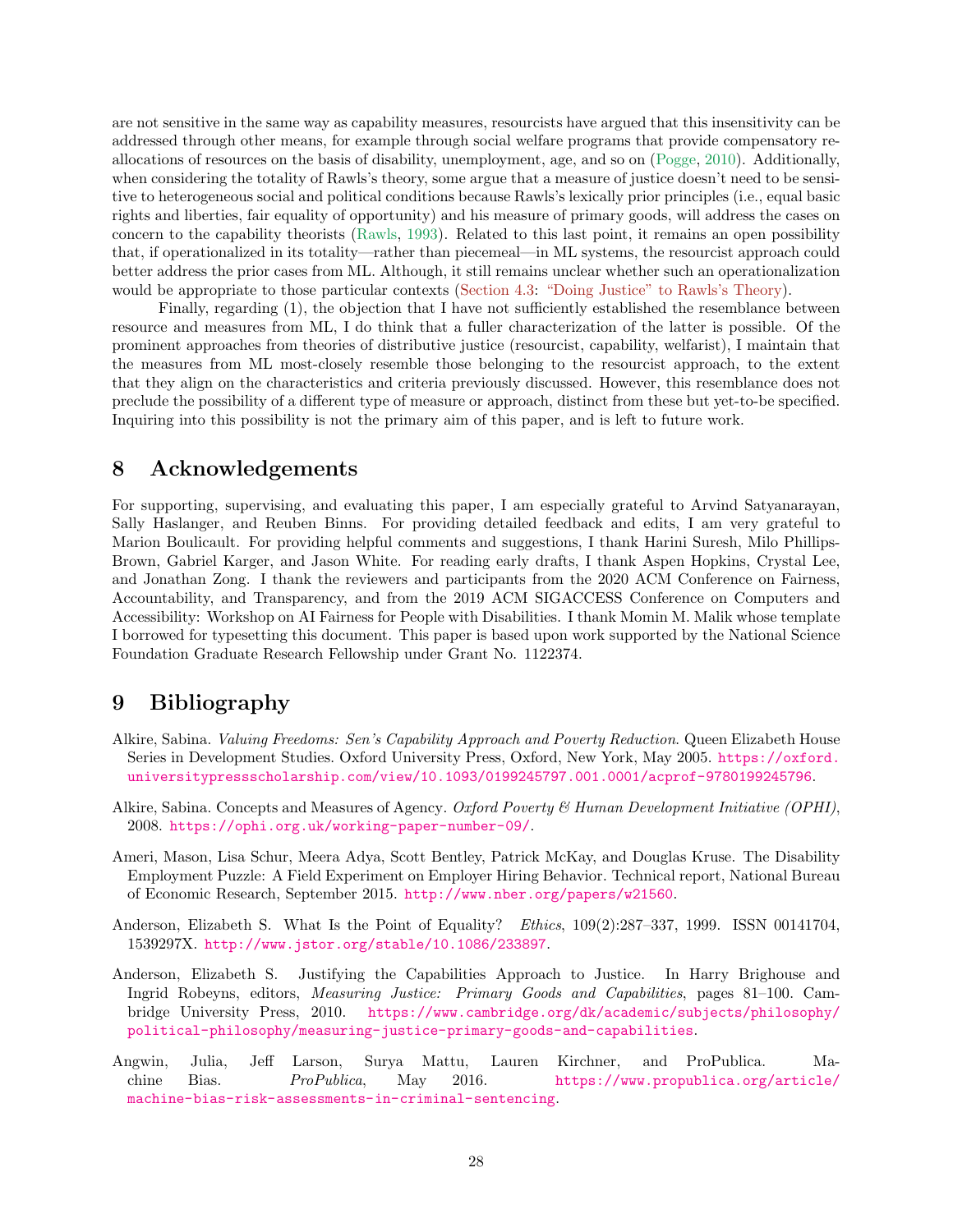- <span id="page-28-5"></span>Arneson, Richard. Two Cheers for Capabilities. In Harry Brighouse and Ingrid Robeyns, editors, *Measuring Justice: Primary Goods and Capabilities*, pages 101–123. Cambridge University Press, 2010. [https://www.cambridge.org/dk/academic/subjects/philosophy/political-philosophy/](https://www.cambridge.org/dk/academic/subjects/philosophy/political-philosophy/measuring-justice-primary-goods-and-capabilities) [measuring-justice-primary-goods-and-capabilities](https://www.cambridge.org/dk/academic/subjects/philosophy/political-philosophy/measuring-justice-primary-goods-and-capabilities).
- <span id="page-28-1"></span>Arneson, Richard. Egalitarianism. In Edward N. Zalta, editor, *The Stanford Encyclopedia of Philosophy*. Metaphysics Research Lab, Stanford University, summer 2013 edition, 2013. [https://plato.stanford.](https://plato.stanford.edu/archives/sum2013/entries/egalitarianism/) [edu/archives/sum2013/entries/egalitarianism/](https://plato.stanford.edu/archives/sum2013/entries/egalitarianism/).
- <span id="page-28-3"></span>Barnes, Elizabeth. *The Minority Body: A Theory of Disability*. Studies in Feminist Philosophy. Oxford University Press, Oxford, New York, June 2016. ISBN 978-0-19-873258-7. [https://global.oup.com/](https://global.oup.com/academic/product/the-minority-body-9780198732587) [academic/product/the-minority-body-9780198732587](https://global.oup.com/academic/product/the-minority-body-9780198732587).
- <span id="page-28-10"></span>Barnes, Robert. Domino's Pizza asks Supreme Court how Americans with Disabilities Act relates to the Internet, July 2019. [https://www.washingtonpost.com/politics/courts\\_law/](https://www.washingtonpost.com/politics/courts_law/do-protections-for-people-with-disabilities-apply-online-dominos-asks-high-court/2019/07/20/984c685e-a7fd-11e9-a3a6-ab670962db05_story.html) [do-protections-for-people-with-disabilities-apply-online-dominos-asks-high-court/](https://www.washingtonpost.com/politics/courts_law/do-protections-for-people-with-disabilities-apply-online-dominos-asks-high-court/2019/07/20/984c685e-a7fd-11e9-a3a6-ab670962db05_story.html) [2019/07/20/984c685e-a7fd-11e9-a3a6-ab670962db05\\_story.html](https://www.washingtonpost.com/politics/courts_law/do-protections-for-people-with-disabilities-apply-online-dominos-asks-high-court/2019/07/20/984c685e-a7fd-11e9-a3a6-ab670962db05_story.html).
- <span id="page-28-4"></span>Barocas, Solon, Moritz Hardt, and Arvind Narayanan. Fairness and Machine Learning. 2019. [https://](https://fairmlbook.org/) [fairmlbook.org/](https://fairmlbook.org/).
- <span id="page-28-13"></span>Becker, Lawrence C. Reciprocity, Justice, and Disability. *Ethics*, 116(1):9–39, 2005. doi: 10.1086/453150. <https://doi.org/10.1086/453150>.
- <span id="page-28-12"></span>Bennett, Cynthia L. and Os Keyes. What is the Point of Fairness? Disability, AI and The Complexity of Justice. *arXiv:1908.01024 [cs]*, August 2019. <http://arxiv.org/abs/1908.01024>.
- <span id="page-28-7"></span>Bertrand, Marianne and Sendhil Mullainathan. Are Emily and Greg More Employable than Lakisha and Jamal? A Field Experiment on Labor Market Discrimination. Technical Report 9873, National Bureau of Economic Research, July 2003. <http://www.nber.org/papers/w9873>.
- <span id="page-28-0"></span>Binns, Reuben. Fairness in Machine Learning: Lessons from Political Philosophy. page 11, 2018. [http://](http://proceedings.mlr.press/v81/binns18a.html) [proceedings.mlr.press/v81/binns18a.html](http://proceedings.mlr.press/v81/binns18a.html).
- <span id="page-28-8"></span>Bogen, Miranda and Aaron Rieke. Help Wanted: An Exploration of Hiring Algorithms, Equity, and Bias, 2018. <https://www.upturn.org/reports/2018/hiring-algorithms/>.
- <span id="page-28-11"></span>Bourdieu, Pierre and John B Thompson. *Language and symbolic power*. Harvard University Press, Cambridge, Mass., 1991. ISBN 978-0-674-51040-1 978-0-674-51041-8. [https://www.hup.harvard.edu/](https://www.hup.harvard.edu/catalog.php?isbn=9780674510418) [catalog.php?isbn=9780674510418](https://www.hup.harvard.edu/catalog.php?isbn=9780674510418).
- <span id="page-28-2"></span>Brighouse, Harry and Ingrid Robeyns, editors. *Measuring Justice: Primary Goods and Capabilities*. Cambridge University Press, Cambridge, 2010. ISBN 978-0-521-88451-8. doi: 10.1017/CBO9780511810916. [https://www.cambridge.org/dk/academic/subjects/philosophy/political-philosophy/](https://www.cambridge.org/dk/academic/subjects/philosophy/political-philosophy/measuring-justice-primary-goods-and-capabilities) [measuring-justice-primary-goods-and-capabilities](https://www.cambridge.org/dk/academic/subjects/philosophy/political-philosophy/measuring-justice-primary-goods-and-capabilities).
- <span id="page-28-6"></span>Buolamwini, Joy and Timnit Gebru. Gender Shades: Intersectional Accuracy Disparities in Commercial Gender Classification. In *Conference on Fairness, Accountability and Transparency*, pages 77–91, January 2018. <http://proceedings.mlr.press/v81/buolamwini18a.html>.
- <span id="page-28-9"></span>Carey, Dennis and Matt Smith. How Companies are Using Simulations, Competitions, and Analytics to Hire. *Harvard Business Review*, April 2016. [https://hbr.org/2016/04/](https://hbr.org/2016/04/how-companies-are-using-simulations-competitions-and-analytics-to-hire) [how-companies-are-using-simulations-competitions-and-analytics-to-hire](https://hbr.org/2016/04/how-companies-are-using-simulations-competitions-and-analytics-to-hire).
- <span id="page-28-14"></span>Coeckelbergh, Mark. Health Care, Capabilities, and AI Assistive Technologies. *Ethical Theory and Moral Practice*, 13(2):181–190, April 2010. ISSN 1572-8447. doi: 10.1007/s10677-009-9186-2. [https://doi.](https://doi.org/10.1007/s10677-009-9186-2) [org/10.1007/s10677-009-9186-2](https://doi.org/10.1007/s10677-009-9186-2).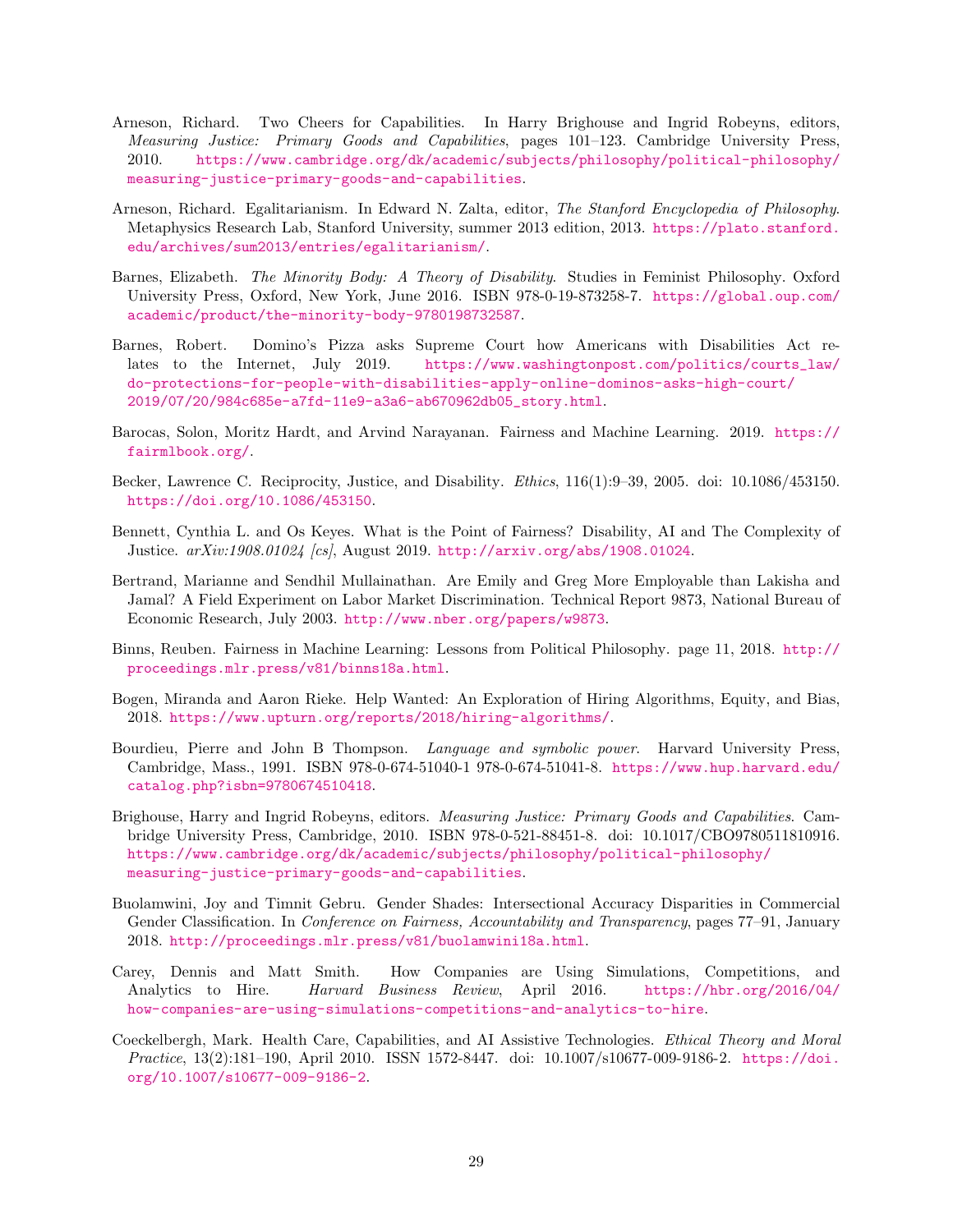- <span id="page-29-13"></span>Cohen, G. A. Equality of What? On Welfare, Goods and Capabilities. *Recherches Economiques de Louvain ´ / Louvain Economic Review*, 56(3/4):357–382, 1990. ISSN 07704518. [http://www.jstor.org/stable/](http://www.jstor.org/stable/40723932) [40723932](http://www.jstor.org/stable/40723932).
- <span id="page-29-4"></span>Cohen, G. A. *On the Currency of Egalitarian Justice, and Other Essays in Political Philosophy*. Princeton University Press, 2011. ISBN 0-691-14871-6. <http://www.jstor.org/stable/j.ctt7rp56>.
- <span id="page-29-9"></span>Cole, Michael S., Robert S. Rubin, Hubert S. Feild, and William F. Giles. Recruiters' Perceptions and Use of Applicant Resume Information: Screening the Recent Graduate. *Applied Psychology*, 56(2):319–343, 2007. doi: 10.1111/j.1464-0597.2007.00288.x. [https://onlinelibrary.wiley.com/doi/abs/10.1111/](https://onlinelibrary.wiley.com/doi/abs/10.1111/j.1464-0597.2007.00288.x) [j.1464-0597.2007.00288.x](https://onlinelibrary.wiley.com/doi/abs/10.1111/j.1464-0597.2007.00288.x).
- <span id="page-29-11"></span>Commission, Equal Employment Opportunity. Use of Big Data Has Implications for Equal Employment Opportunity, Panel Tells EEOC, 2016. [https://www.eeoc.gov/eeoc/newsroom/release/10-13-16.](https://www.eeoc.gov/eeoc/newsroom/release/10-13-16.cfm) [cfm](https://www.eeoc.gov/eeoc/newsroom/release/10-13-16.cfm).
- <span id="page-29-14"></span>Costanza-Chock, Sasha. Design Justice: Towards an Intersectional Feminist Framework for Design Theory and Practice. SSRN Scholarly Paper ID 3189696, Social Science Research Network, Rochester, NY, June 2018. <https://papers.ssrn.com/abstract=3189696>.
- <span id="page-29-15"></span>Costanza-Chock, Sasha. *Design Justice: Community-Led Practices to Build the Worlds We Need*. MIT Press, March 2020. ISBN 978-0-262-35687-9. <https://mitpress.mit.edu/books/design-justice>.
- <span id="page-29-5"></span>Crawford, Kate. The Trouble with Bias, 2017. [https://www.youtube.com/watch?v=fMym\\_BKWQzk](https://www.youtube.com/watch?v=fMym_BKWQzk).
- <span id="page-29-12"></span>Daniels, Norman. Equality of What: Welfare, Resources, or Capabilities? *Philosophy and Phenomenological Research*, 50:273–296, 1990. ISSN 00318205. <http://www.jstor.org/stable/2108044>.
- <span id="page-29-8"></span>Dastin, Jeffrey. Amazon Scraps Secret AI Recruiting Tool That Showed Bias Against Women. *Reuters*, October 2018. <https://reut.rs/2Od9fPr>.
- <span id="page-29-7"></span>Davidson, Thomas, Debasmita Bhattacharya, and Ingmar Weber. Racial Bias in Hate Speech and Abusive Language Detection Datasets. May 2019. <https://arxiv.org/abs/1905.12516v1>.
- <span id="page-29-6"></span>De-Arteaga, Maria, Alexey Romanov, Hanna Wallach, Jennifer Chayes, Christian Borgs, Alexandra Chouldechova, Sahin Geyik, Krishnaram Kenthapadi, and Adam Tauman Kalai. Bias in Bios: A Case Study of Semantic Representation Bias in a High-Stakes Setting. January 2019. doi: 10.1145/3287560.3287572. <https://arxiv.org/abs/1901.09451v1>.
- <span id="page-29-2"></span>Deborah Hellman. Measuring Algorithmic Fairness. *Virginia Public Law and Legal Theory Research*, 2019. [https://papers.ssrn.com/sol3/papers.cfm?abstract\\_id=3418528](https://papers.ssrn.com/sol3/papers.cfm?abstract_id=3418528).
- <span id="page-29-16"></span>D'Ignazio, Catherine and Lauren F. Klein. *Data Feminism*. MIT Press, March 2020. ISBN 978-0-262-04400-4. <https://mitpress.mit.edu/books/data-feminism>.
- <span id="page-29-1"></span>Donahue, Kate and Jon Kleinberg. Fairness and Utilization in Allocating Resources with Uncertain Demand. In *Proceedings of the 2020 Conference on Fairness, Accountability, and Transparency*, FAT\* '20, pages 658–668, Barcelona, Spain, January 2020. Association for Computing Machinery. ISBN 978-1-4503-6936-7. <https://doi.org/10.1145/3351095.3372847>.
- <span id="page-29-0"></span>Dwork, Cynthia, Moritz Hardt, Toniann Pitassi, Omer Reingold, and Rich Zemel. Fairness Through Awareness. *arXiv:1104.3913 [cs]*, April 2011. <http://arxiv.org/abs/1104.3913>.
- <span id="page-29-10"></span>Elejalde-Ruiz, Alexia. The End of the Resume? *Chicago Tribune*, July 2018. [https://www.](https://www.chicagotribune.com/business/ct-biz-artificial-intelligence-hiring-20180719-story.html) [chicagotribune.com/business/ct-biz-artificial-intelligence-hiring-20180719-story.html](https://www.chicagotribune.com/business/ct-biz-artificial-intelligence-hiring-20180719-story.html).
- <span id="page-29-3"></span>Fazelpour, Sina and Zachary C. Lipton. Algorithmic Fairness from a Non-ideal Perspective. In *Proceedings of the AAAI/ACM Conference on AI, Ethics, and Society*, AIES '20, pages 57–63, New York, NY, USA, February 2020. Association for Computing Machinery. ISBN 978-1-4503-7110-0. doi: 10.1145/3375627. 3375828. <https://doi.org/10.1145/3375627.3375828>.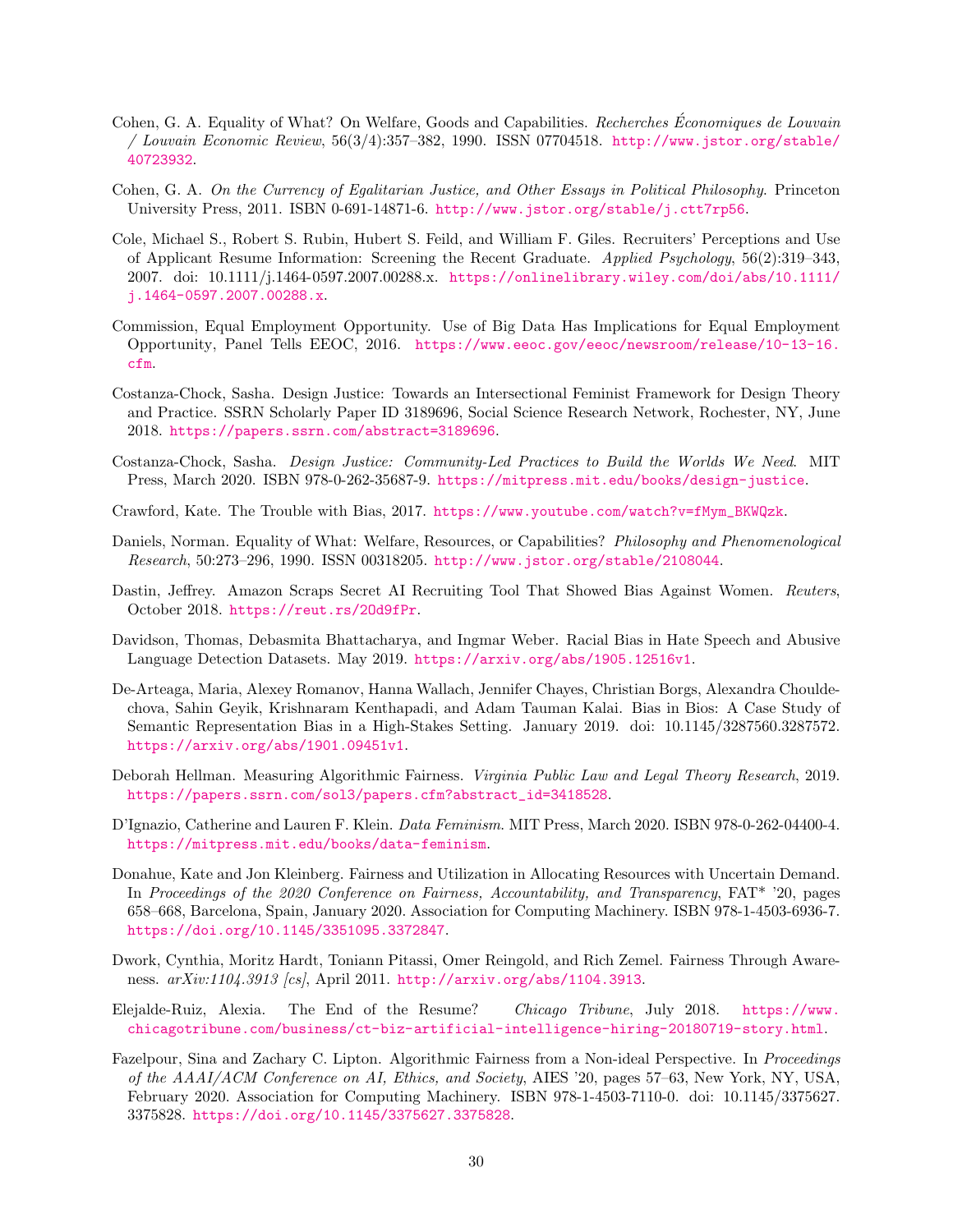- <span id="page-30-7"></span>Fraser, Nancy, Axel Honneth, and Professor of Philosophy and Director of the Institut F. Axel Honneth. *Redistribution Or Recognition?: A Political-philosophical Exchange*. Verso, 2003. ISBN 978-1-85984-648-3. <https://www.versobooks.com/books/179-redistribution-or-recognition>.
- <span id="page-30-12"></span>Frediani, Alexandre Apsan and Camillo Boano. Processes for Just Products: The Capability Space of Participatory Design. In Ilse Oosterlaken and Jeroen van den Hoven, editors, *The Capability Approach, Technology and Design*, Philosophy of Engineering and Technology, pages 203–222. Springer Netherlands, Dordrecht, 2012. ISBN 978-94-007-3879-9. [https://doi.org/10.1007/978-94-007-3879-9\\_12](https://doi.org/10.1007/978-94-007-3879-9_12).
- <span id="page-30-8"></span>Fukuda-Parr, Sakiko. The Human Development Paradigm: Operationalizing Sen's Ideas on Capabilities. *Feminist Economics*, 9(2-3):301–317, January 2003. ISSN 1354-5701. doi: 10.1080/1354570022000077980. <https://doi.org/10.1080/1354570022000077980>.
- <span id="page-30-9"></span>Fukuda-Parr, Sakiko and A. K. Shiva Kumar. *Handbook of Human Development: Concepts, Measures, and Policies*. Oxford University Press, Oxford, New York, January 2009. ISBN 978-0-19-569233-4. [global.](global.oup.com/academic/product/handbook-of-human-development-9780195692334) [oup.com/academic/product/handbook-of-human-development-9780195692334](global.oup.com/academic/product/handbook-of-human-development-9780195692334).
- <span id="page-30-13"></span>Gajane, Pratik and Mykola Pechenizkiy. On Formalizing Fairness in Prediction with Machine Learning. *arXiv:1710.03184 [cs, stat]*, October 2017. <http://arxiv.org/abs/1710.03184>.
- <span id="page-30-11"></span>Gebru, Timnit, Jamie Morgenstern, Briana Vecchione, Jennifer Wortman Vaughan, Hanna Wallach, Hal Daum´e III, and Kate Crawford. Datasheets for Datasets. *arXiv:1803.09010 [cs]*, March 2020. [http://](http://arxiv.org/abs/1803.09010) [arxiv.org/abs/1803.09010](http://arxiv.org/abs/1803.09010).
- <span id="page-30-0"></span>Hardt, Moritz, Eric Price, ecprice, and Nati Srebro. Equality of Opportunity in Supervised Learning. *Advances in Neural Information Processing Systems 29*, pages 3315–3323, 2016. [http://papers.nips.](http://papers.nips.cc/paper/6374-equality-of-opportunity-in-supervised-learning.pdf) [cc/paper/6374-equality-of-opportunity-in-supervised-learning.pdf](http://papers.nips.cc/paper/6374-equality-of-opportunity-in-supervised-learning.pdf).
- <span id="page-30-2"></span>Hashimoto, Tatsunori, Megha Srivastava, Hongseok Namkoong, and Percy Liang. Fairness Without Demographics in Repeated Loss Minimization. In *International Conference on Machine Learning*, pages 1929–1938, July 2018. <http://proceedings.mlr.press/v80/hashimoto18a.html>.
- <span id="page-30-1"></span>Heidari, Hoda, Claudio Ferrari, Krishna Gummadi, and Andreas Krause. Fairness Behind a Veil of Ignorance: A Welfare Analysis for Automated Decision Making. *Advances in Neural Information Processing Systems 31*, pages 1265–1276, 2018. [http://papers.nips.cc/paper/](http://papers.nips.cc/paper/7402-fairness-behind-a-veil-of-ignorance-a-welfare-analysis-for-automated-decision-making.pdf) [7402-fairness-behind-a-veil-of-ignorance-a-welfare-analysis-for-automated-decision-making.](http://papers.nips.cc/paper/7402-fairness-behind-a-veil-of-ignorance-a-welfare-analysis-for-automated-decision-making.pdf) [pdf](http://papers.nips.cc/paper/7402-fairness-behind-a-veil-of-ignorance-a-welfare-analysis-for-automated-decision-making.pdf).
- <span id="page-30-5"></span>Hoffmann, Anna Lauren. Where Fairness Fails: Data, Algorithms, and the Limits of Antidiscrimination Discourse. *Information, Communication & Society*, 22(7):900–915, 2019. [https://doi.org/10.1080/](https://doi.org/10.1080/1369118X.2019.1573912) [1369118X.2019.1573912](https://doi.org/10.1080/1369118X.2019.1573912).
- <span id="page-30-6"></span>Hu, Lily and Yiling Chen. Welfare and Distributional Impacts of Fair Classification. *arXiv:1807.01134 [cs, stat]*, July 2018. <http://arxiv.org/abs/1807.01134>.
- <span id="page-30-3"></span>Jabbari, Shahin, Matthew Joseph, Michael Kearns, Jamie Morgenstern, and Aaron Roth. Fairness in Reinforcement Learning. In *International Conference on Machine Learning*, pages 1617–1626, July 2017. <http://proceedings.mlr.press/v70/jabbari17a.html>.
- <span id="page-30-10"></span>Jasek-Rysdahl, Kelvin. Applying Sen's Capabilities Framework to Neighborhoods: Using Local Asset Maps to Deepen Our Understanding of Well-being. *Review of Social Economy*, 59(3):313–329, 2001. ISSN 0034-6764. <https://www.jstor.org/stable/29770118>.
- <span id="page-30-4"></span>Joseph, Matthew, Michael Kearns, Jamie Morgenstern, Seth Neel, and Aaron Roth. Rawlsian Fairness for Machine Learning. October 2016a. [https://www.fatml.org/schedule/2016/presentation/](https://www.fatml.org/schedule/2016/presentation/rawlsian-fairness-for-machine-learning) [rawlsian-fairness-for-machine-learning](https://www.fatml.org/schedule/2016/presentation/rawlsian-fairness-for-machine-learning).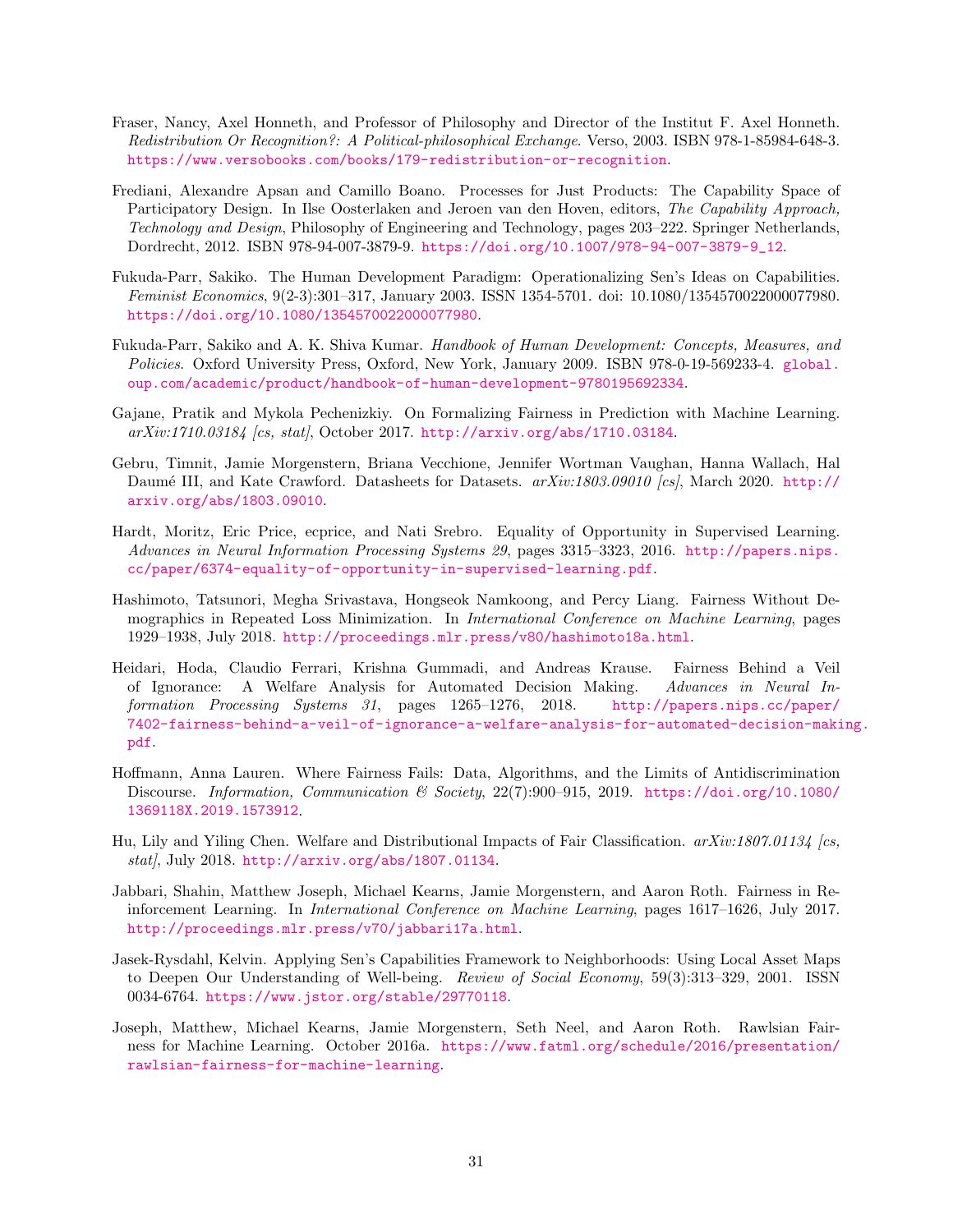- <span id="page-31-0"></span>Joseph, Matthew, Michael Kearns, Jamie H Morgenstern, and Aaron Roth. Fairness in Learning: Classic and Contextual Bandits. In D. D. Lee, M. Sugiyama, U. V. Luxburg, I. Guyon, and R. Garnett, editors, *Advances in Neural Information Processing Systems 29*, pages 325–333. Curran Associates, Inc., 2016b. [http://papers.nips.cc/paper/6355-fairness-in-learning-classic-and-contextual-bandits.](http://papers.nips.cc/paper/6355-fairness-in-learning-classic-and-contextual-bandits.pdf) [pdf](http://papers.nips.cc/paper/6355-fairness-in-learning-classic-and-contextual-bandits.pdf).
- <span id="page-31-11"></span>Jurgens, David, Libby Hemphill, and Eshwar Chandrasekharan. A Just and Comprehensive Strategy for Using NLP to Address Online Abuse. In *Proceedings of the 57th Annual Meeting of the Association for Computational Linguistics*, pages 3658–3666, Florence, Italy, July 2019. Association for Computational Linguistics. doi: 10.18653/v1/P19-1357. <https://www.aclweb.org/anthology/P19-1357>.
- <span id="page-31-4"></span>Kelly, Erin. Equal Opportunity, Unequal Capability. In Harry Brighouse and Ingrid Robeyns, editors, *Measuring Justice: Primary Goods and Capabilities*, pages 150–173. Cambridge University Press, 2010. [https://www.cambridge.org/dk/academic/subjects/philosophy/political-philosophy/](https://www.cambridge.org/dk/academic/subjects/philosophy/political-philosophy/measuring-justice-primary-goods-and-capabilities) [measuring-justice-primary-goods-and-capabilities](https://www.cambridge.org/dk/academic/subjects/philosophy/political-philosophy/measuring-justice-primary-goods-and-capabilities).
- <span id="page-31-10"></span>Khader, Serene J. *Adaptive Preferences and Women's Empowerment*. Studies in Feminist Philosophy. Oxford University Press, Oxford, New York, September 2011. ISBN 978-0-19-977787-7. [https://global.oup.](https://global.oup.com/academic/product/adaptive-preferences-and-womens-empowerment-9780199777877) [com/academic/product/adaptive-preferences-and-womens-empowerment-9780199777877](https://global.oup.com/academic/product/adaptive-preferences-and-womens-empowerment-9780199777877).
- <span id="page-31-13"></span>Kulynych, Bogdan, David Madras, Smitha Milli, Inioluwa Deborah Raji, Angela Zhou, and Richard Zemel. *Participatory Approaches to Machine Learning*. International Conference on Machine Learning Workshop, July 2020. <https://participatoryml.github.io/>.
- <span id="page-31-6"></span>Labor Statistics, Bureau of. Persons with a Disability: Labor Force Characteristics Summary, 2018. [https://](https://www.bls.gov/news.release/disabl.nr0.htm) [www.bls.gov/news.release/disabl.nr0.htm](https://www.bls.gov/news.release/disabl.nr0.htm).
- <span id="page-31-2"></span>Lamont, Julian and Christi Favor. Distributive Justice. In Edward N. Zalta, editor, *The Stanford Encyclopedia of Philosophy*. Metaphysics Research Lab, Stanford University, winter 2017 edition, 2017. [https://](https://plato.stanford.edu/archives/win2017/entries/justice-distributive/) [plato.stanford.edu/archives/win2017/entries/justice-distributive/](https://plato.stanford.edu/archives/win2017/entries/justice-distributive/).
- <span id="page-31-5"></span>Long, Ryan. Egalitarianism, 2019. <https://www.iep.utm.edu/egalitar/>.
- <span id="page-31-9"></span>Malik, Momin M. A Hierarchy of Limitations in Machine Learning. *arXiv:2002.05193 [cs, econ, math, stat]*, February 2020. <http://arxiv.org/abs/2002.05193>.
- <span id="page-31-7"></span>Mayfield, Elijah, Michael Madaio, Shrimai Prabhumoye, David Gerritsen, Brittany McLaughlin, Ezekiel Dixon-Román, and Alan W Black. Equity Beyond Bias in Language Technologies for Education. In *Proceedings of the Fourteenth Workshop on Innovative Use of NLP for Building Educational Applications*. Association for Computational Linguistics, August 2019. [https://www.aclweb.org/anthology/](https://www.aclweb.org/anthology/W19-4446) [W19-4446](https://www.aclweb.org/anthology/W19-4446).
- <span id="page-31-3"></span>Mills, Charles W. "Ideal Theory" as Ideology. *Hypatia*, 20(3):165–184, 2005. ISSN 0887-5367. [https://](https://www.jstor.org/stable/3811121) [www.jstor.org/stable/3811121](https://www.jstor.org/stable/3811121).
- <span id="page-31-12"></span>Mitchell, Margaret, Simone Wu, Andrew Zaldivar, Parker Barnes, Lucy Vasserman, Ben Hutchinson, Elena Spitzer, Inioluwa Deborah Raji, and Timnit Gebru. Model Cards for Model Reporting. In *Proceedings of the Conference on Fairness, Accountability, and Transparency*, FAT\* '19, pages 220–229, New York, NY, USA, January 2019. Association for Computing Machinery. ISBN 978-1-4503-6125-5. [https://doi.org/](https://doi.org/10.1145/3287560.3287596) [10.1145/3287560.3287596](https://doi.org/10.1145/3287560.3287596).
- <span id="page-31-8"></span>Murphy, Colleen and Paolo Gardoni. Design, Risk and Capabilities. In I. Oosterlaken and J. van den Hoven, editors, *The Capability Approach, Technology and Design*, Philosophy of Engineering and Technology. Springer Netherlands, 2012. ISBN 978-94-007-3879-9. [https://www.springer.com/gp/book/](https://www.springer.com/gp/book/9789400738782) [9789400738782](https://www.springer.com/gp/book/9789400738782).
- <span id="page-31-1"></span>Narayanan, Arvind. 21 Fairness Definitions and their Politics, 2018. [https://www.youtube.com/watch?](https://www.youtube.com/watch?v=jIXIuYdnyyk) [v=jIXIuYdnyyk](https://www.youtube.com/watch?v=jIXIuYdnyyk).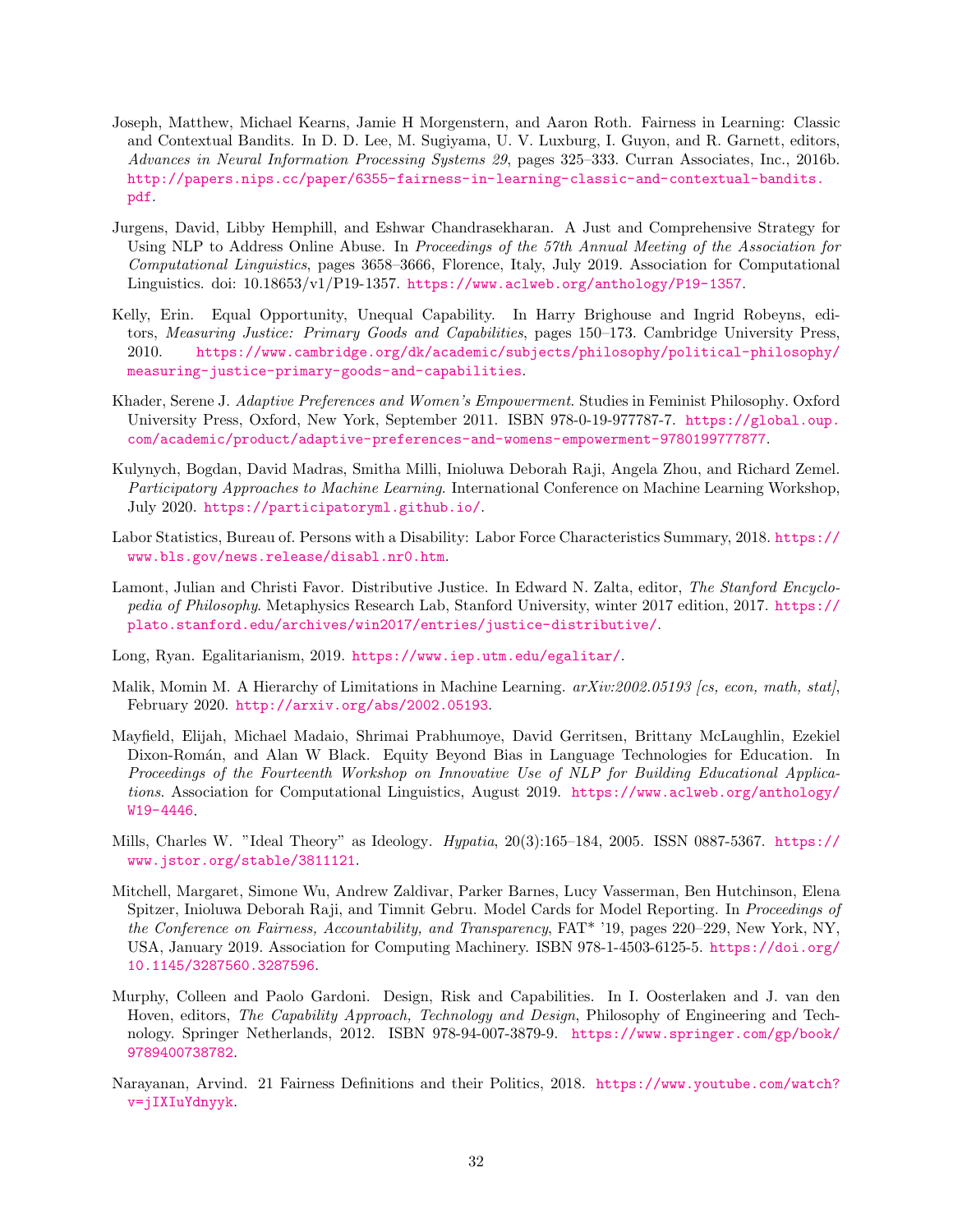<span id="page-32-7"></span>Nations, United. Convention on the Rights of Persons with Disabilities (CRPD), 2008. [https://www.un.org/development/desa/disabilities/](https://www.un.org/development/desa/disabilities/convention-on-the-rights-of-persons-with-disabilities.html) [convention-on-the-rights-of-persons-with-disabilities.html](https://www.un.org/development/desa/disabilities/convention-on-the-rights-of-persons-with-disabilities.html).

- <span id="page-32-5"></span>Noble, Safiya Umoja. Missed Connections: What Search Engines Say About Women. *Bitch Magazine*, page 6, 2012. [https://safiyaunoble.files.wordpress.com/2012/03/54\\_search\\_engines.pdf](https://safiyaunoble.files.wordpress.com/2012/03/54_search_engines.pdf).
- <span id="page-32-11"></span>Nussbaum, Martha C. *Women and Human Development: The Capabilities Approach*. The Seeley Lectures. Cambridge University Press, 2000. doi: 10.1017/CBO9780511841286. [https://www.cambridge.org/](https://www.cambridge.org/core/books/women-and-human-development/58D8D2FBFC1C9E902D648200C4B7009E) [core/books/women-and-human-development/58D8D2FBFC1C9E902D648200C4B7009E](https://www.cambridge.org/core/books/women-and-human-development/58D8D2FBFC1C9E902D648200C4B7009E).
- <span id="page-32-3"></span>Nussbaum, Martha C. The Capabilities of People with Cognitive Disabilities. *Metaphilosophy*, 40(3/4): 331–351, 2009a. ISSN 00261068, 14679973. <http://www.jstor.org/stable/24439788>.
- <span id="page-32-12"></span>Nussbaum, Martha C. *Frontiers of Justice: Disability, Nationality, Species Membership*. Harvard University Press, June 2009b. ISBN 978-0-674-04157-8. [https://www.hup.harvard.edu/catalog.php?](https://www.hup.harvard.edu/catalog.php?isbn=9780674024106) [isbn=9780674024106](https://www.hup.harvard.edu/catalog.php?isbn=9780674024106).
- <span id="page-32-9"></span>Oosterlaken, I. and J. van den Hoven. *The Capability Approach, Technology and Design*. Philosophy of Engineering and Technology. Springer Netherlands, 2012. ISBN 978-94-007-3879-9. [https://www.springer.](https://www.springer.com/gp/book/9789400738782) [com/gp/book/9789400738782](https://www.springer.com/gp/book/9789400738782).
- <span id="page-32-10"></span>Oosterlaken, Ilse. Human Capabilities in Design for Values. In Jeroen van den Hoven, Pieter E. Vermaas, and Ibo van de Poel, editors, *Handbook of Ethics, Values, and Technological Design: Sources, Theory, Values and Application Domains*, pages 221–250. Springer Netherlands, Dordrecht, 2015. ISBN 978-94- 007-6970-0. [https://doi.org/10.1007/978-94-007-6970-0\\_7](https://doi.org/10.1007/978-94-007-6970-0_7).
- <span id="page-32-4"></span>Park, Joseph Sung-Yul and Lionel Wee. Appropriating the Language of the Other: Performativity in Autonomous and Unified Markets. *Language & Communication*, 28(3):242–257, July 2008. ISSN 0271- 5309. <http://www.sciencedirect.com/science/article/pii/S027153090800013X>.
- <span id="page-32-2"></span>Pogge, Thomas. A Critique of the Capability Approach. In Harry Brighouse and Ingrid Robeyns, editors, *Measuring Justice: Primary Goods and Capabilities*, pages 150–173. Cambridge University Press, 2010. [https://www.cambridge.org/dk/academic/subjects/philosophy/](https://www.cambridge.org/dk/academic/subjects/philosophy/political-philosophy/measuring-justice-primary-goods-and-capabilities) [political-philosophy/measuring-justice-primary-goods-and-capabilities](https://www.cambridge.org/dk/academic/subjects/philosophy/political-philosophy/measuring-justice-primary-goods-and-capabilities).
- <span id="page-32-1"></span>Procaccia, Ariel. AI Researchers Are Pushing Bias Out of Algorithms. *Bloomberg Opinion*, March 2019. [https://www.bloomberg.com/opinion/articles/2019-03-07/](https://www.bloomberg.com/opinion/articles/2019-03-07/ai-researchers-are-pushing-bias-out-of-algorithms) [ai-researchers-are-pushing-bias-out-of-algorithms](https://www.bloomberg.com/opinion/articles/2019-03-07/ai-researchers-are-pushing-bias-out-of-algorithms).
- <span id="page-32-6"></span>Putnam, Daniel, David Wasserman, Jeffrey Blustein, and Adrienne Asch. Disability and Justice. In Edward N. Zalta, editor, *The Stanford Encyclopedia of Philosophy*. Metaphysics Research Lab, Stanford University, fall 2019 edition, 2019. [https://plato.stanford.edu/archives/fall2019/entries/](https://plato.stanford.edu/archives/fall2019/entries/disability-justice/) [disability-justice/](https://plato.stanford.edu/archives/fall2019/entries/disability-justice/).
- <span id="page-32-0"></span>Rawls, John. *A Theory of Justice*. Belknap Press of Harvard University Press, Cambridge, Mass., 1971. ISBN 978-0-674-04260-5. <http://site.ebrary.com/id/10318418>.
- <span id="page-32-8"></span>Rawls, John. A Kantian Conception of Equality. *Cambridge Review*, 94(9), 1975. [https://www.](https://www.princetonindependent.com/issue01.03/item10c.html) [princetonindependent.com/issue01.03/item10c.html](https://www.princetonindependent.com/issue01.03/item10c.html).
- <span id="page-32-14"></span>Rawls, John. *Political Liberalism*, volume 177. Columbia University Press, 1993. [http://cup.columbia.](http://cup.columbia.edu/book/political-liberalism/9780231130899) [edu/book/political-liberalism/9780231130899](http://cup.columbia.edu/book/political-liberalism/9780231130899).
- <span id="page-32-13"></span>Ribeiro, Marco Tulio, Tongshuang Wu, Carlos Guestrin, and Sameer Singh. Beyond Accuracy: Behavioral Testing of NLP models with CheckList. *arXiv:2005.04118 [cs]*, May 2020. [https://arxiv.org/abs/](https://arxiv.org/abs/2005.04118) [2005.04118](https://arxiv.org/abs/2005.04118).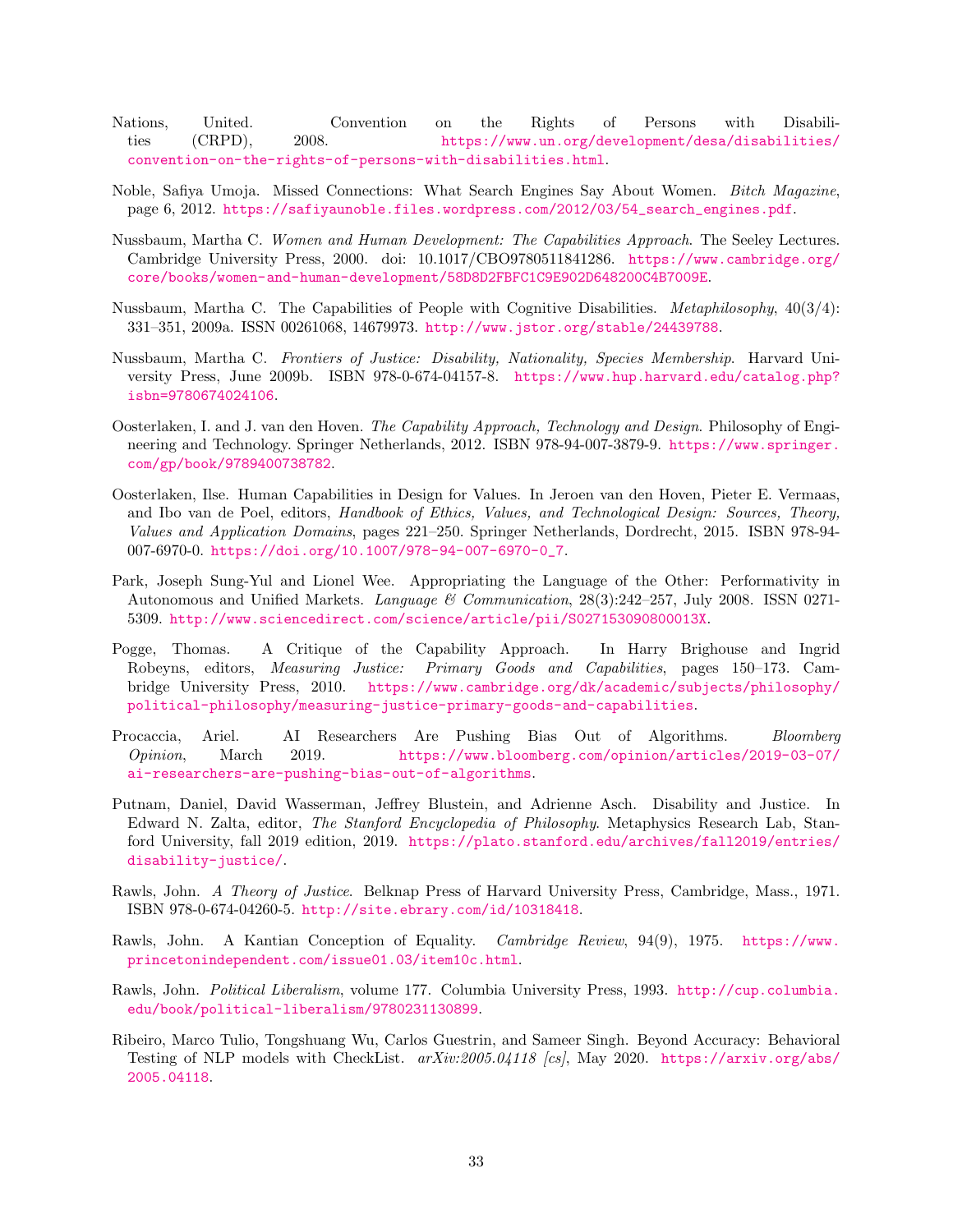- <span id="page-33-11"></span>Robeyns, Ingrid. The Capability Approach: An Interdisciplinary Introduction. 2003a. [https://www.](https://www.researchgate.net/publication/228867656_The_capability_approach_an_interdisciplinary_introduction) [researchgate.net/publication/228867656\\_The\\_capability\\_approach\\_an\\_interdisciplinary\\_](https://www.researchgate.net/publication/228867656_The_capability_approach_an_interdisciplinary_introduction) [introduction](https://www.researchgate.net/publication/228867656_The_capability_approach_an_interdisciplinary_introduction).
- <span id="page-33-12"></span>Robeyns, Ingrid. Sen's Capability Approach and Gender Inequality: Selecting Relevant Capabilities. *Feminist Economics*, 9(2-3):61–92, January 2003b. ISSN 1354-5701. [https://doi.org/10.1080/](https://doi.org/10.1080/1354570022000078024) [1354570022000078024](https://doi.org/10.1080/1354570022000078024).
- <span id="page-33-5"></span>Robeyns, Ingrid. The Capability Approach. In Edward N. Zalta, editor, *The Stanford Encyclopedia of Philosophy*. Metaphysics Research Lab, Stanford University, winter 2016 edition, 2016. [https://plato.](https://plato.stanford.edu/archives/win2016/entries/capability-approach/) [stanford.edu/archives/win2016/entries/capability-approach/](https://plato.stanford.edu/archives/win2016/entries/capability-approach/).
- <span id="page-33-9"></span>Robeyns, Ingrid. *Wellbeing, Freedom and Social Justice: The Capability Approach Re-Examined*. Open Book Publishers, 2017. ISBN 978-1-78374-421-3. <https://www.openbookpublishers.com/product/682>.
- <span id="page-33-0"></span>Roemer, John E. *Theories of Distributive Justice*. Harvard University Press, 1998. ISBN 978-0-674-87920-1. <https://www.hup.harvard.edu/catalog.php?isbn=9780674879201>.
- <span id="page-33-2"></span>Scanlon, Thomas. *What We Owe to Each Other*. Belknap Press of Harvard University Press, 1998. [https://](https://www.hup.harvard.edu/catalog.php?isbn=9780674004238) [www.hup.harvard.edu/catalog.php?isbn=9780674004238](https://www.hup.harvard.edu/catalog.php?isbn=9780674004238).
- <span id="page-33-1"></span>Schmidtz, David. Nonideal Theory: What It Is and What It Needs to Be. *Ethics*, 121(4):772–796, 2011. ISSN 0014-1704. doi: 10.1086/660816. <https://www.jstor.org/stable/10.1086/660816>.
- <span id="page-33-15"></span>Selbst, Andrew D., Danah Boyd, Sorelle A. Friedler, Suresh Venkatasubramanian, and Janet Vertesi. Fairness and Abstraction in Sociotechnical Systems. In *Proceedings of the Conference on Fairness, Accountability, and Transparency - FAT\* '19*, pages 59–68. ACM Press, 2019. ISBN 978-1-4503-6125-5. [http://dl.acm.](http://dl.acm.org/citation.cfm?doid=3287560.3287598) [org/citation.cfm?doid=3287560.3287598](http://dl.acm.org/citation.cfm?doid=3287560.3287598).
- <span id="page-33-3"></span>Sen, Amartya. Equality of What? *Liberty, Equality, and Law: Selected Tanner Lectures on Moral Philosophy*, 1979. [https://www.worldcat.org/title/](https://www.worldcat.org/title/liberty-equality-and-law-selected-tanner-lectures-on-moral-philosophy/oclc/15015048) [liberty-equality-and-law-selected-tanner-lectures-on-moral-philosophy/oclc/15015048](https://www.worldcat.org/title/liberty-equality-and-law-selected-tanner-lectures-on-moral-philosophy/oclc/15015048).
- <span id="page-33-14"></span>Sen, Amartya. *Commodities and Capabilities*. North-Holland, Amsterdam, 1985. [https://scholar.](https://scholar.harvard.edu/sen/publications/commodities-and-capabilities) [harvard.edu/sen/publications/commodities-and-capabilities](https://scholar.harvard.edu/sen/publications/commodities-and-capabilities).
- <span id="page-33-10"></span>Sen, Amartya. Capability and Well-Being. In Nussbaum and Sen, editors, *The Quality of Life*. Clarendon Press, Oxford, 1993a. [https://global.oup.com/academic/product/](https://global.oup.com/academic/product/the-quality-of-life-9780198287971) [the-quality-of-life-9780198287971](https://global.oup.com/academic/product/the-quality-of-life-9780198287971).
- <span id="page-33-13"></span>Sen, Amartya. *The Quality of Life*. Clarendon Press, Oxford, 1993b. [https://global.oup.com/academic/](https://global.oup.com/academic/product/the-quality-of-life-9780198287971) [product/the-quality-of-life-9780198287971](https://global.oup.com/academic/product/the-quality-of-life-9780198287971).
- <span id="page-33-4"></span>Shakespeare, Tom. The Social Model of Disability. In Lennard J. Davis, editor, *The Disability Studies Reader*, pages 197–204. Routledge, New York, NY, 4th ed edition, 2013. ISBN 978-0-415- 63052-8 978-0-415-63051-1 978-0-203-07788-7. [http://thedigitalcommons.org/docs/shakespeare\\_](http://thedigitalcommons.org/docs/shakespeare_social-model-of-disability.pdf) [social-model-of-disability.pdf](http://thedigitalcommons.org/docs/shakespeare_social-model-of-disability.pdf).
- <span id="page-33-7"></span>Silverman, Rachel Emma and Nikki Waller. The Algorithm That Tells the Boss Who Might Quit. *The Wall Street Journal*, March 2015. [https://www.wsj.com/articles/](https://www.wsj.com/articles/the-algorithm-that-tells-the-boss-who-might-quit-1426287935) [the-algorithm-that-tells-the-boss-who-might-quit-1426287935](https://www.wsj.com/articles/the-algorithm-that-tells-the-boss-who-might-quit-1426287935).

<span id="page-33-6"></span>States, United. Americans With Disabilities Act of 1990, July 1990. <https://www.ada.gov>.

<span id="page-33-8"></span>Steele, Claude M. and Joshua Aronson. Stereotype Threat and the Intellectual Test Performance of African Americans. *Journal of Personality and Social Psychology*, 69(5):797–811, 1995. [https://nyuscholars.nyu.edu/en/publications/](https://nyuscholars.nyu.edu/en/publications/stereotype-threat-and-the-intellectual-test-performance-of-africa) [stereotype-threat-and-the-intellectual-test-performance-of-africa](https://nyuscholars.nyu.edu/en/publications/stereotype-threat-and-the-intellectual-test-performance-of-africa).